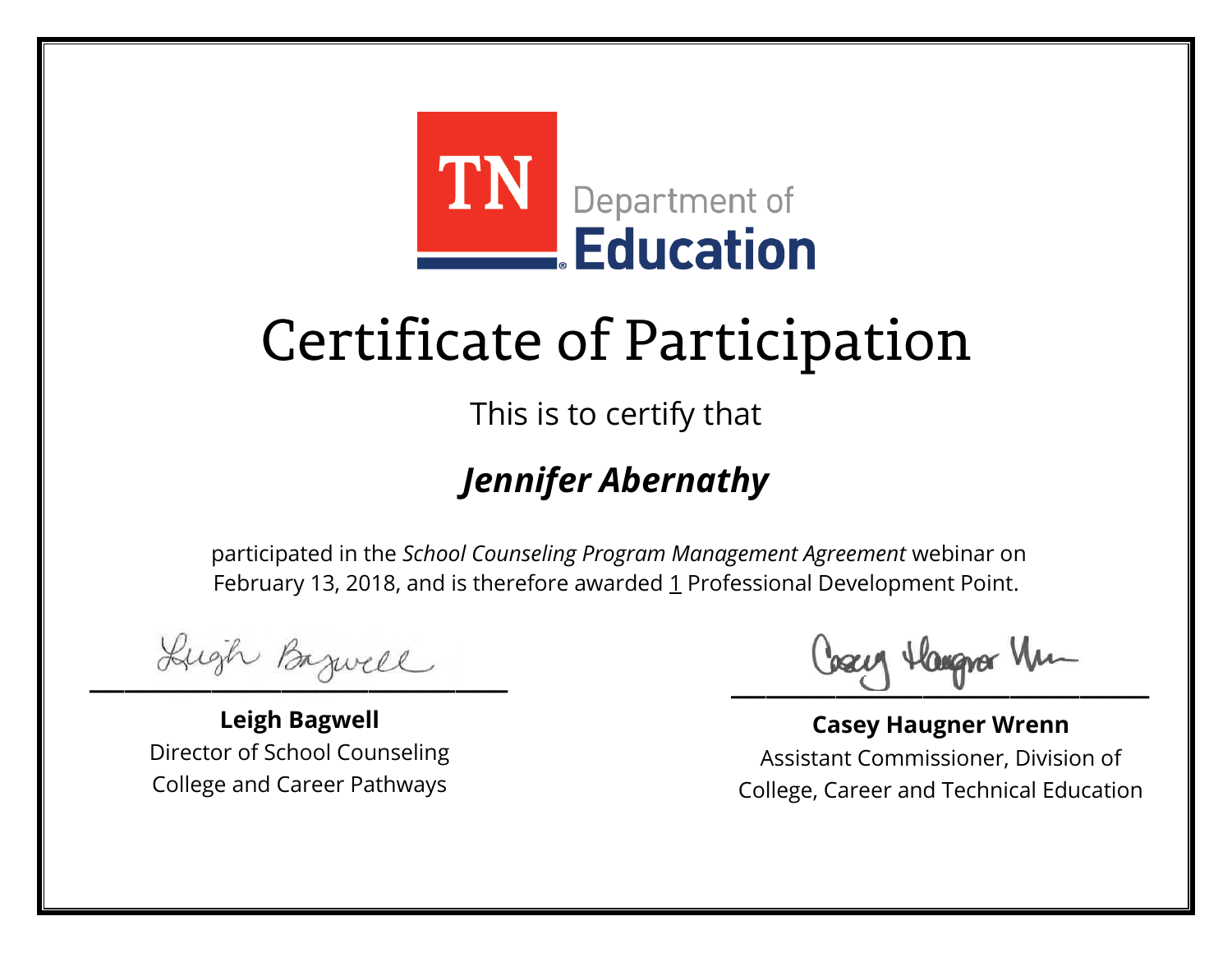

This is to certify that

### *Mary Ashby*

Lugh Bazwell

**Leigh Bagwell** Director of School Counseling College and Career Pathways

Losey Hangra Vm

**Casey Haugner Wrenn** Assistant Commissioner, Division of College, Career and Technical Education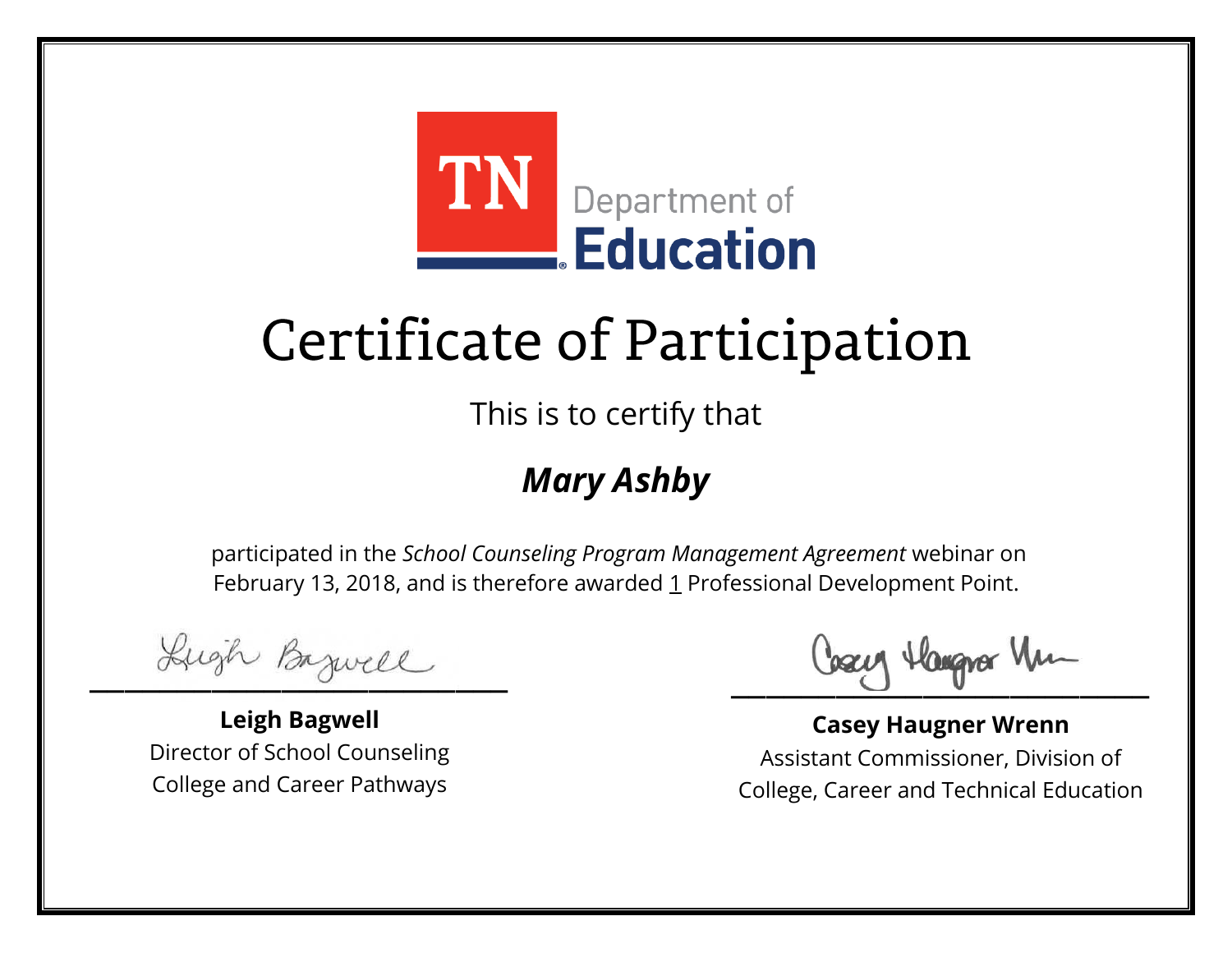

This is to certify that

### *Leigh Bagwell*

Lugh Bazwell

**Leigh Bagwell** Director of School Counseling College and Career Pathways

Losey Hangra Vm

**Casey Haugner Wrenn** Assistant Commissioner, Division of College, Career and Technical Education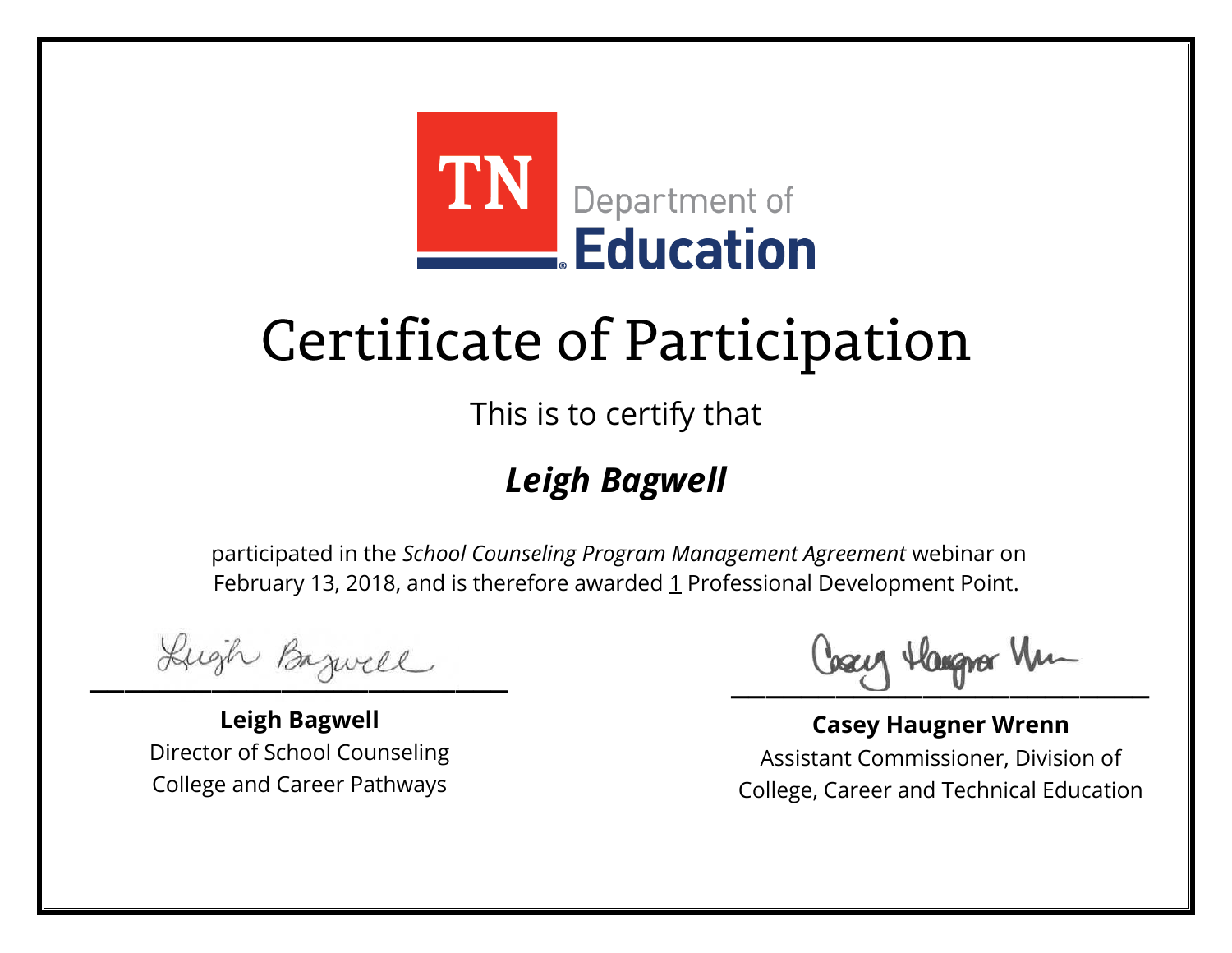

This is to certify that

### *LaCoya Barbee*

Lugh Bazwell

**Leigh Bagwell** Director of School Counseling College and Career Pathways

Losey Hangra Vm

**Casey Haugner Wrenn** Assistant Commissioner, Division of College, Career and Technical Education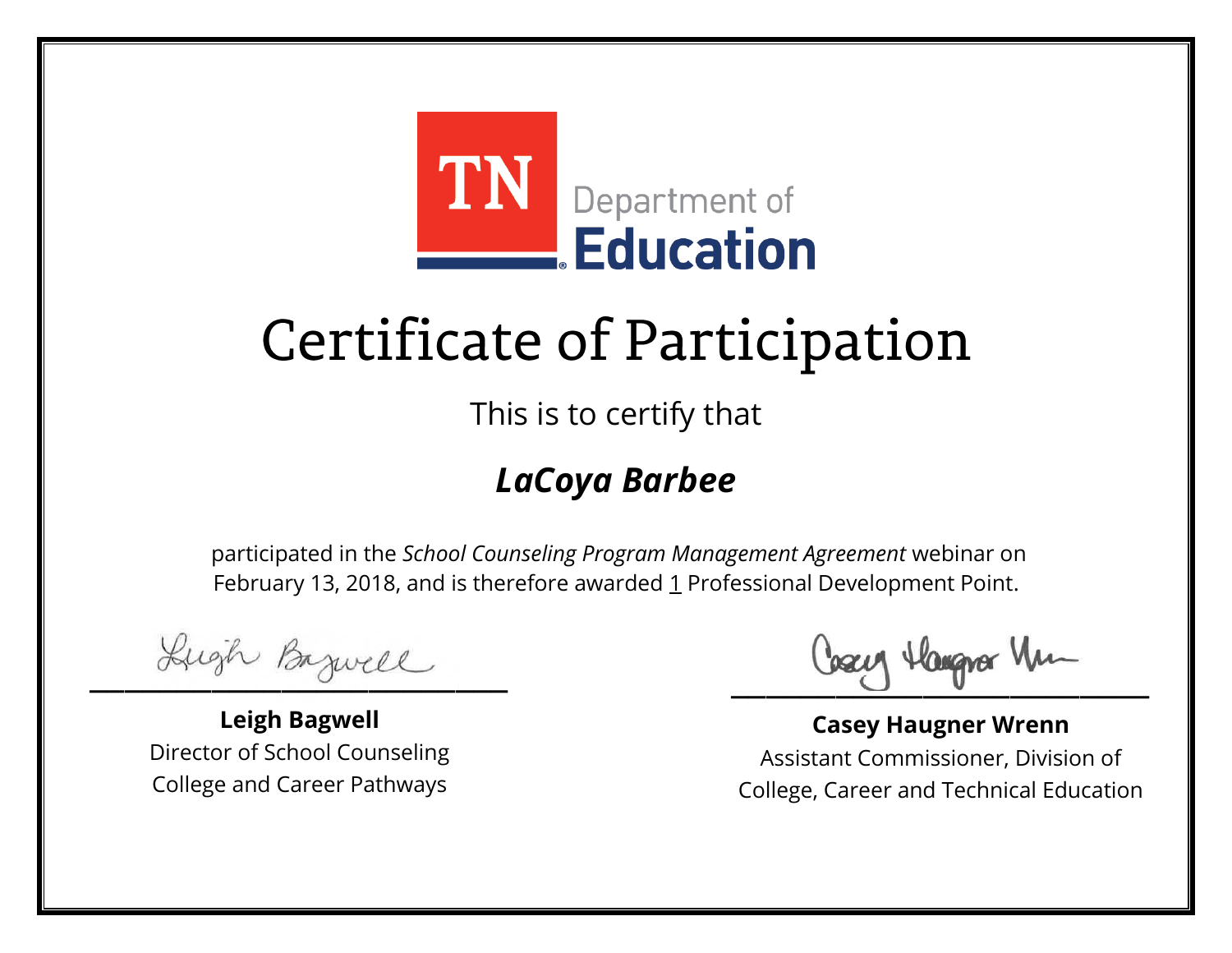

This is to certify that

#### *Arlene Barlow*

Lugh Bazwell

**Leigh Bagwell** Director of School Counseling College and Career Pathways

Losey Hangra Vm

**Casey Haugner Wrenn** Assistant Commissioner, Division of College, Career and Technical Education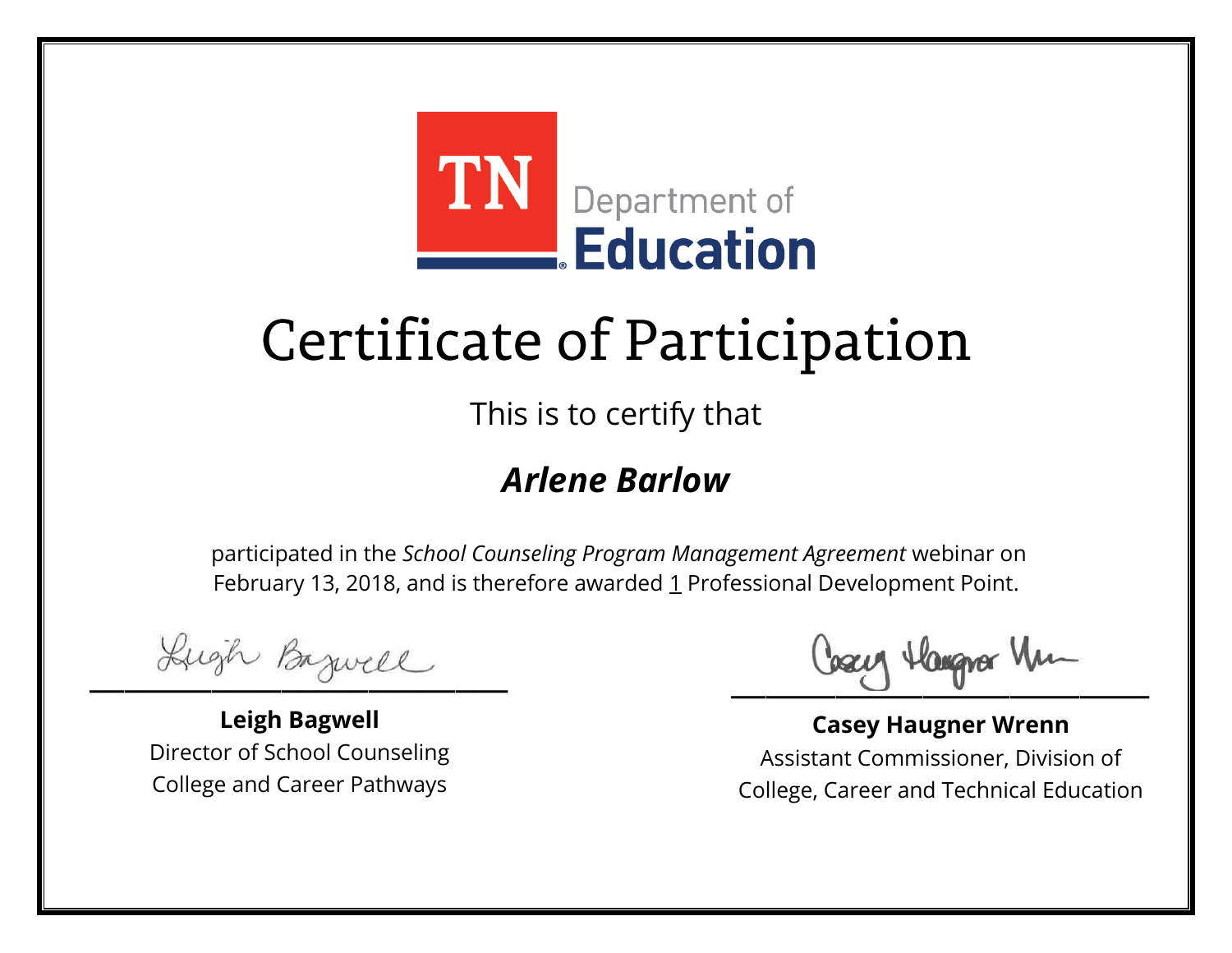

This is to certify that

#### *Leisa Bennett*

Lugh Bazwell

**Leigh Bagwell** Director of School Counseling College and Career Pathways

Losey Hangra Vm

**Casey Haugner Wrenn** Assistant Commissioner, Division of College, Career and Technical Education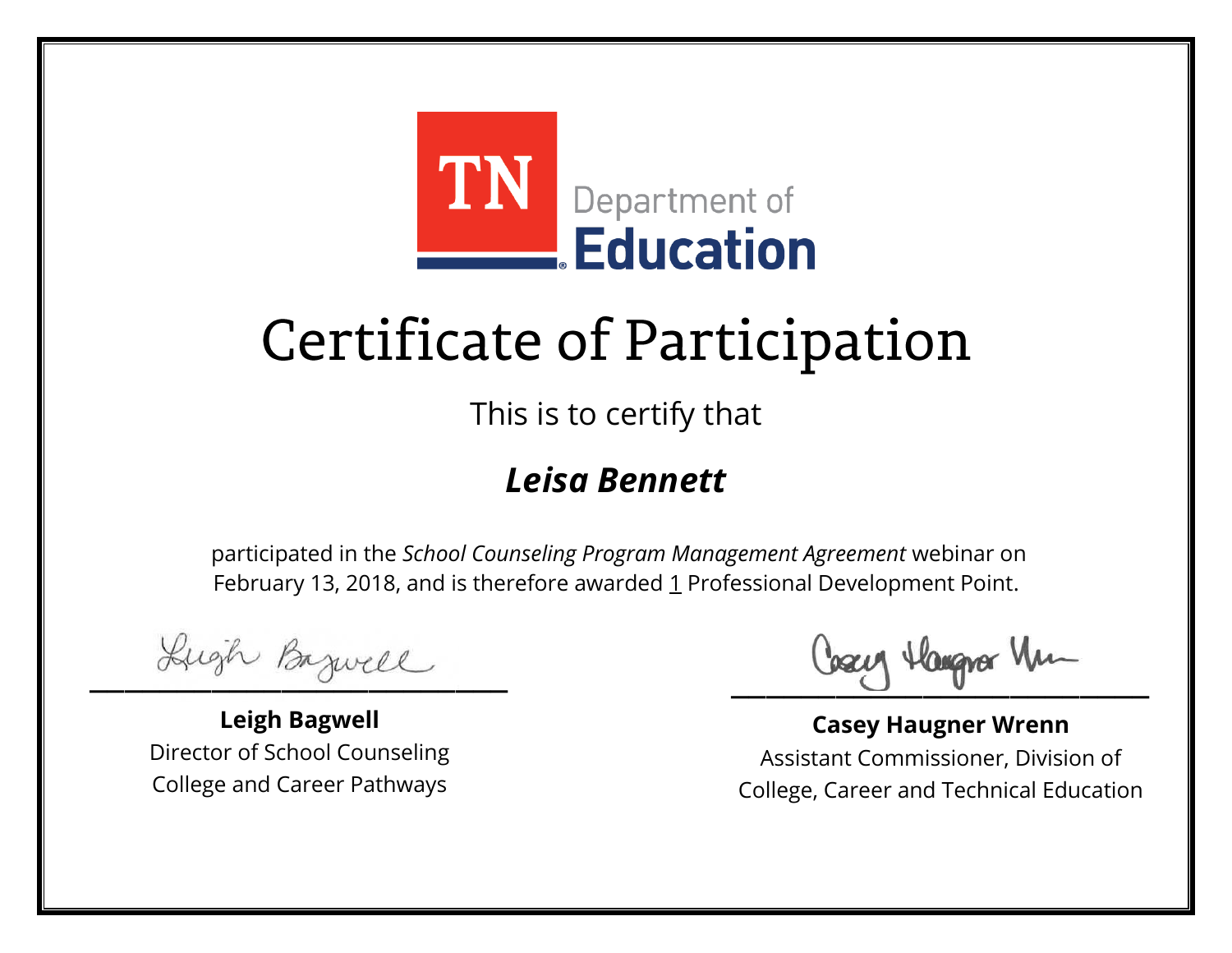

This is to certify that

#### *Haven Bowles*

Lugh Bazwell

**Leigh Bagwell** Director of School Counseling College and Career Pathways

Losey Hangra Vm

**Casey Haugner Wrenn** Assistant Commissioner, Division of College, Career and Technical Education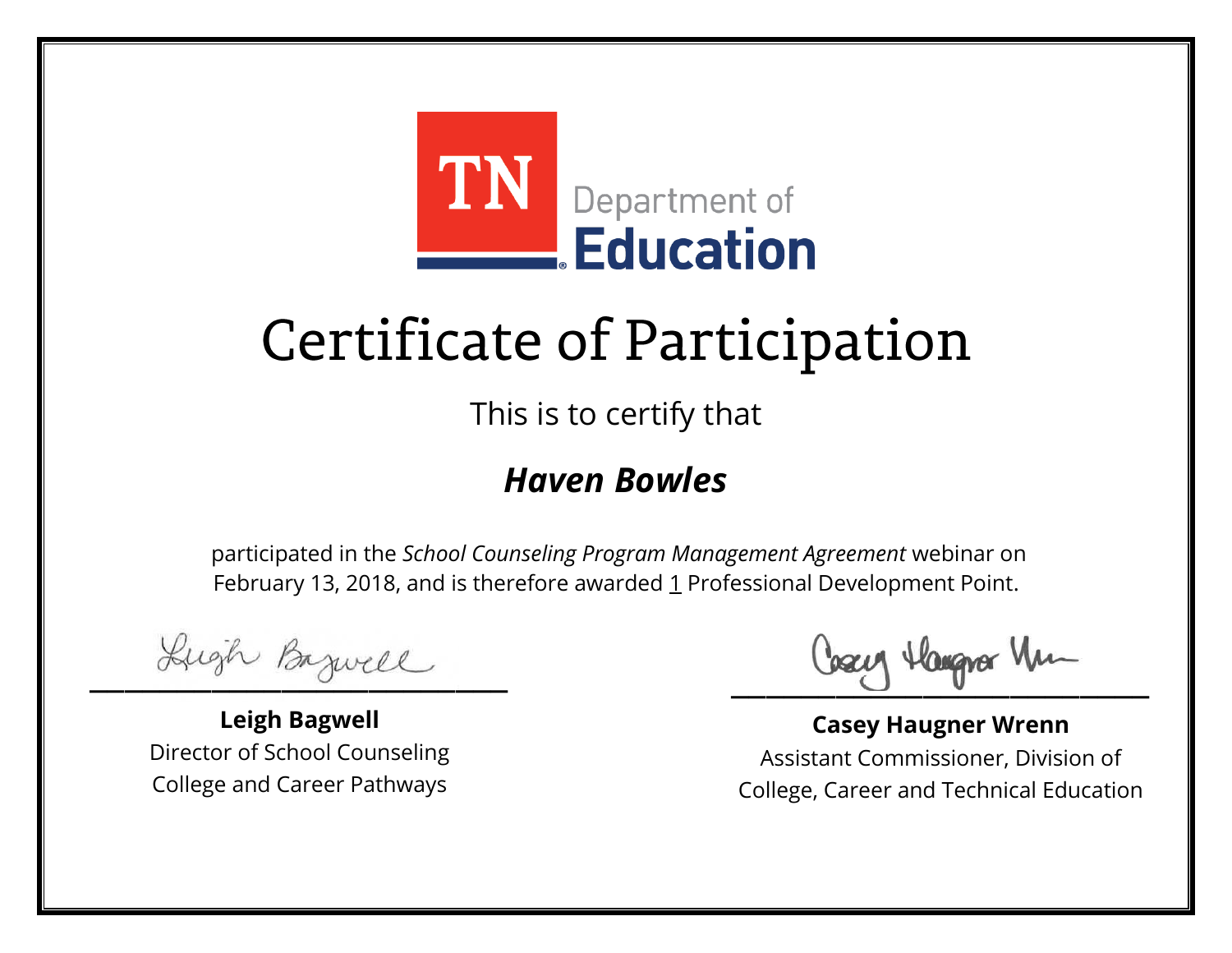

This is to certify that

### *Josh Bracamontes*

Lugh Bazwell

**Leigh Bagwell** Director of School Counseling College and Career Pathways

Losey Hangra Vm

**Casey Haugner Wrenn** Assistant Commissioner, Division of College, Career and Technical Education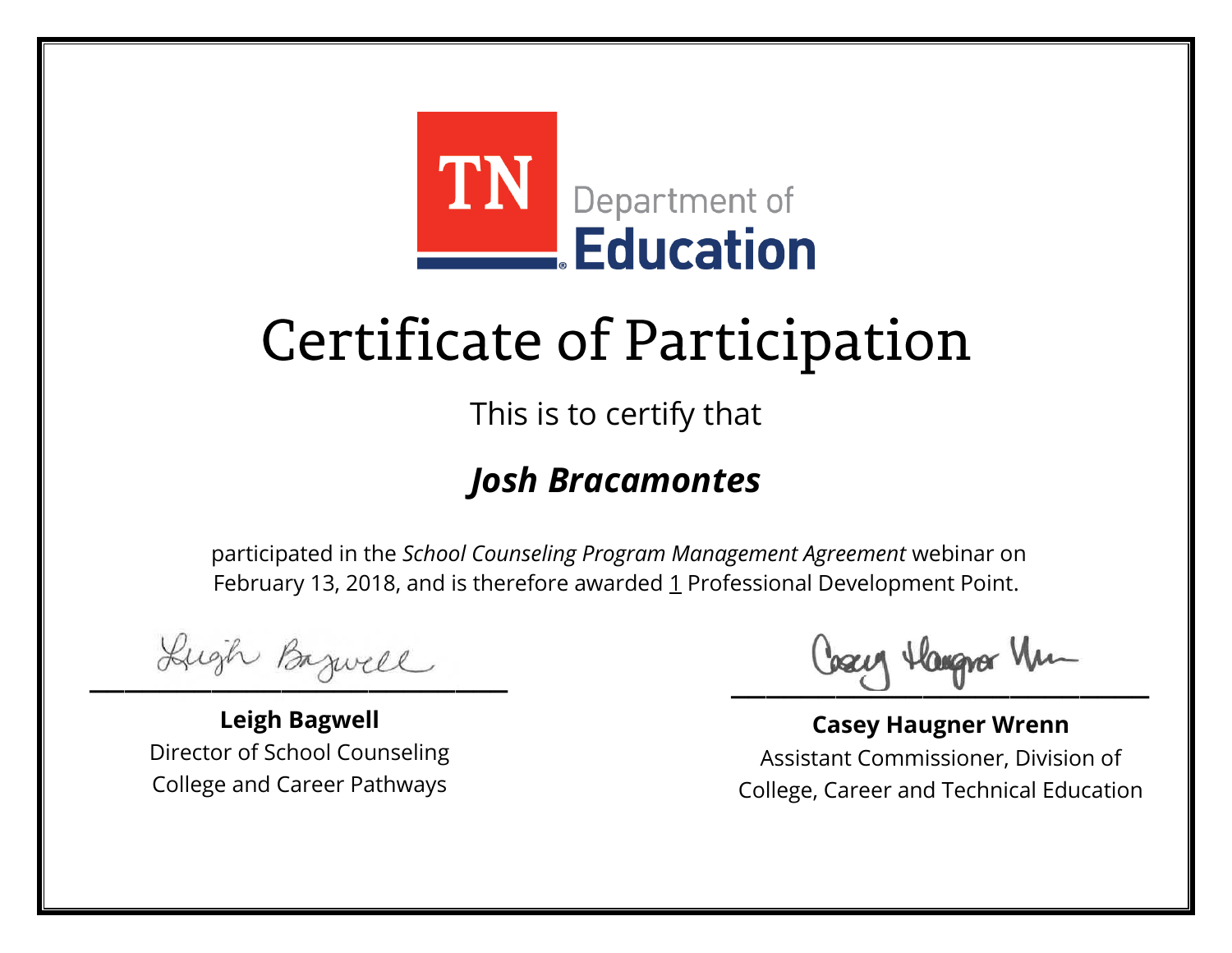

This is to certify that

### *Lisa Bradford*

Lugh Bazwell

**Leigh Bagwell** Director of School Counseling College and Career Pathways

Losey Hangra Vm

**Casey Haugner Wrenn** Assistant Commissioner, Division of College, Career and Technical Education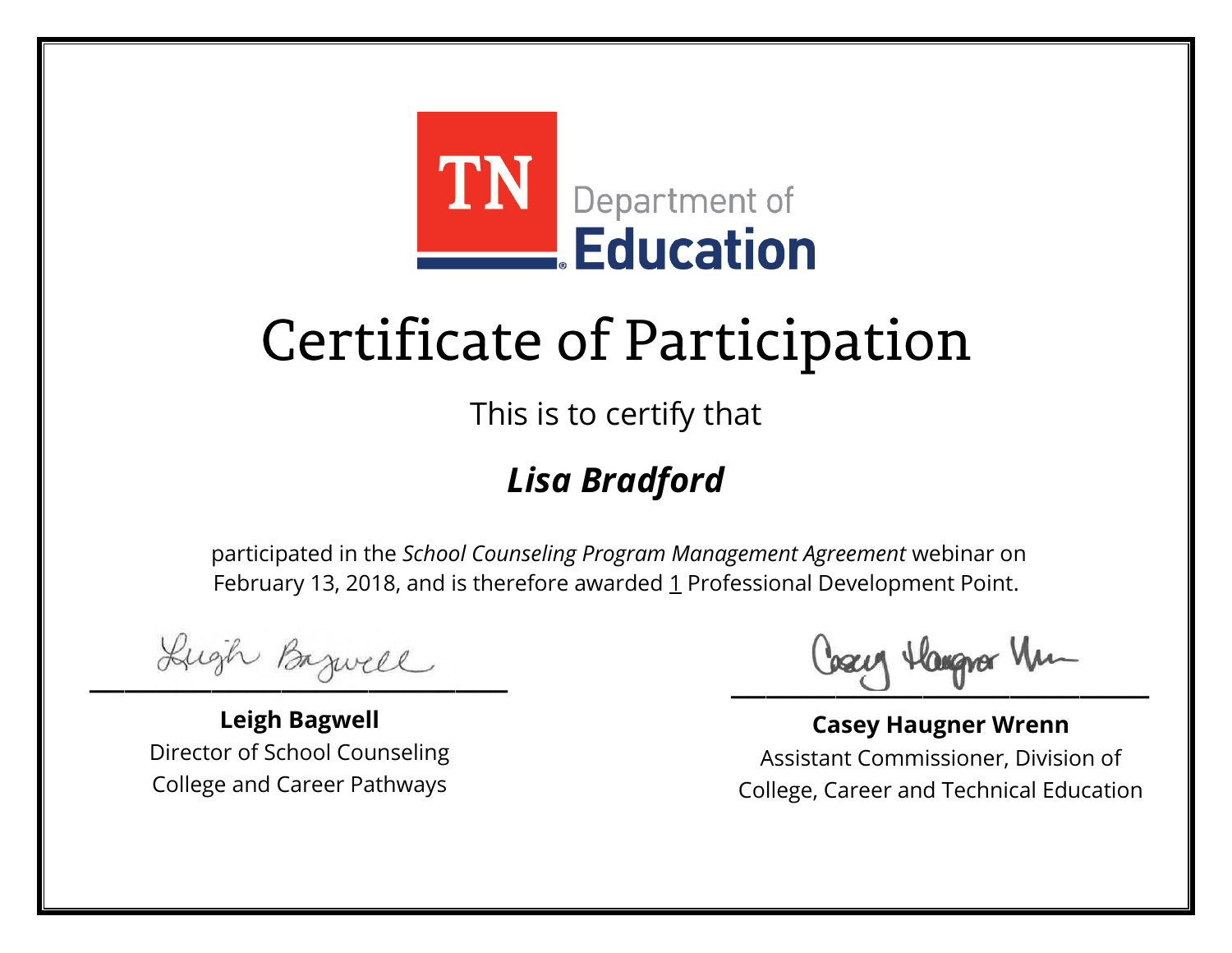

This is to certify that

#### *Mary Brawner*

Lugh Bazwell

**Leigh Bagwell** Director of School Counseling College and Career Pathways

Losey Hangra Vm

**Casey Haugner Wrenn** Assistant Commissioner, Division of College, Career and Technical Education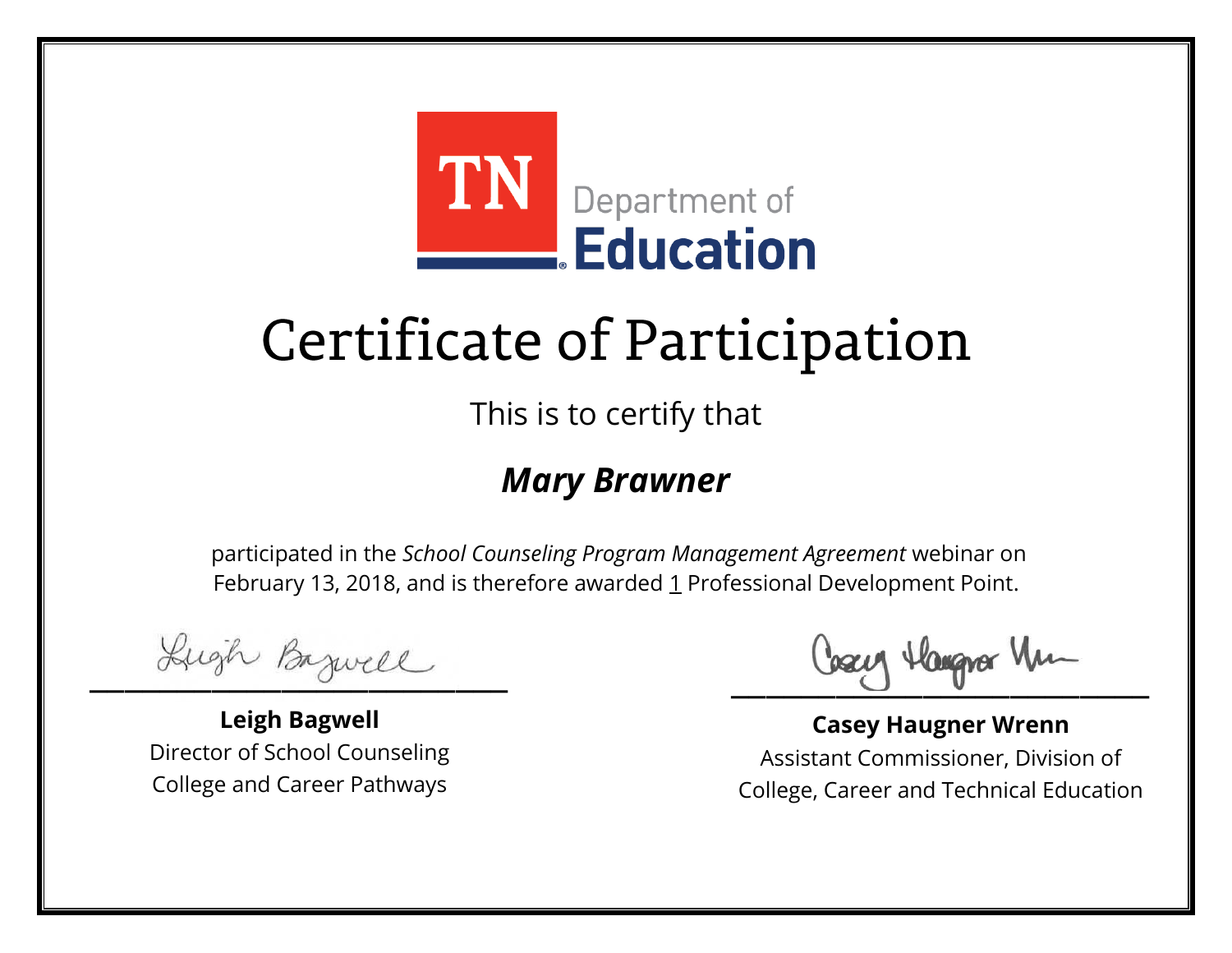

This is to certify that

### *Linda Brinkley*

Lugh Bazwell

**Leigh Bagwell** Director of School Counseling College and Career Pathways

Losey Hangra Vm

**Casey Haugner Wrenn** Assistant Commissioner, Division of College, Career and Technical Education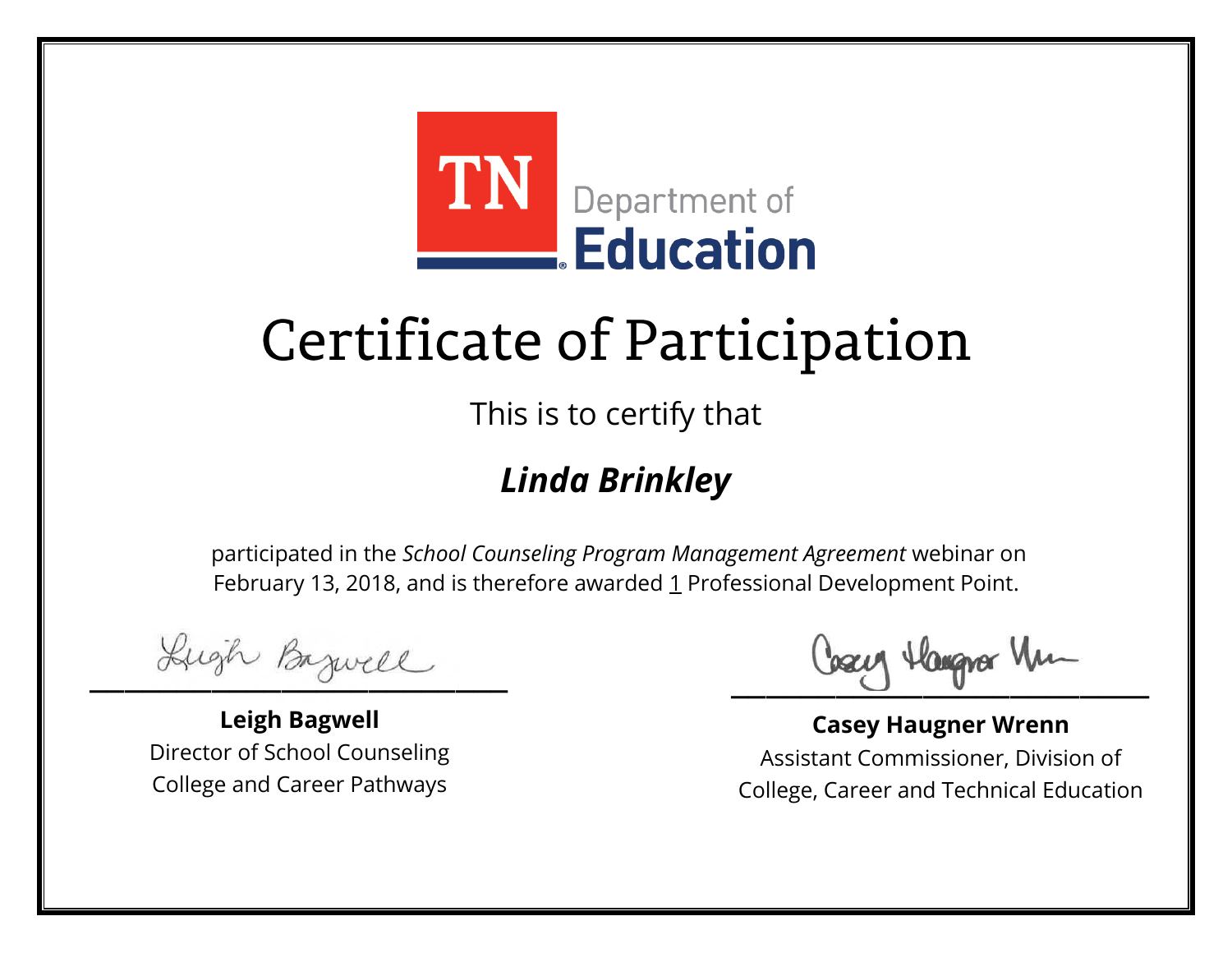

This is to certify that

### *Jackie Bue*

Lugh Bazwell

**Leigh Bagwell** Director of School Counseling College and Career Pathways

Losey Hangra Vm

**Casey Haugner Wrenn** Assistant Commissioner, Division of College, Career and Technical Education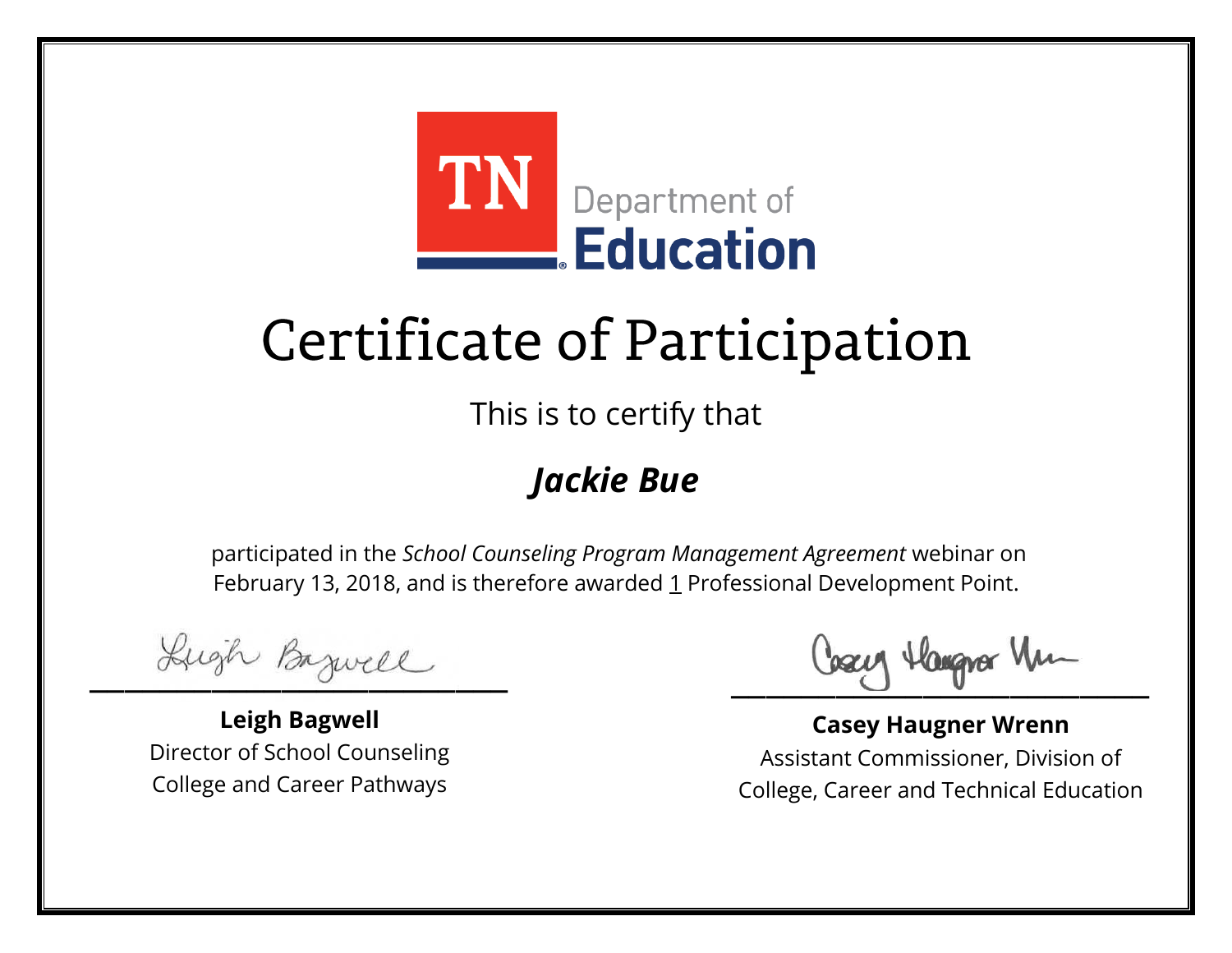

This is to certify that

### *Carol Burroughs*

Lugh Bazwell

**Leigh Bagwell** Director of School Counseling College and Career Pathways

Losey Hangra Vm

**Casey Haugner Wrenn** Assistant Commissioner, Division of College, Career and Technical Education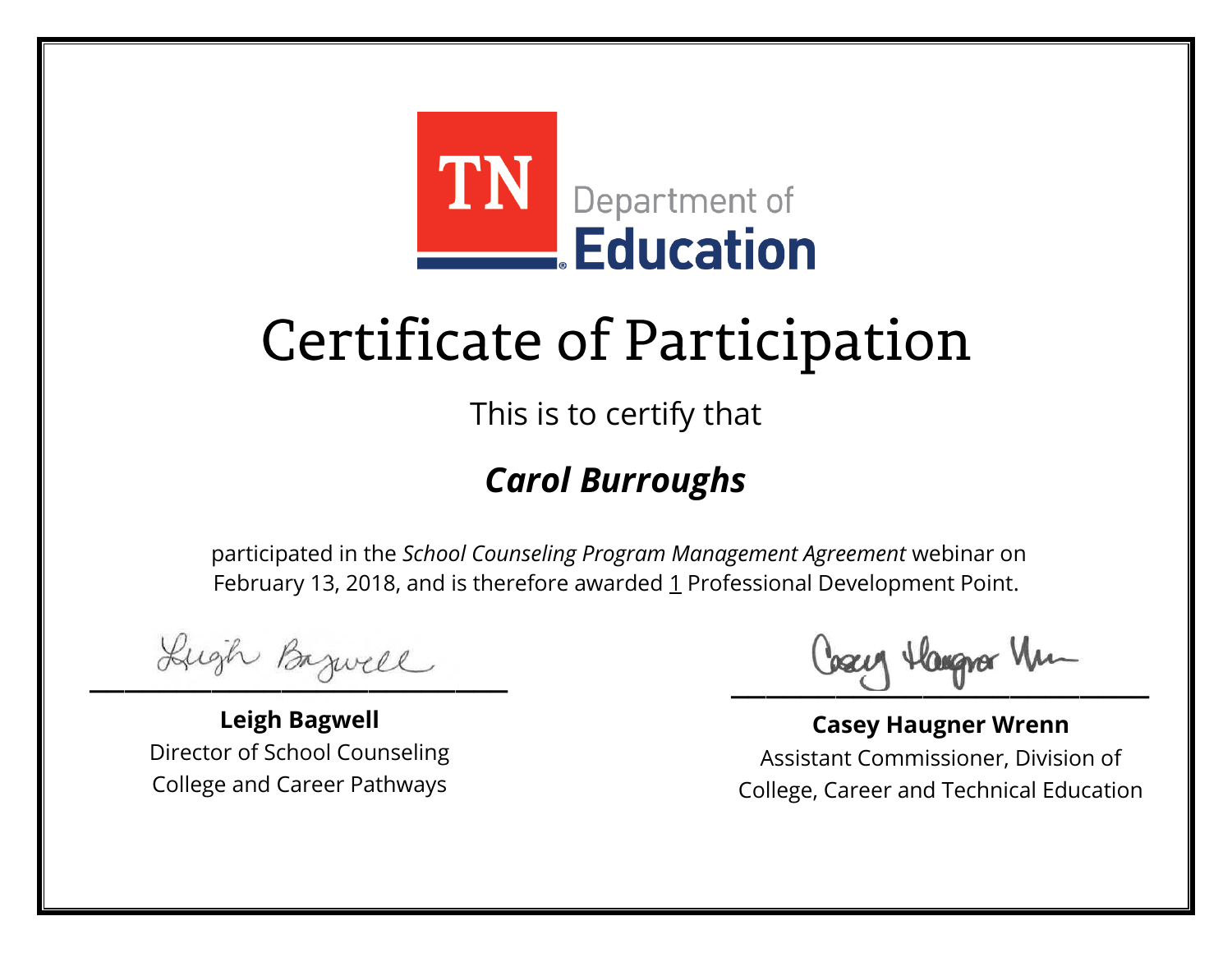

This is to certify that

#### *Dana Butler*

Lugh Bazwell

**Leigh Bagwell** Director of School Counseling College and Career Pathways

Losey Hangra Vm

**Casey Haugner Wrenn** Assistant Commissioner, Division of College, Career and Technical Education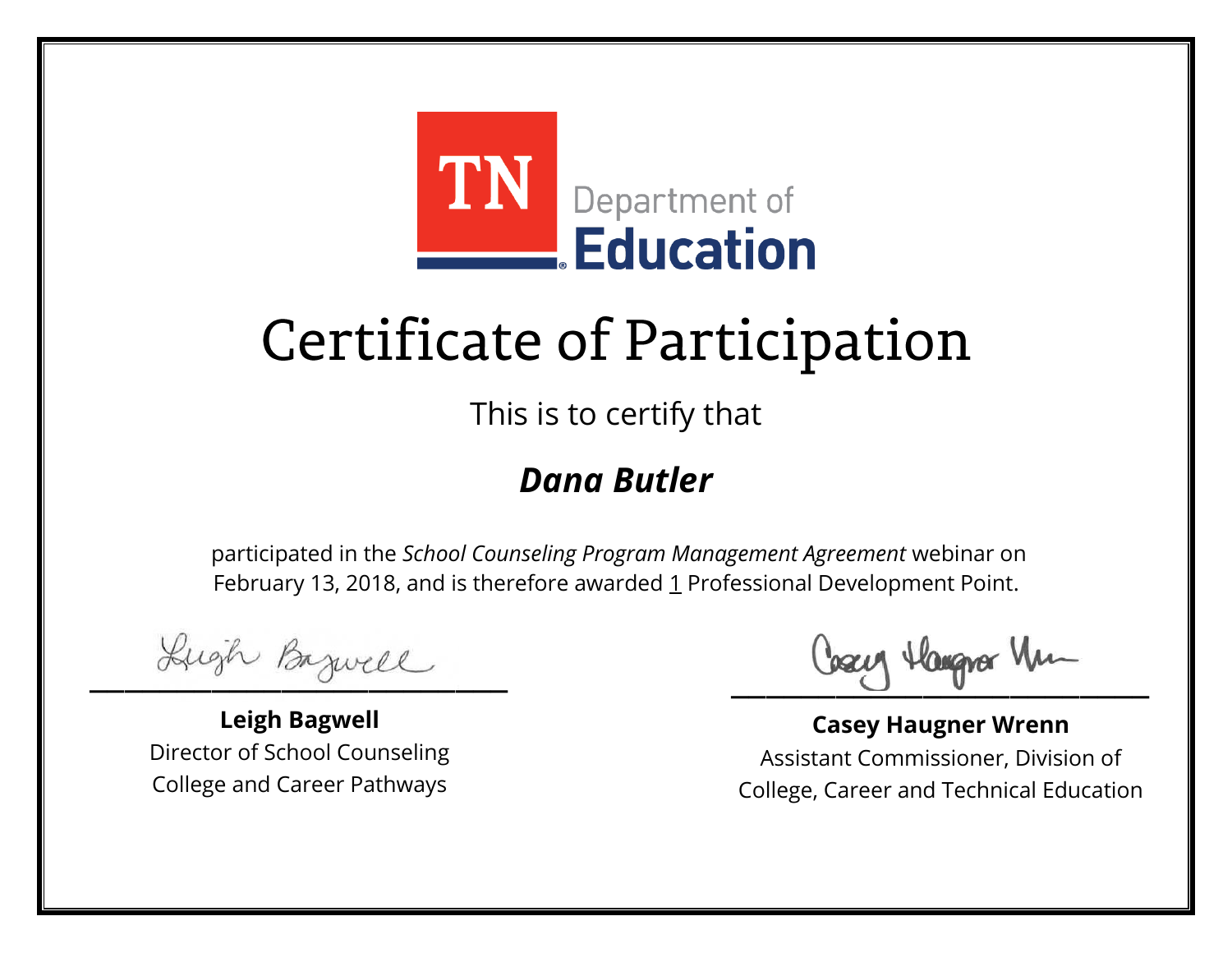

This is to certify that

### *Ellen Chamberlain*

Lugh Bazwell

**Leigh Bagwell** Director of School Counseling College and Career Pathways

Losey Hangra Vm

**Casey Haugner Wrenn** Assistant Commissioner, Division of College, Career and Technical Education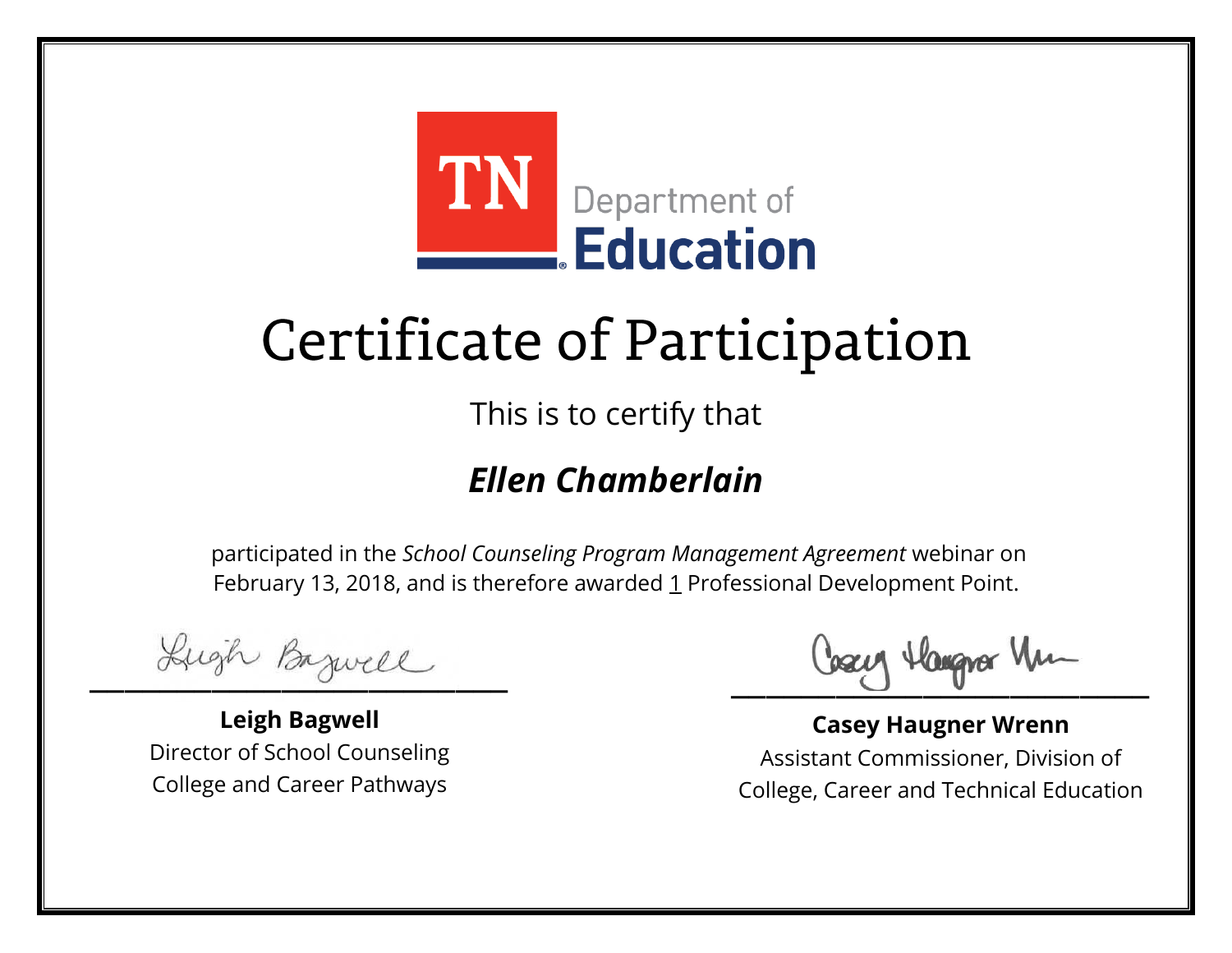

This is to certify that

### *Yvette Childs*

Lugh Bazwell

**Leigh Bagwell** Director of School Counseling College and Career Pathways

Losey Hangra Vm

**Casey Haugner Wrenn** Assistant Commissioner, Division of College, Career and Technical Education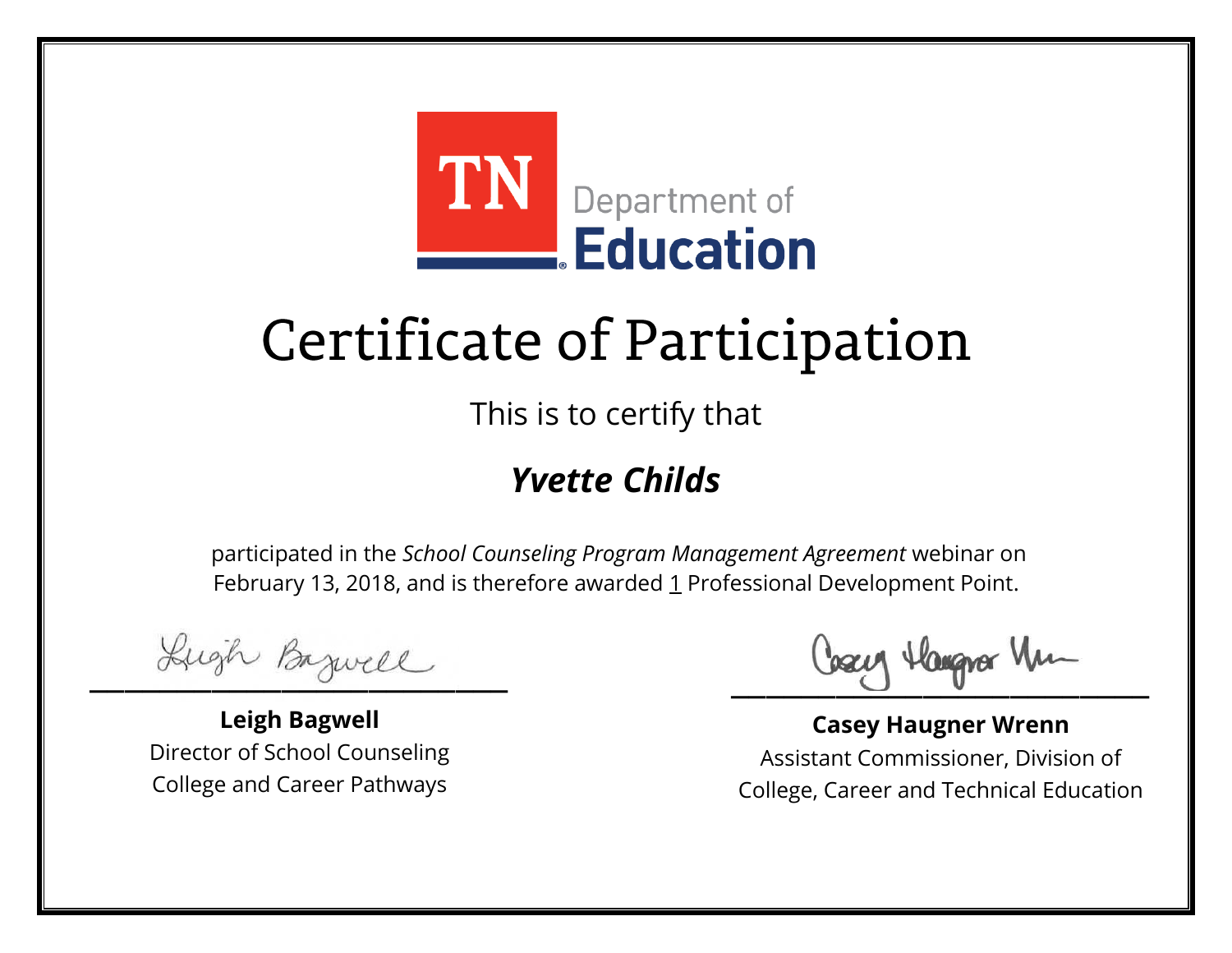

This is to certify that

#### *Laura Cromer*

Lugh Bazwell

**Leigh Bagwell** Director of School Counseling College and Career Pathways

Losey Hangra Vm

**Casey Haugner Wrenn** Assistant Commissioner, Division of College, Career and Technical Education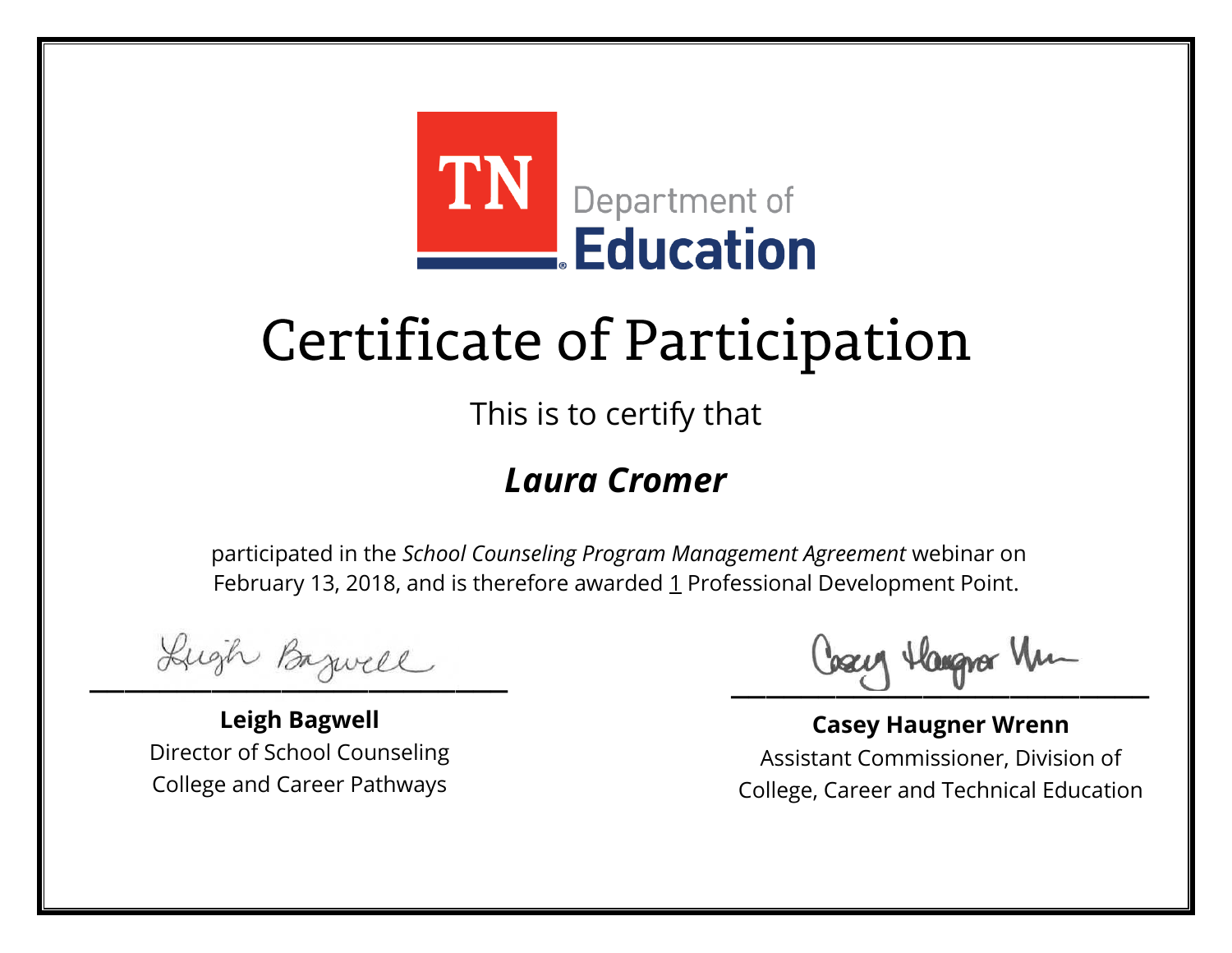

This is to certify that

### *Megan Cusson-Lark*

Lugh Bazwell

**Leigh Bagwell** Director of School Counseling College and Career Pathways

Losey Hangra Vm

**Casey Haugner Wrenn** Assistant Commissioner, Division of College, Career and Technical Education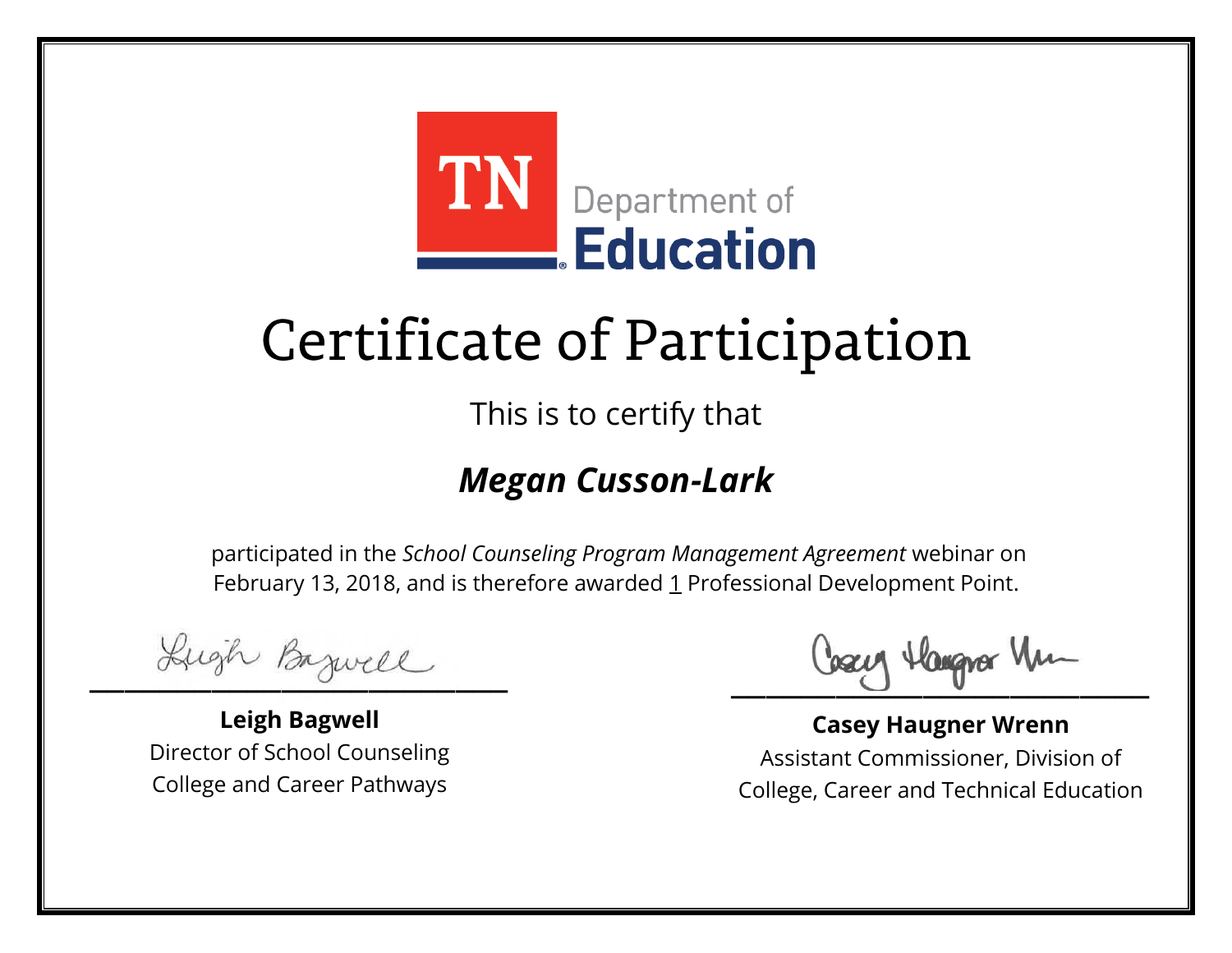

This is to certify that

### *Greg Dahl*

Lugh Bazwell

**Leigh Bagwell** Director of School Counseling College and Career Pathways

Losey Hangra Vm

**Casey Haugner Wrenn** Assistant Commissioner, Division of College, Career and Technical Education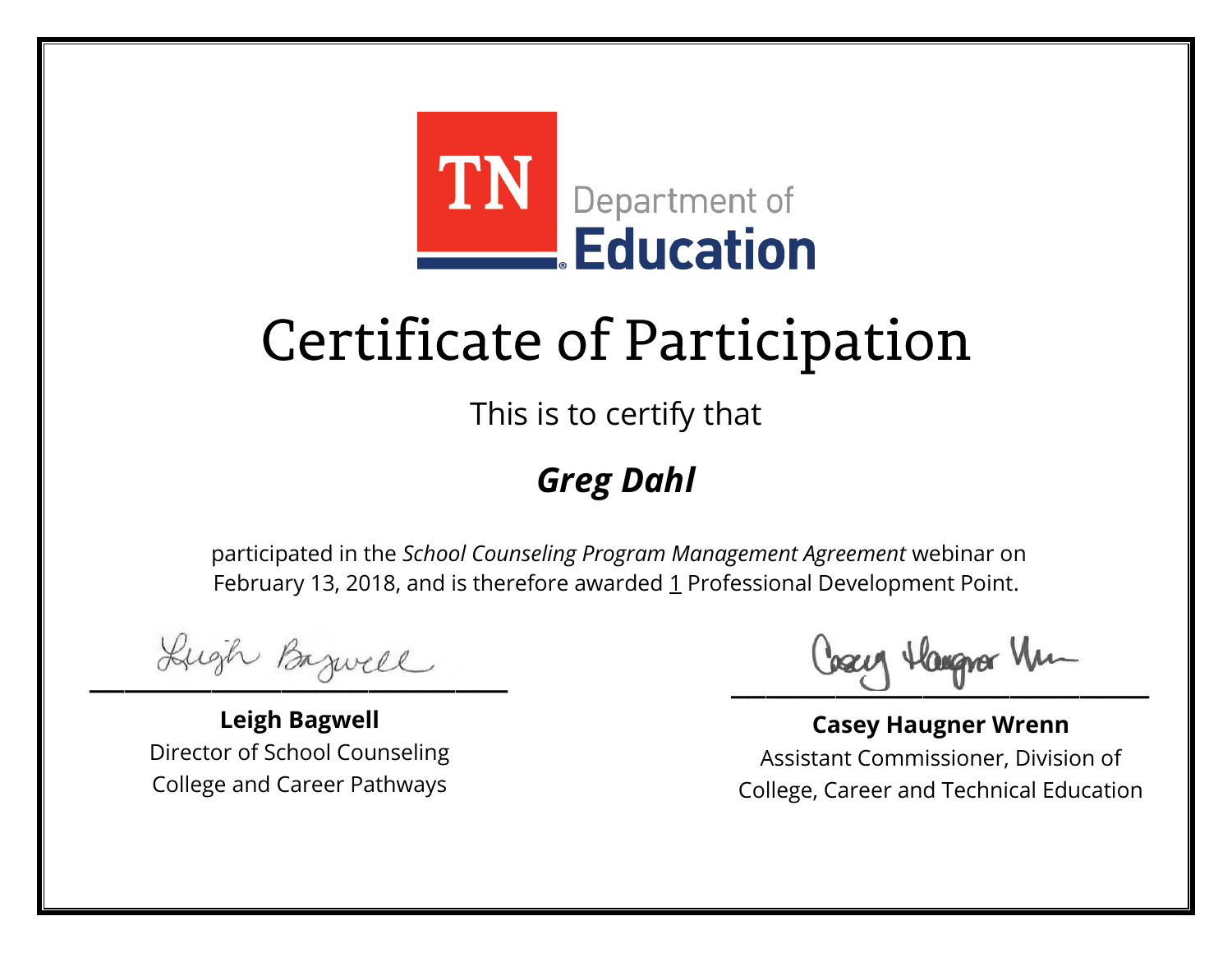

This is to certify that

### *Ashley Dale*

Lugh Bazwell

**Leigh Bagwell** Director of School Counseling College and Career Pathways

Losey Hangra Vm

**Casey Haugner Wrenn** Assistant Commissioner, Division of College, Career and Technical Education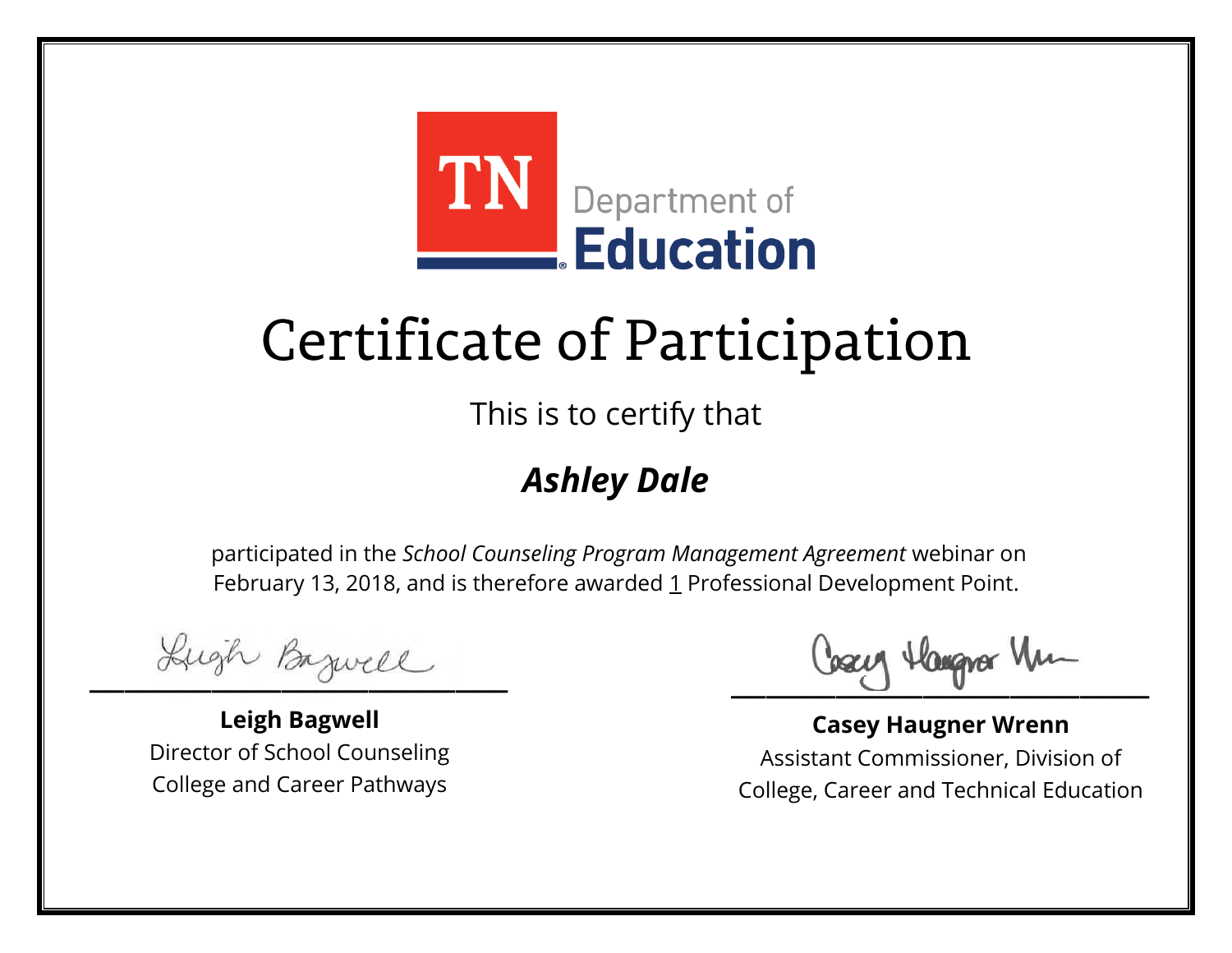

This is to certify that

### *Lisa Dillard*

Lugh Bazwell

**Leigh Bagwell** Director of School Counseling College and Career Pathways

Losey Hangra Vm

**Casey Haugner Wrenn** Assistant Commissioner, Division of College, Career and Technical Education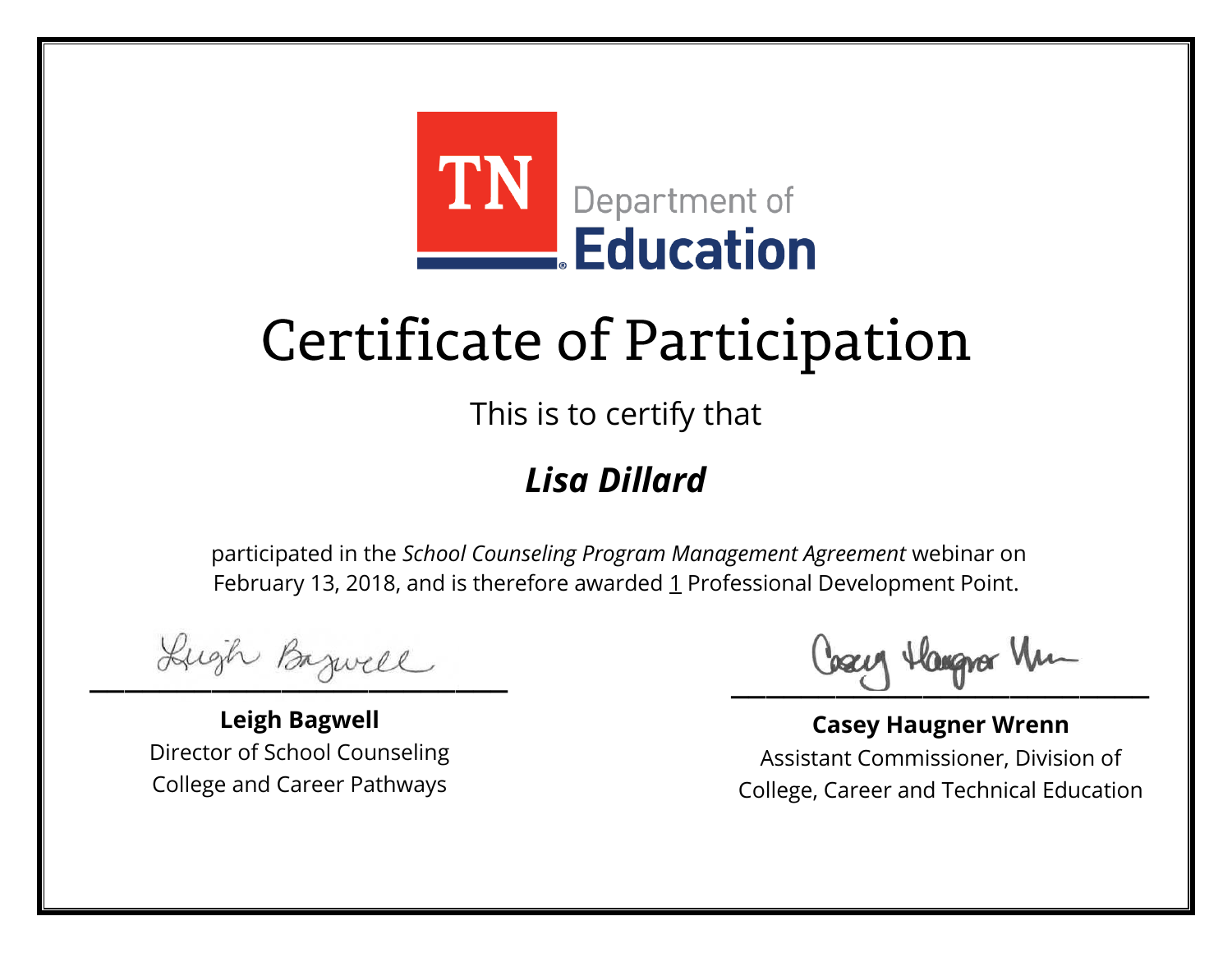

This is to certify that

### *Shonta Dodson*

Lugh Bazwell

**Leigh Bagwell** Director of School Counseling College and Career Pathways

Losey Hangra Vm

**Casey Haugner Wrenn** Assistant Commissioner, Division of College, Career and Technical Education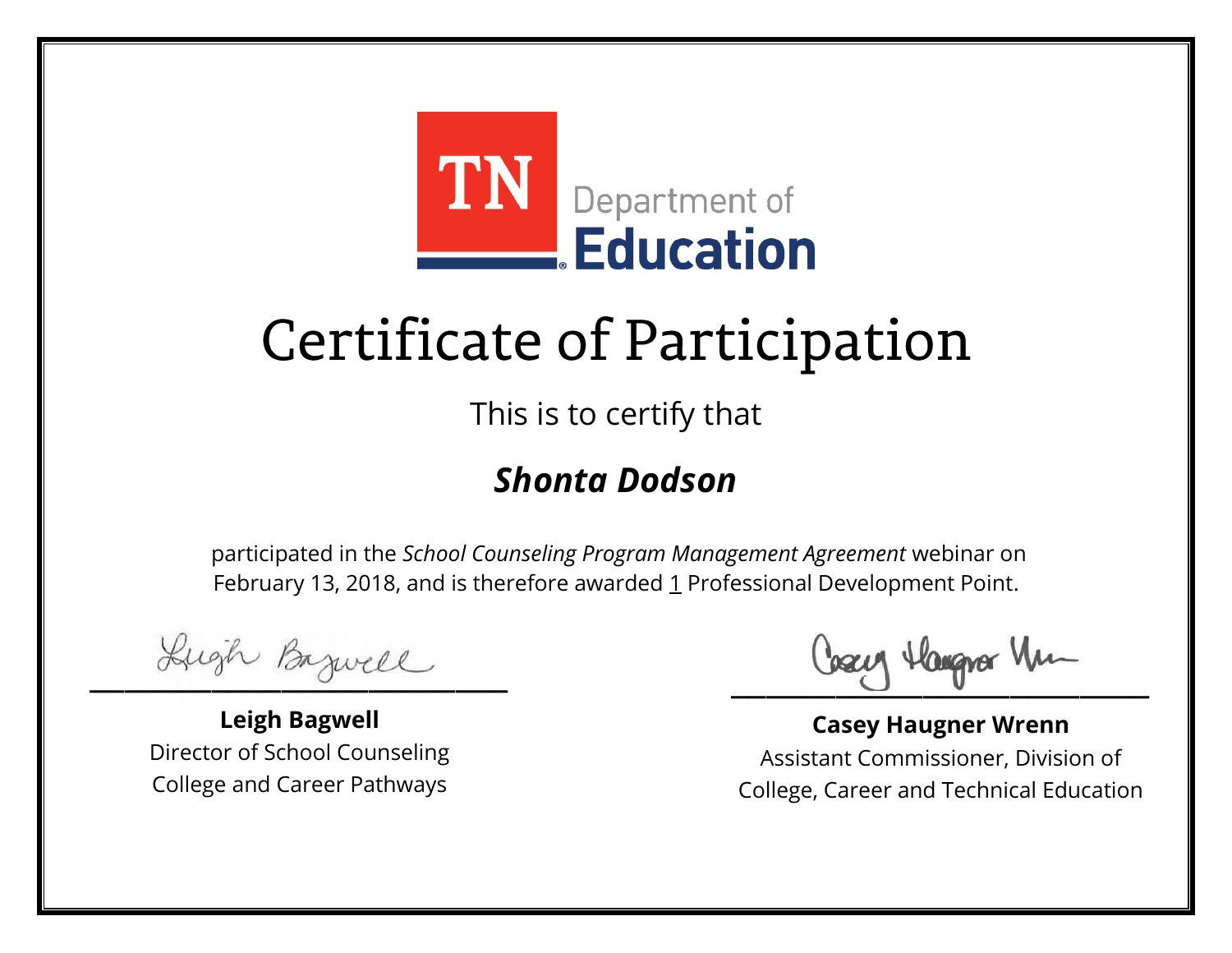

This is to certify that

#### *Thelma Doss*

Lugh Bazwell

**Leigh Bagwell** Director of School Counseling College and Career Pathways

Losey Hangra Vm

**Casey Haugner Wrenn** Assistant Commissioner, Division of College, Career and Technical Education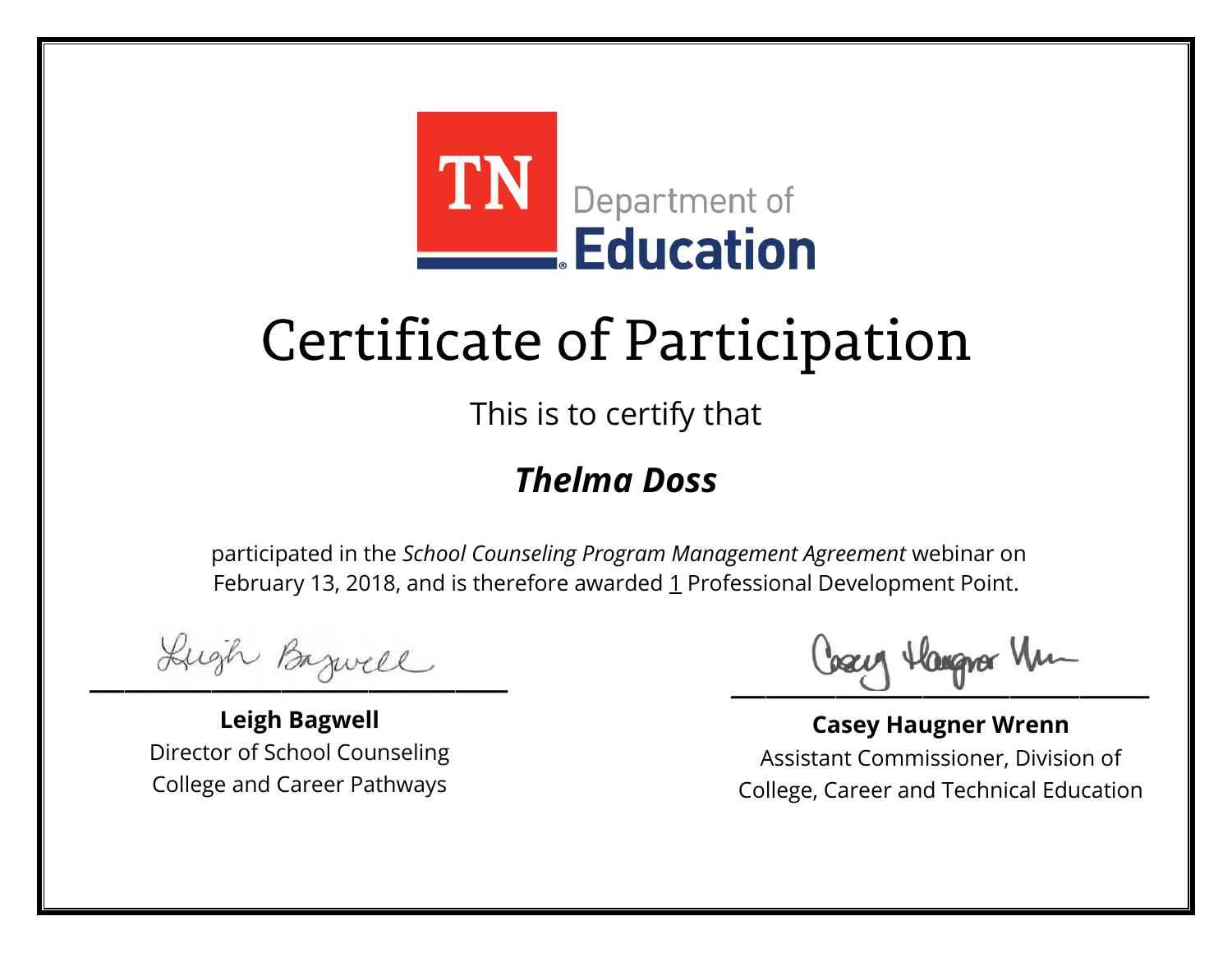

This is to certify that

### *Leatryce Edwards-Stanley*

Lugh Bazwell

**Leigh Bagwell** Director of School Counseling College and Career Pathways

Losey Hangra Vm

**Casey Haugner Wrenn** Assistant Commissioner, Division of College, Career and Technical Education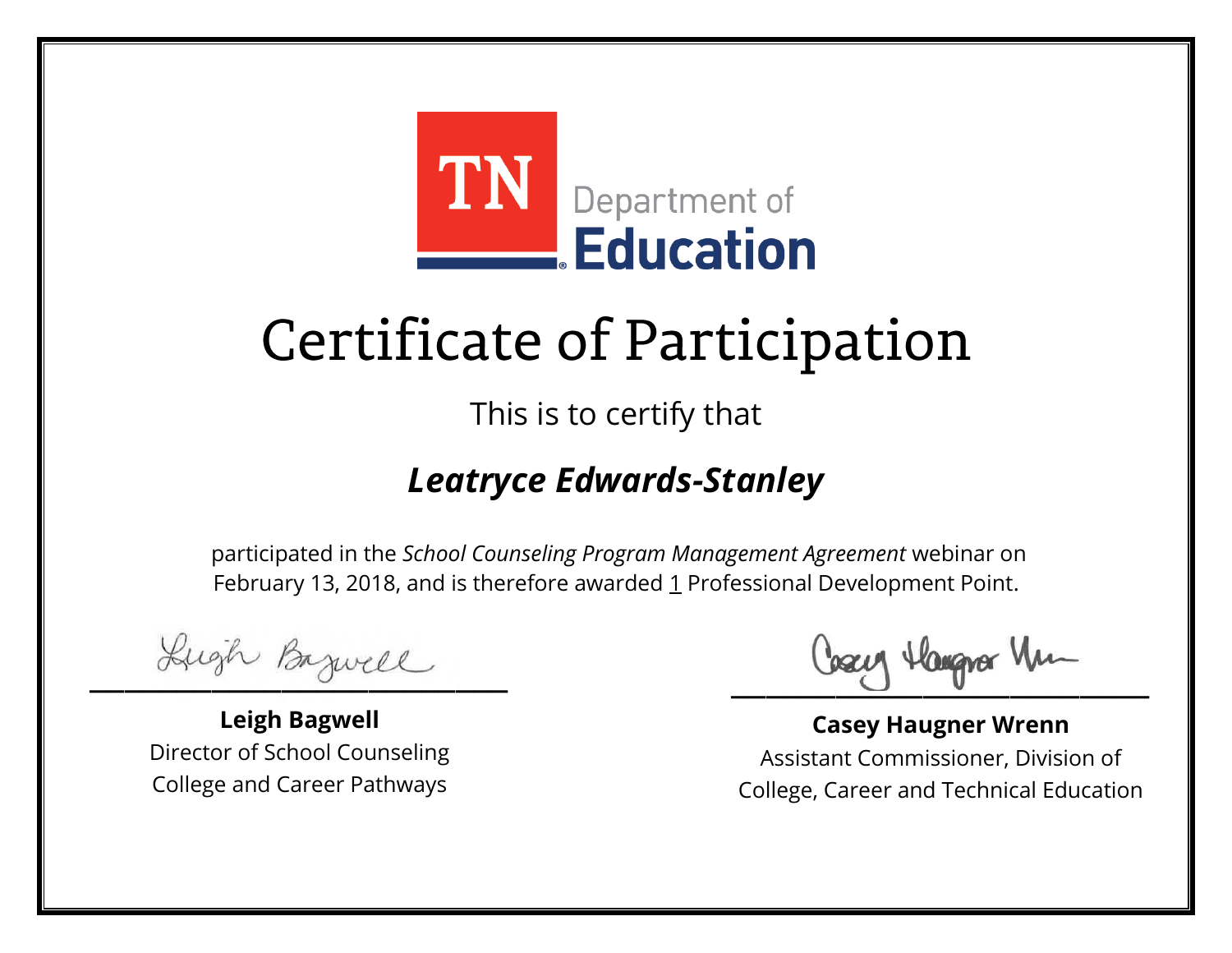

This is to certify that

### *Leslie Eldridge*

Lugh Bazwell

**Leigh Bagwell** Director of School Counseling College and Career Pathways

Losey Hangra Vm

**Casey Haugner Wrenn** Assistant Commissioner, Division of College, Career and Technical Education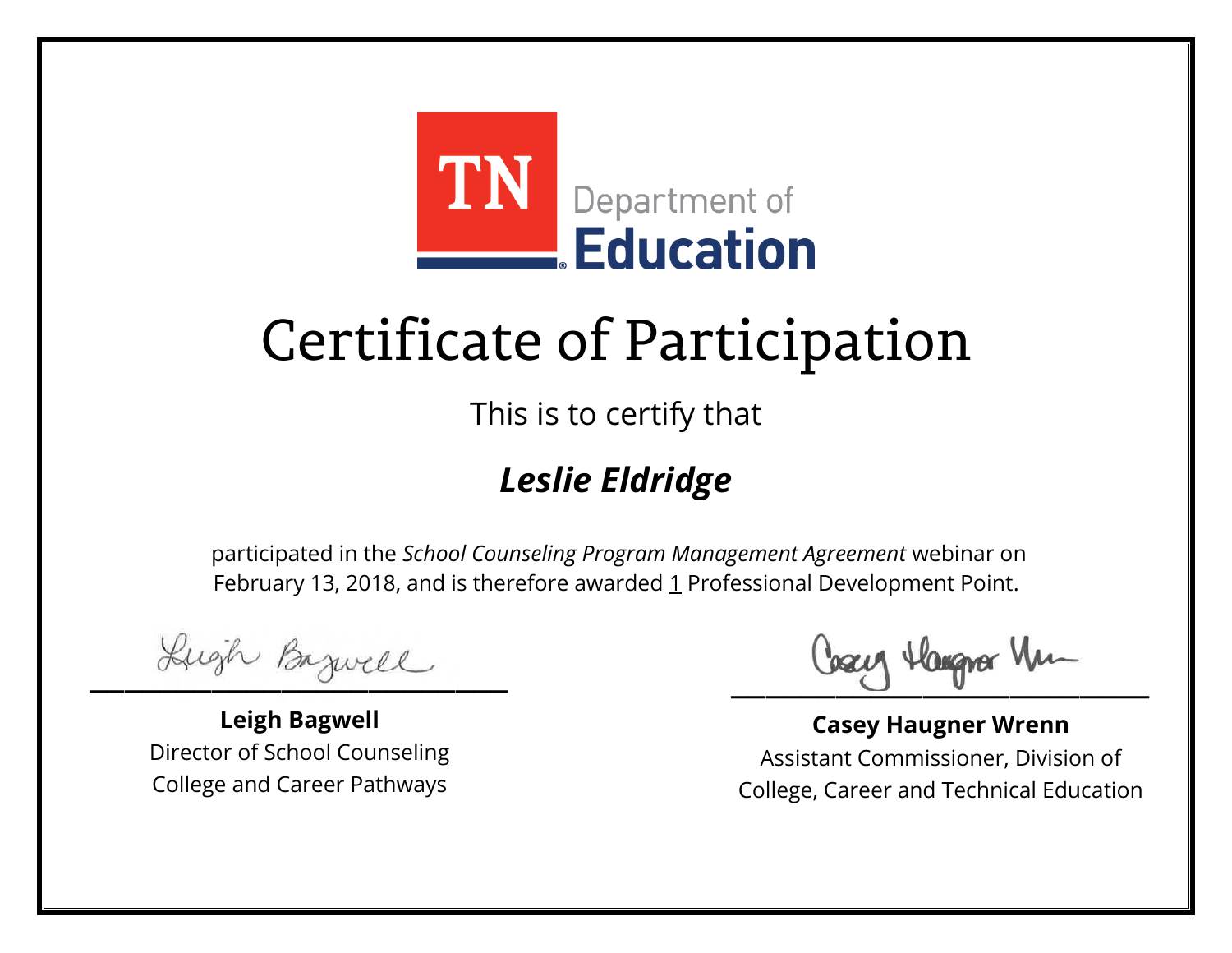

This is to certify that

### *Bethany Erb*

Lugh Bazwell

**Leigh Bagwell** Director of School Counseling College and Career Pathways

Losey Hangra Vm

**Casey Haugner Wrenn** Assistant Commissioner, Division of College, Career and Technical Education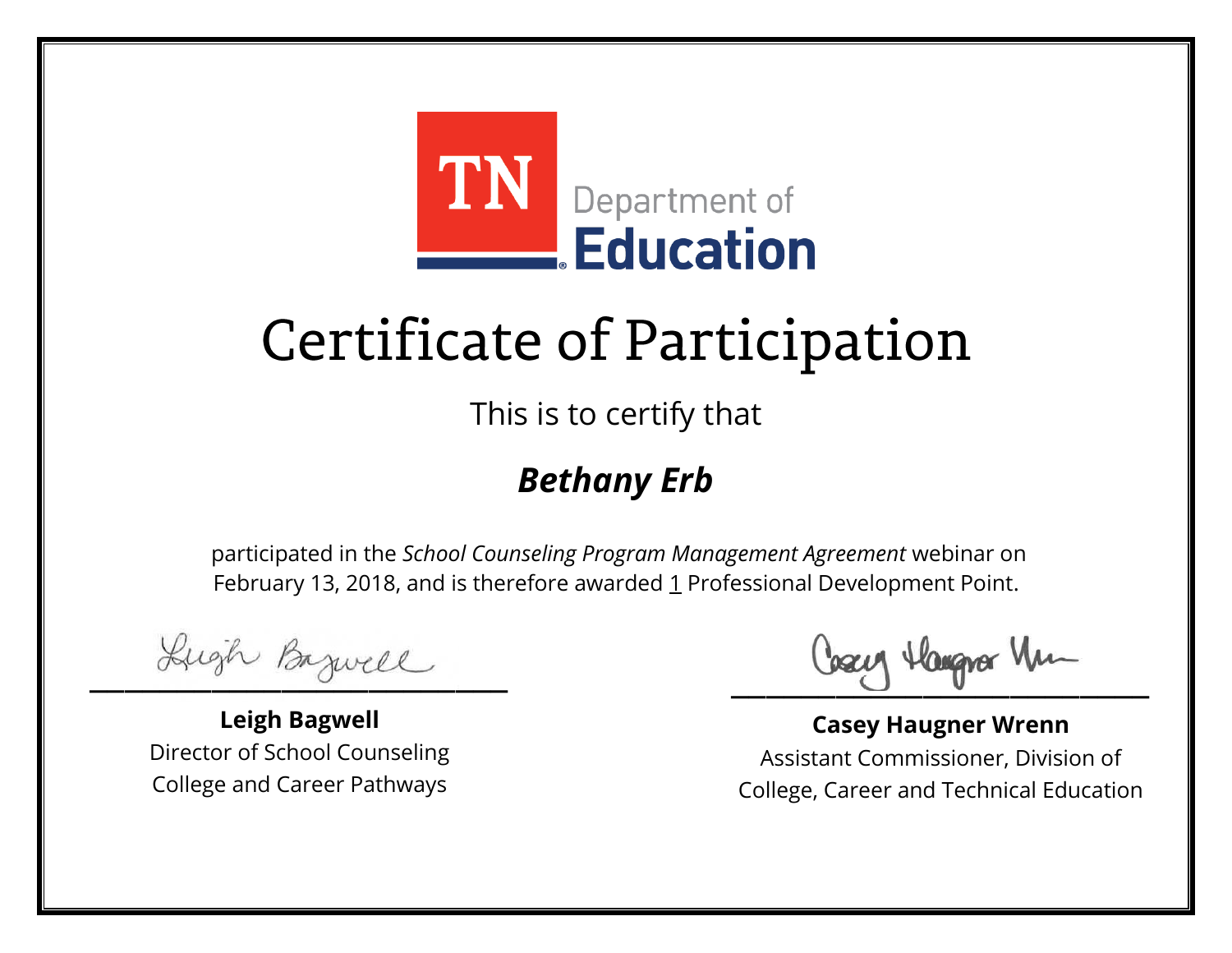

This is to certify that

### *Allyssa Fox*

Lugh Bazwell

**Leigh Bagwell** Director of School Counseling College and Career Pathways

Losey Hangra Vm

**Casey Haugner Wrenn** Assistant Commissioner, Division of College, Career and Technical Education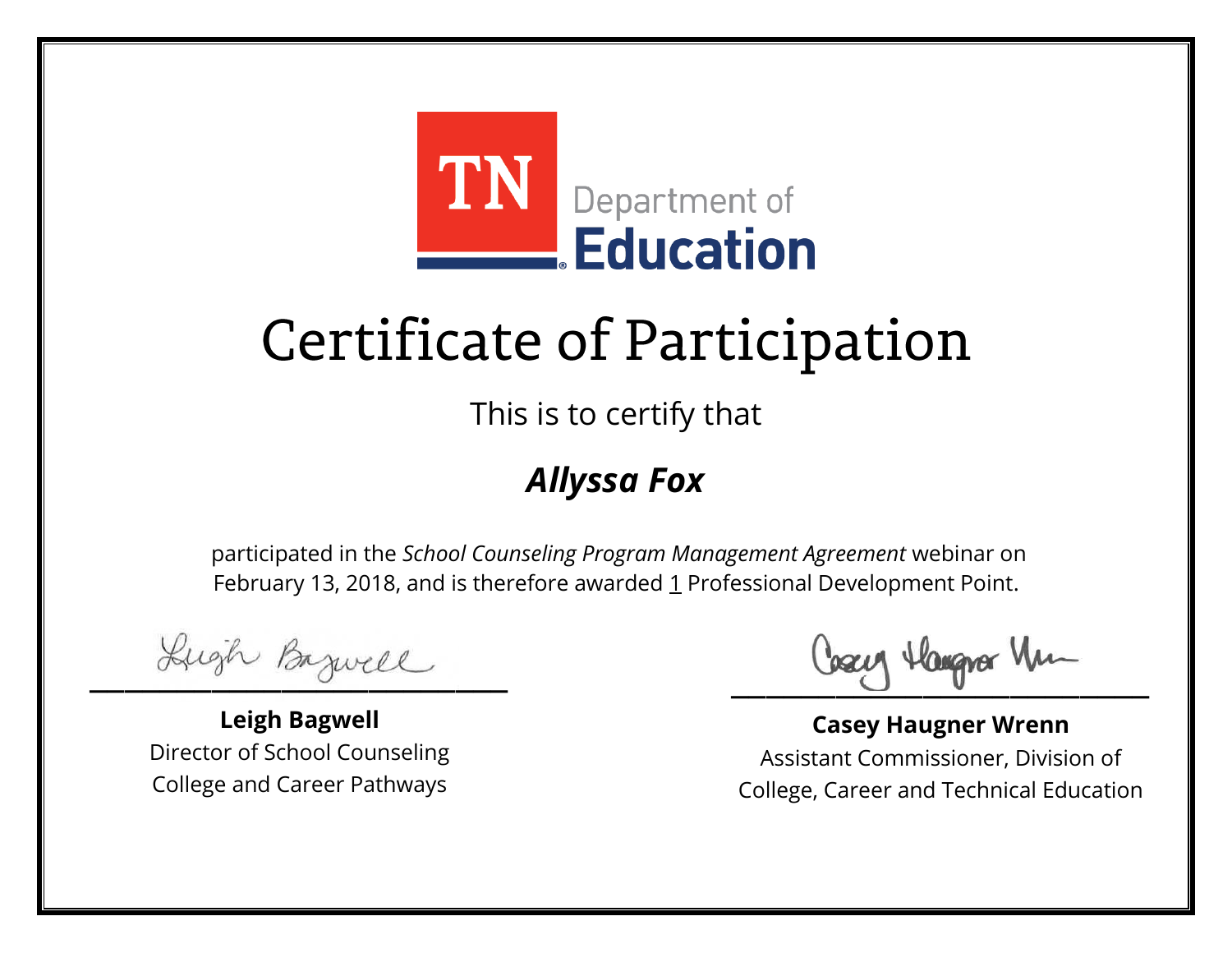

This is to certify that

### *Amy French*

Lugh Bazwell

**Leigh Bagwell** Director of School Counseling College and Career Pathways

Losey Hangra Vm

**Casey Haugner Wrenn** Assistant Commissioner, Division of College, Career and Technical Education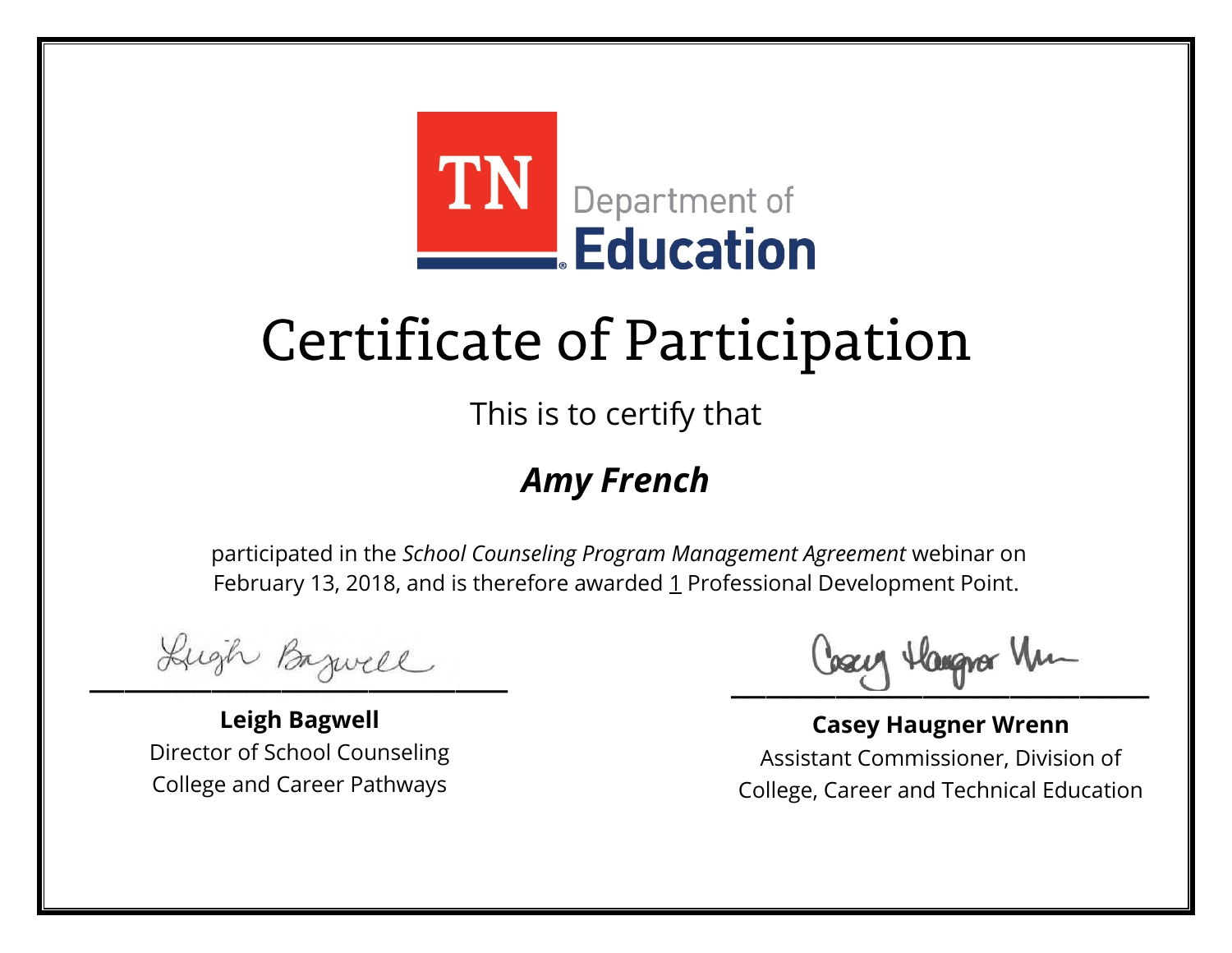

This is to certify that

### *Emily Gill*

Lugh Bazwell

**Leigh Bagwell** Director of School Counseling College and Career Pathways

Losey Hangra Vm

**Casey Haugner Wrenn** Assistant Commissioner, Division of College, Career and Technical Education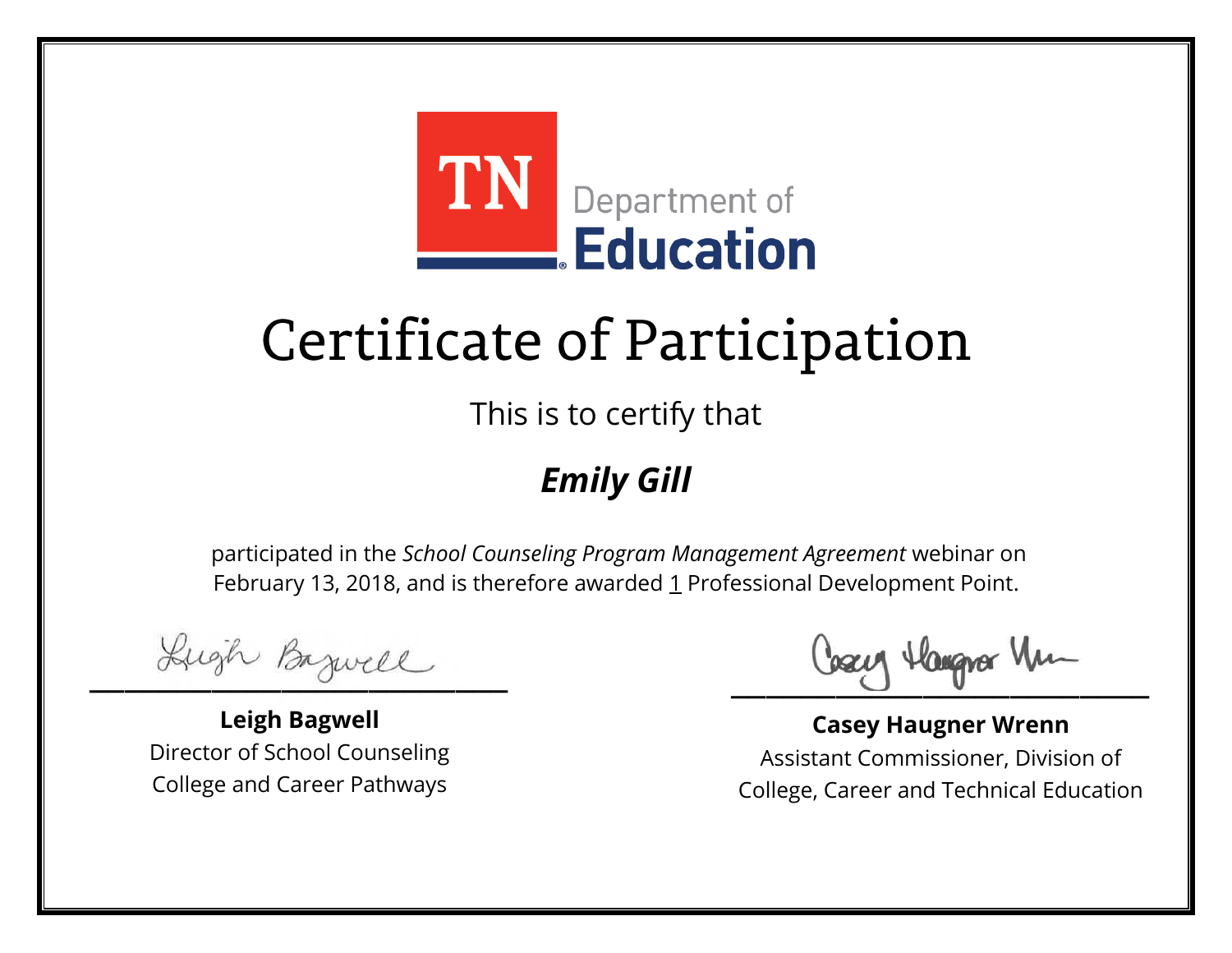

This is to certify that

### *Andrea Gillette*

Lugh Bazwell

**Leigh Bagwell** Director of School Counseling College and Career Pathways

Losey Hangra Vm

**Casey Haugner Wrenn** Assistant Commissioner, Division of College, Career and Technical Education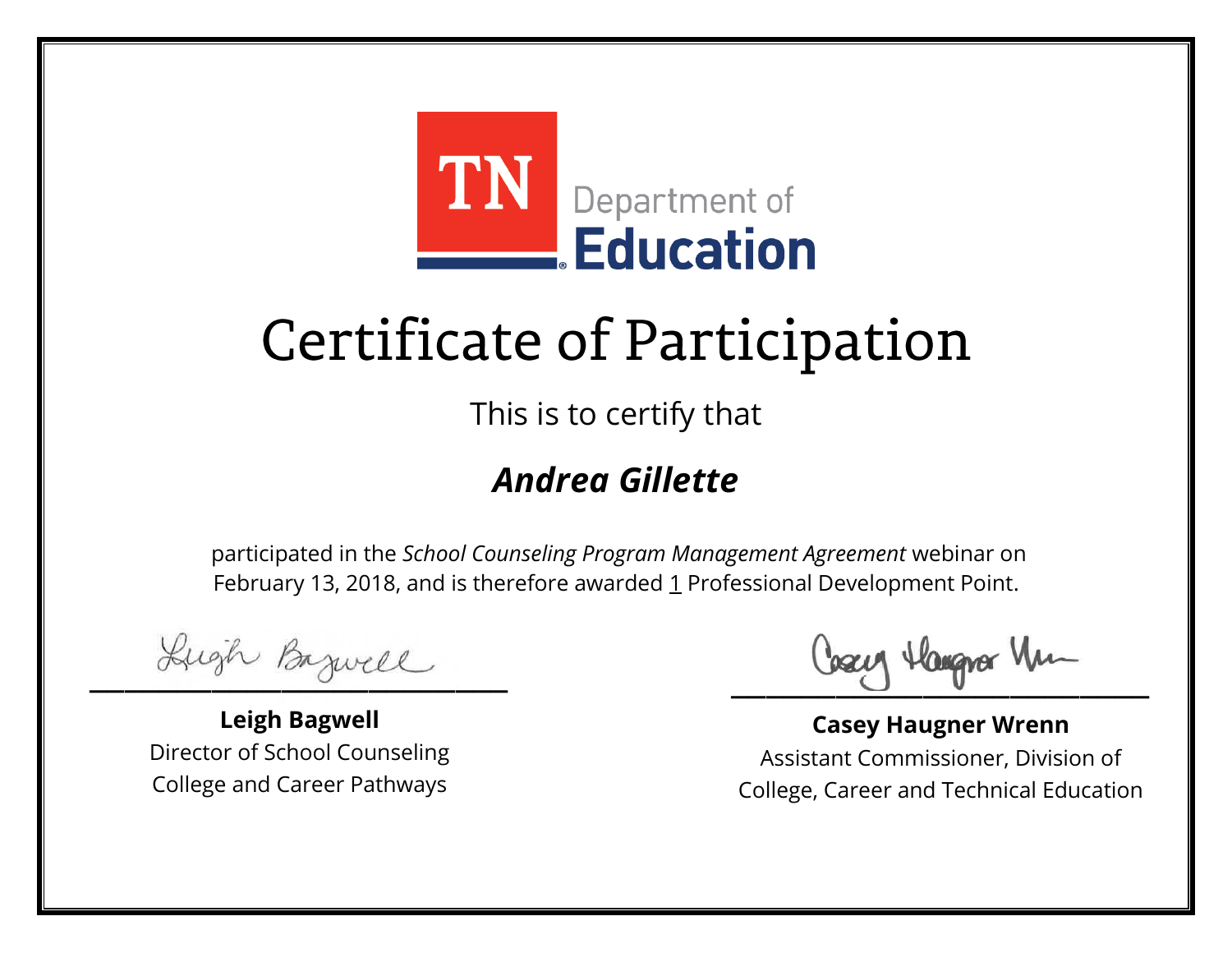

This is to certify that

### *Alicia Gloss*

Lugh Bazwell

**Leigh Bagwell** Director of School Counseling College and Career Pathways

Losey Hangra Vm

**Casey Haugner Wrenn** Assistant Commissioner, Division of College, Career and Technical Education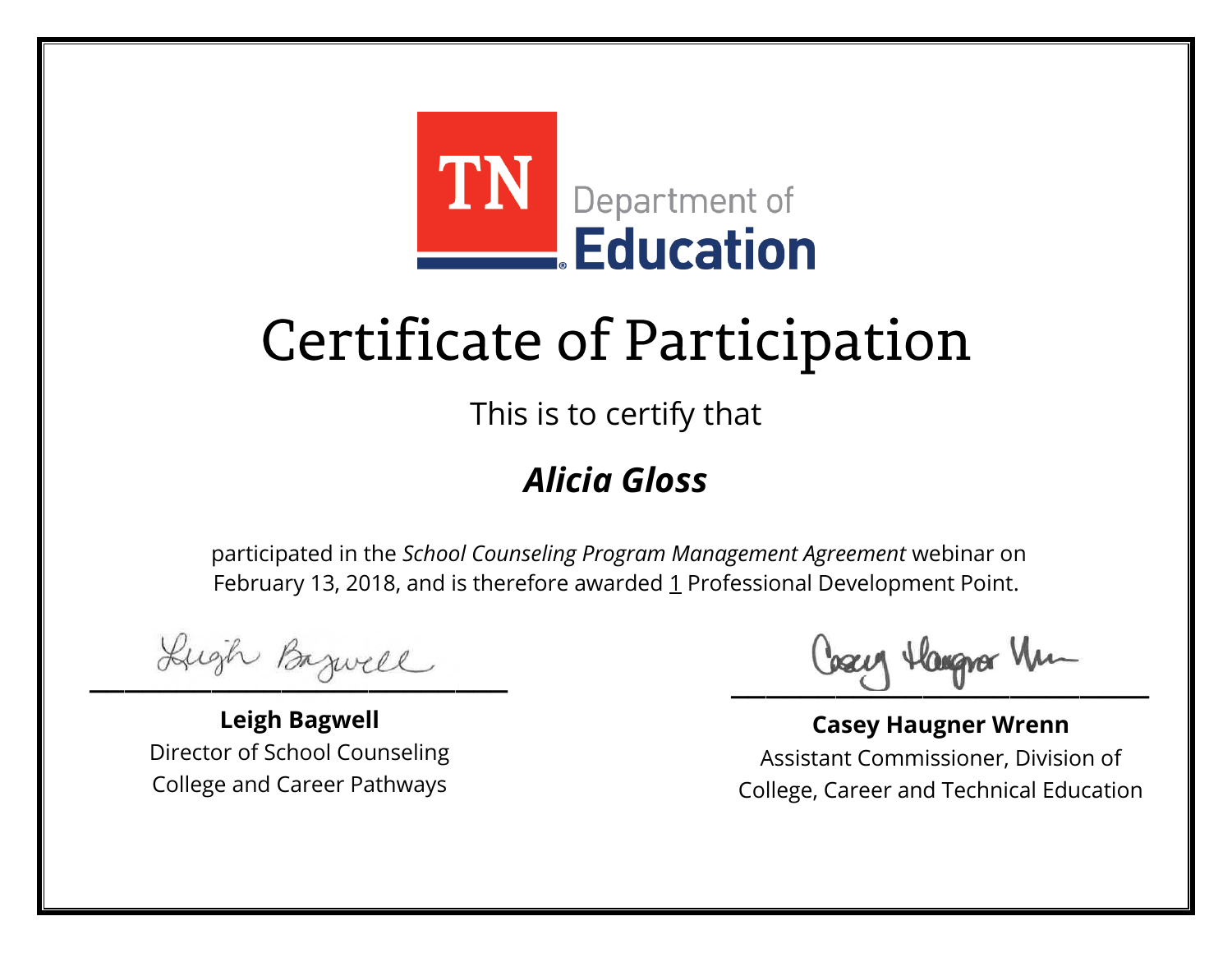

This is to certify that

### *Alisa` Goode*

Lugh Bazwell

**Leigh Bagwell** Director of School Counseling College and Career Pathways

Losey Hangra Vm

**Casey Haugner Wrenn** Assistant Commissioner, Division of College, Career and Technical Education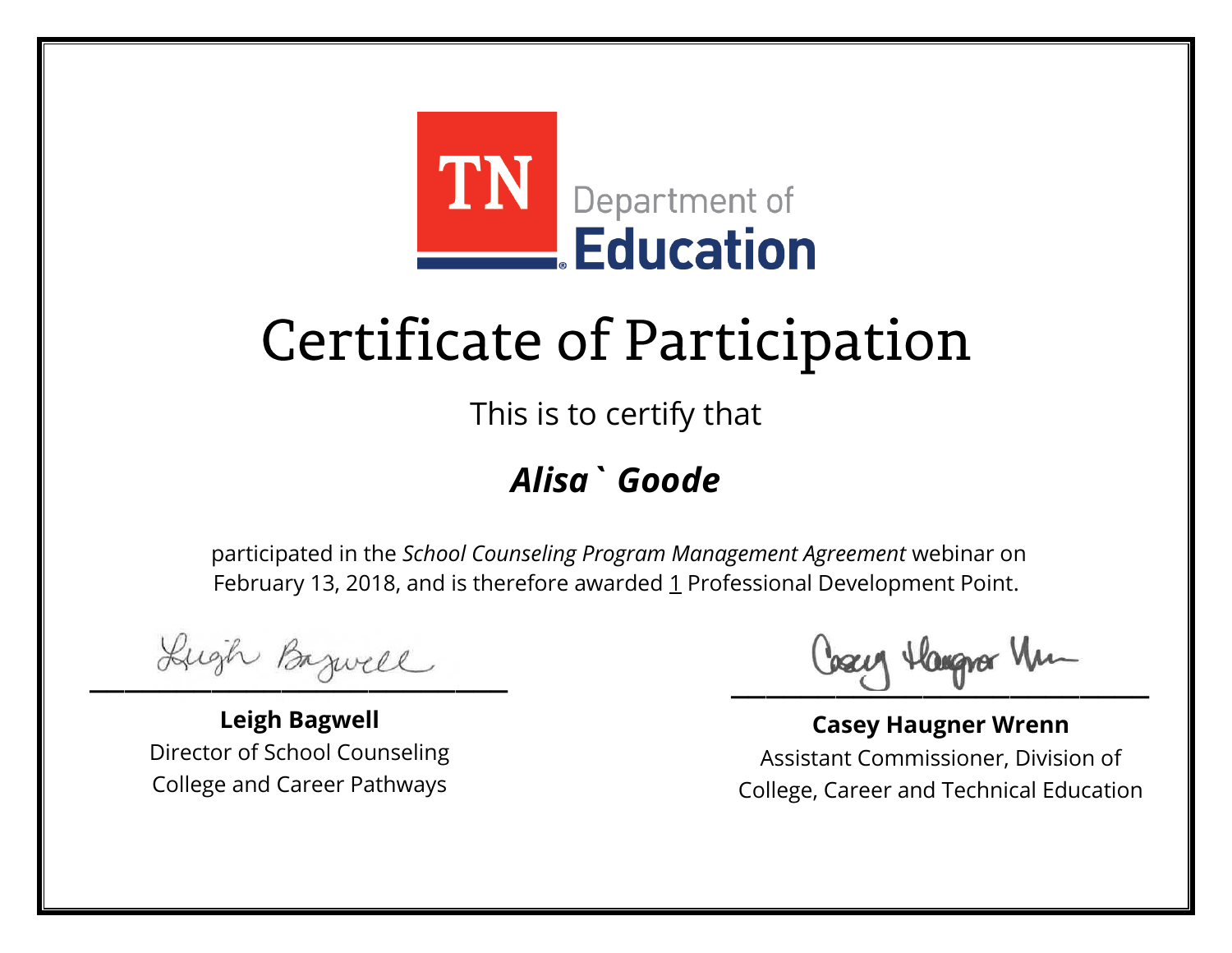

This is to certify that

### *Jennifer Hale*

Lugh Bazwell

**Leigh Bagwell** Director of School Counseling College and Career Pathways

Losey Hangra Vm

**Casey Haugner Wrenn** Assistant Commissioner, Division of College, Career and Technical Education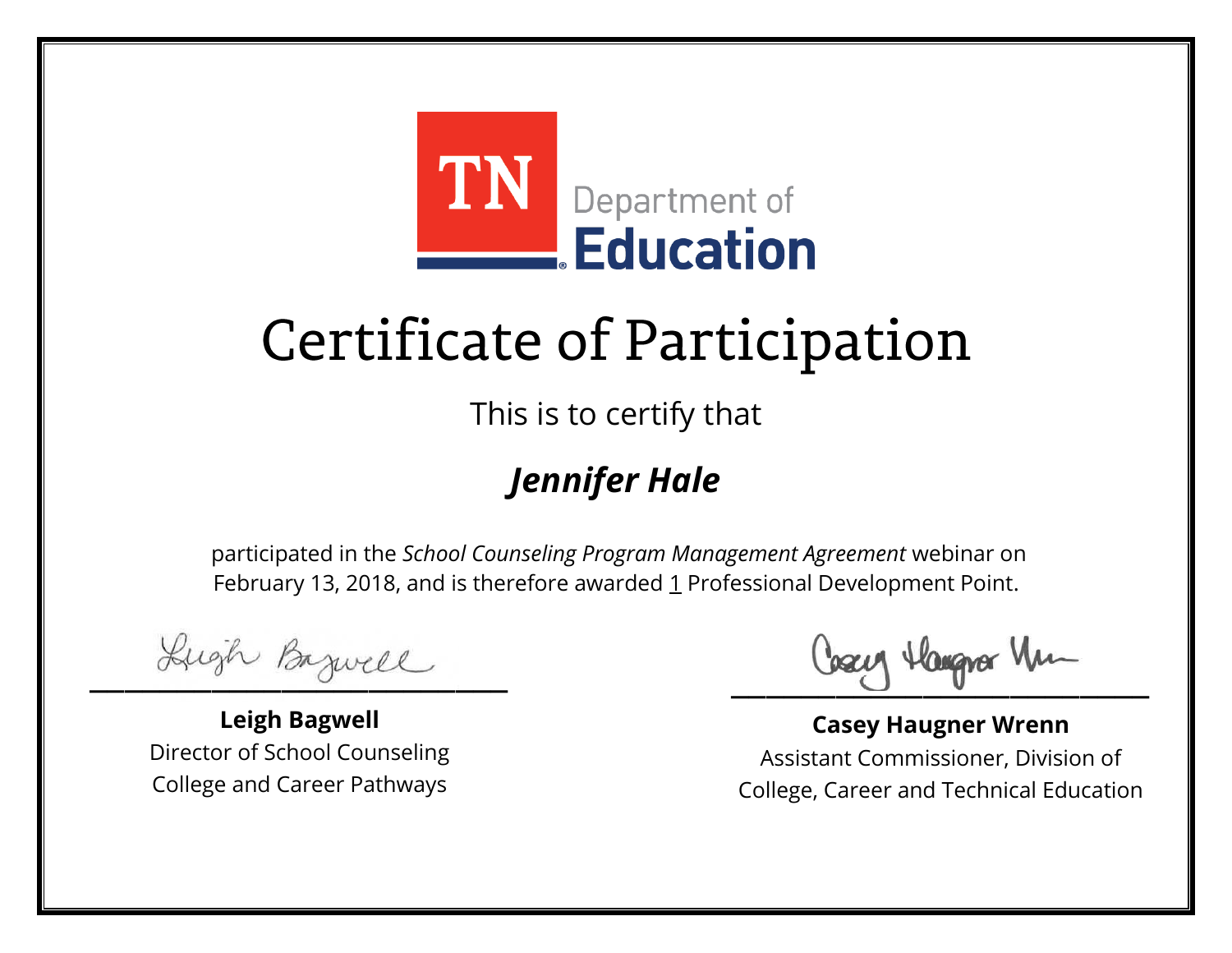

This is to certify that

### *Tanya Hammond*

Lugh Bazwell

**Leigh Bagwell** Director of School Counseling College and Career Pathways

Losey Hangra Vm

**Casey Haugner Wrenn** Assistant Commissioner, Division of College, Career and Technical Education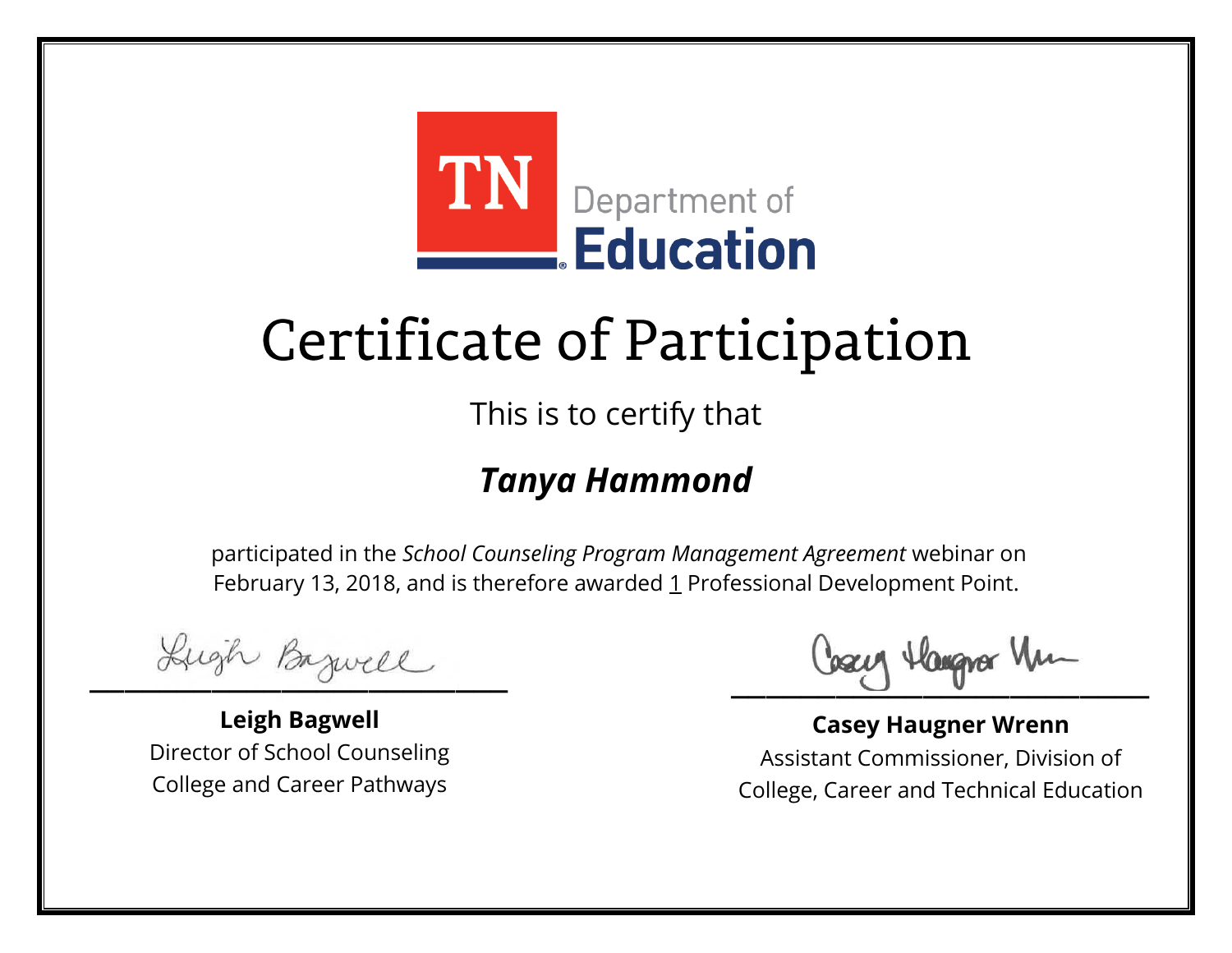

This is to certify that

#### *Michaeline Harrison*

Lugh Bazwell

**Leigh Bagwell** Director of School Counseling College and Career Pathways

Losey Hangra Vm

**Casey Haugner Wrenn** Assistant Commissioner, Division of College, Career and Technical Education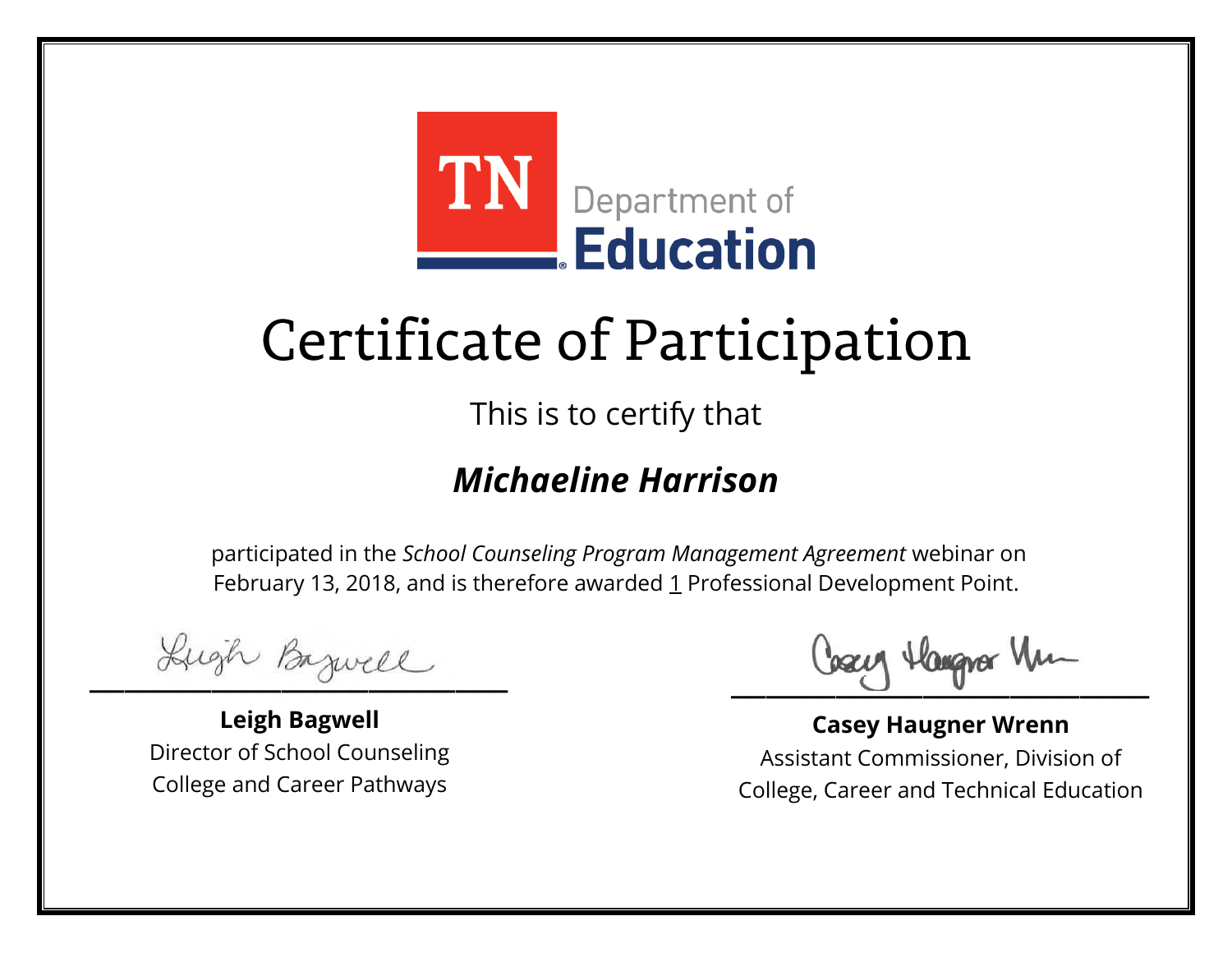

This is to certify that

### *Kristin Hedges*

Lugh Bazwell

**Leigh Bagwell** Director of School Counseling College and Career Pathways

Losey Hangra Vm

**Casey Haugner Wrenn** Assistant Commissioner, Division of College, Career and Technical Education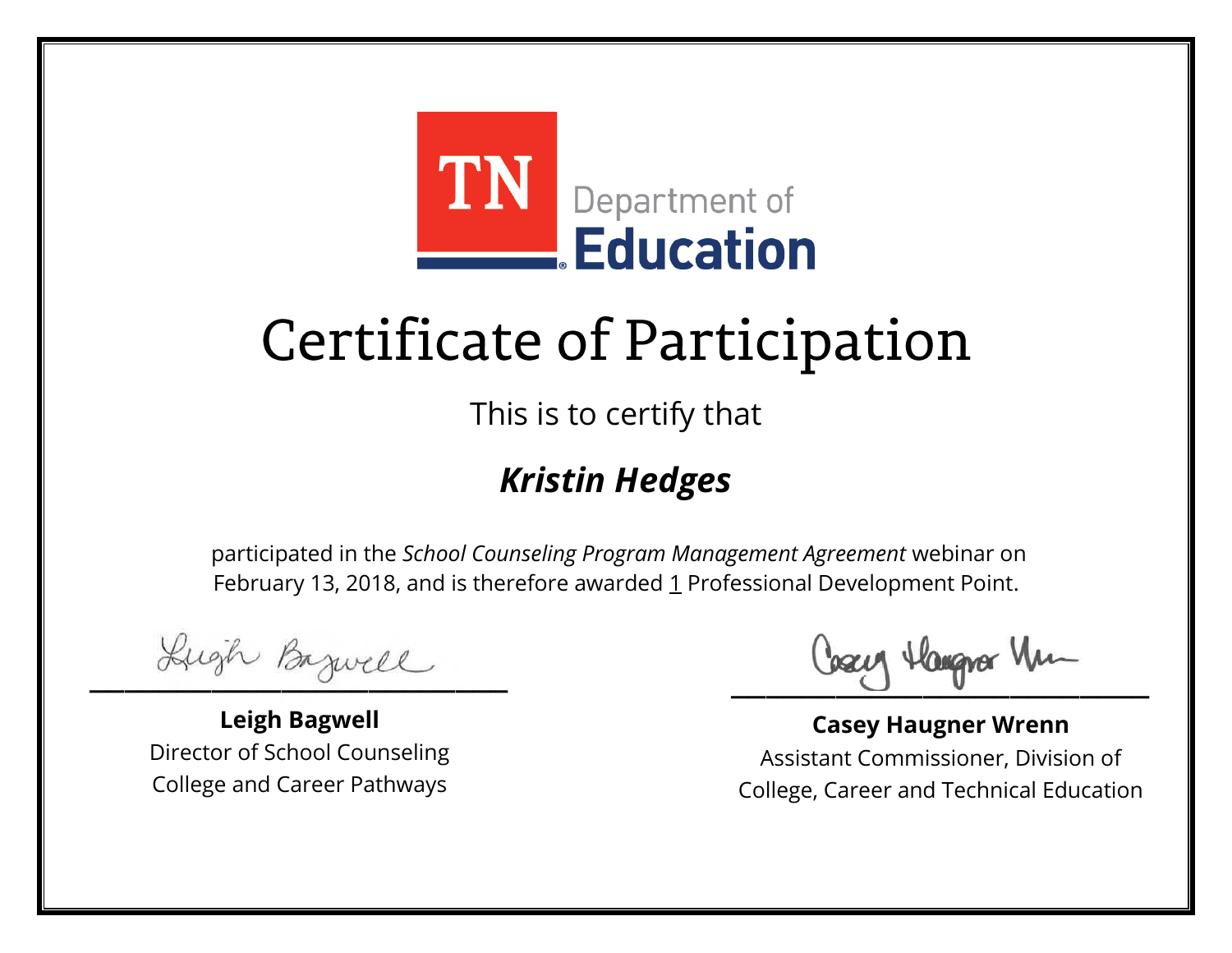

This is to certify that

#### *Kimberly Henderson*

Lugh Bazwell

**Leigh Bagwell** Director of School Counseling College and Career Pathways

Losey Hangra Vm

**Casey Haugner Wrenn** Assistant Commissioner, Division of College, Career and Technical Education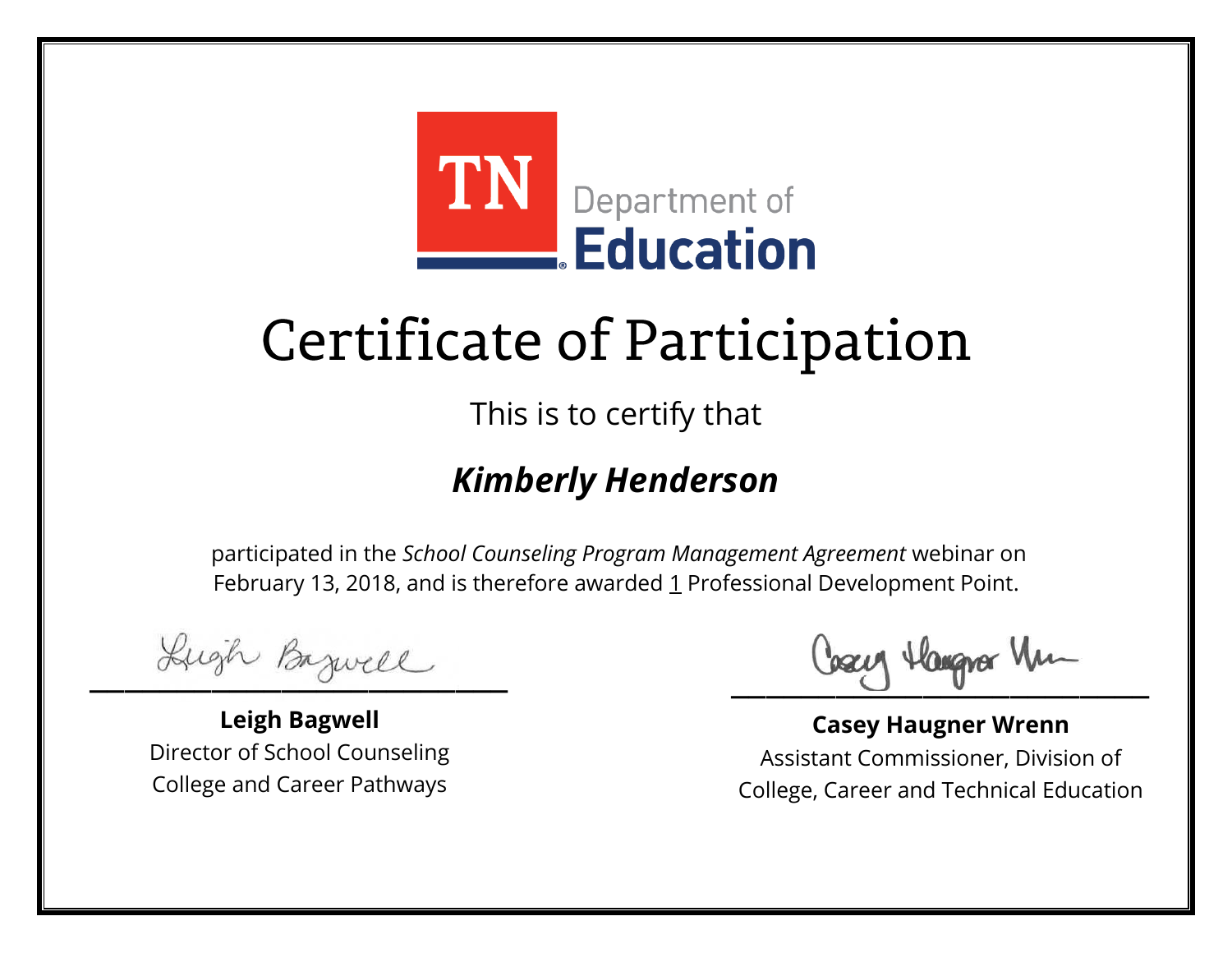

This is to certify that

#### *Bronwyn Hogan*

Lugh Bazwell

**Leigh Bagwell** Director of School Counseling College and Career Pathways

Losey Hangra Vm

**Casey Haugner Wrenn** Assistant Commissioner, Division of College, Career and Technical Education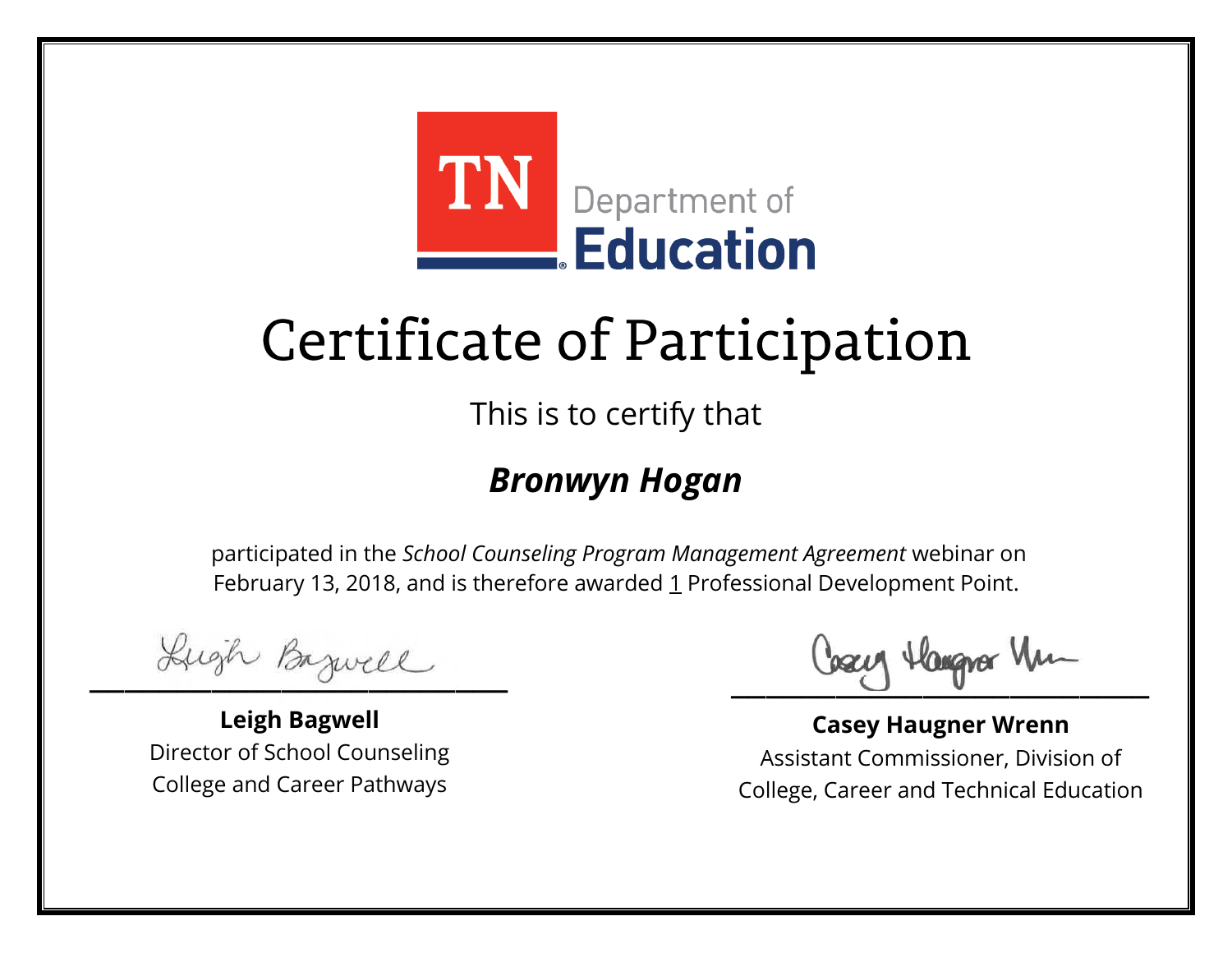

This is to certify that

#### *Patricia Horst*

Lugh Bazwell

**Leigh Bagwell** Director of School Counseling College and Career Pathways

Losey Hangra Vm

**Casey Haugner Wrenn** Assistant Commissioner, Division of College, Career and Technical Education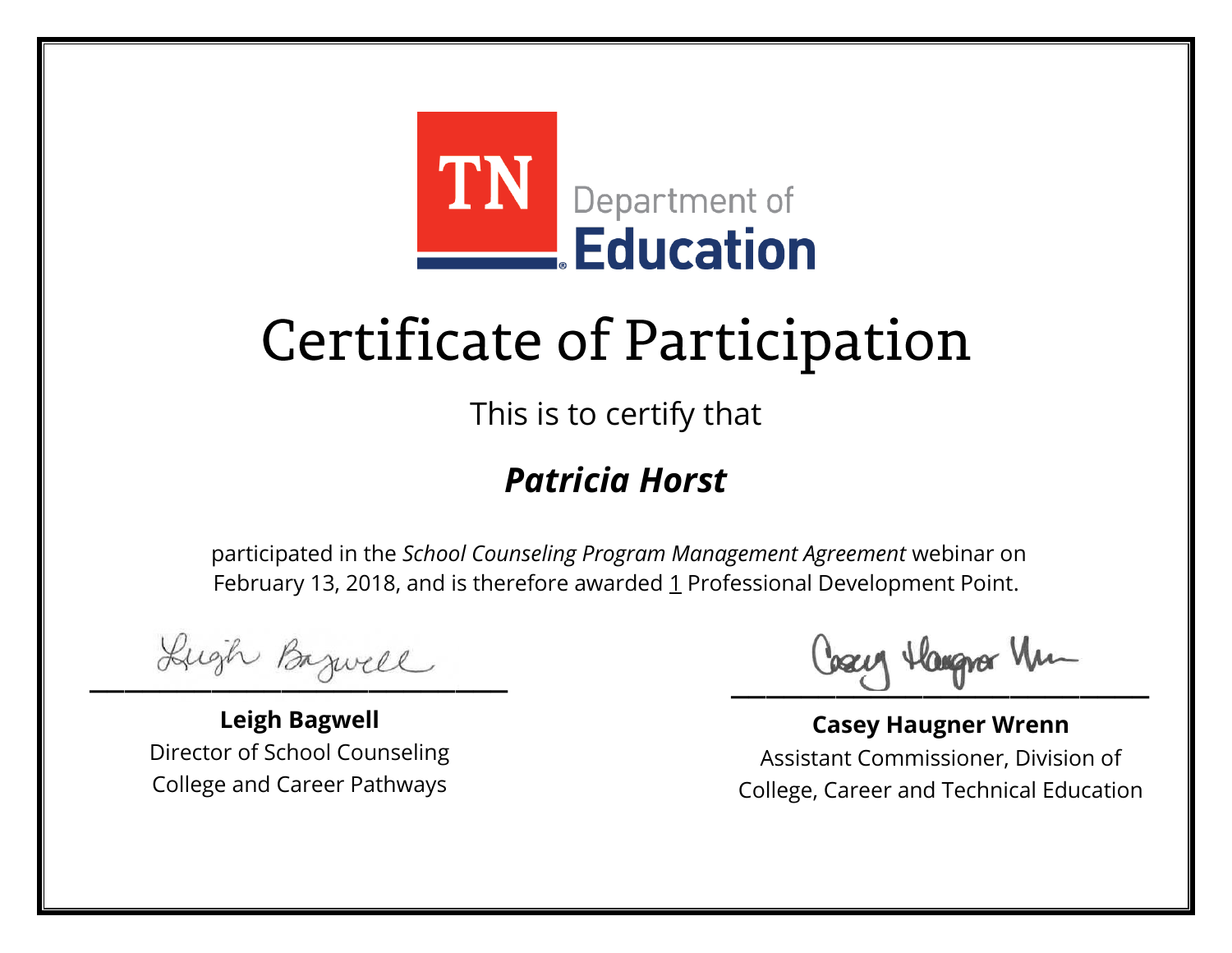

This is to certify that

### *Angela Huffman*

Lugh Bazwell

**Leigh Bagwell** Director of School Counseling College and Career Pathways

Losey Hangra Vm

**Casey Haugner Wrenn** Assistant Commissioner, Division of College, Career and Technical Education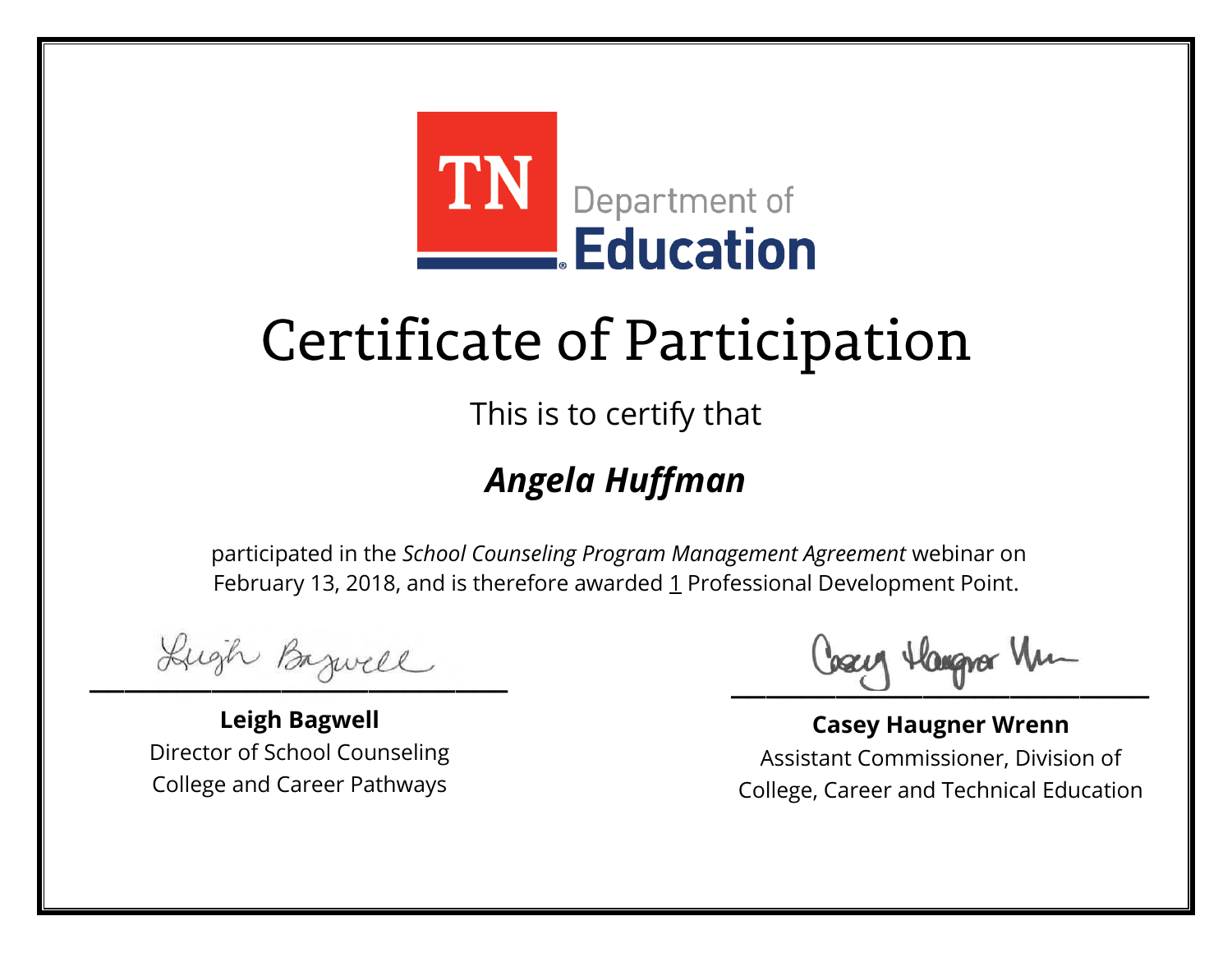

This is to certify that

### *Patti Huffman*

Lugh Bazwell

**Leigh Bagwell** Director of School Counseling College and Career Pathways

Losey Hangra Vm

**Casey Haugner Wrenn** Assistant Commissioner, Division of College, Career and Technical Education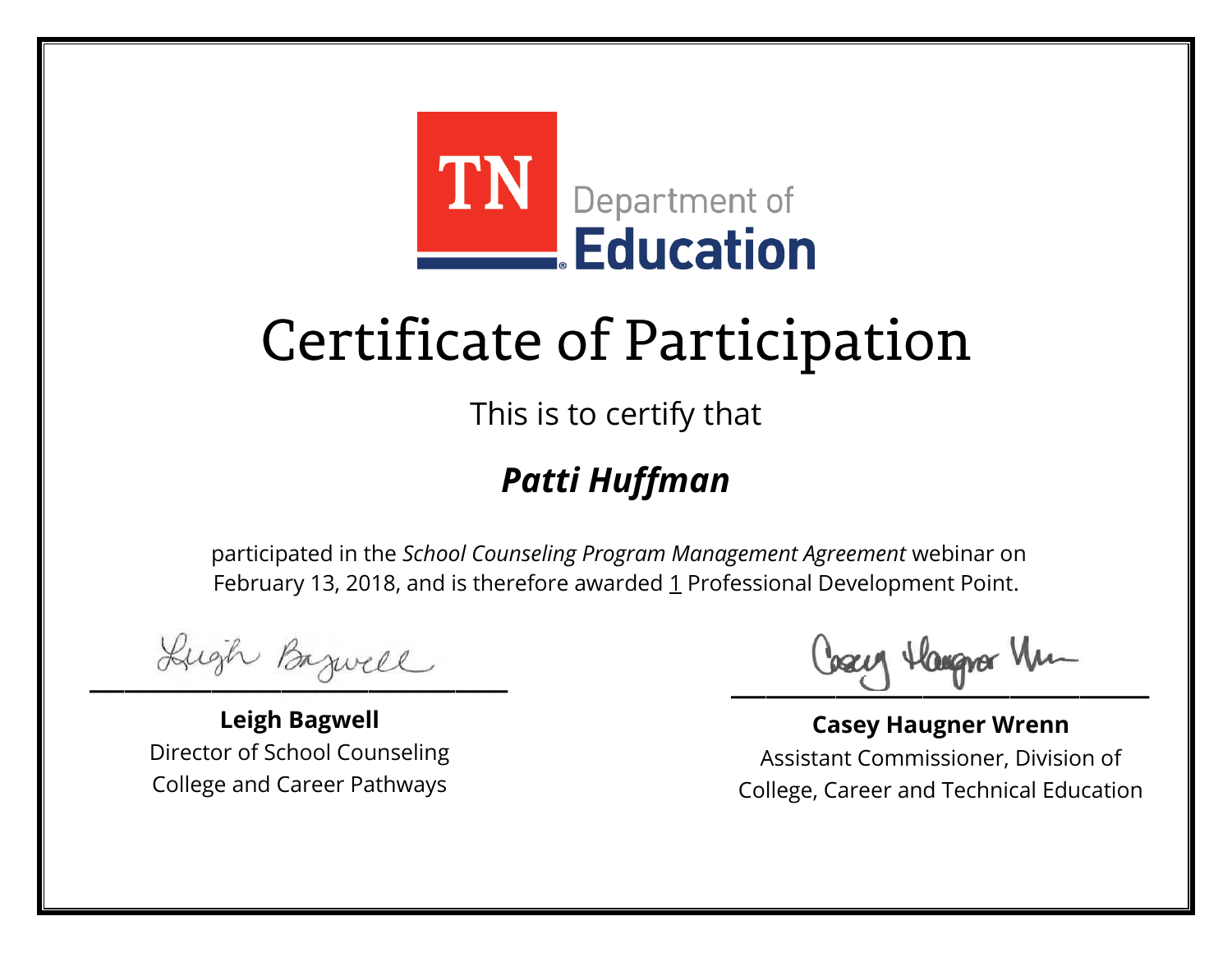

This is to certify that

### *Caitlin Hughes*

Lugh Bazwell

**Leigh Bagwell** Director of School Counseling College and Career Pathways

Losey Hangra Vm

**Casey Haugner Wrenn** Assistant Commissioner, Division of College, Career and Technical Education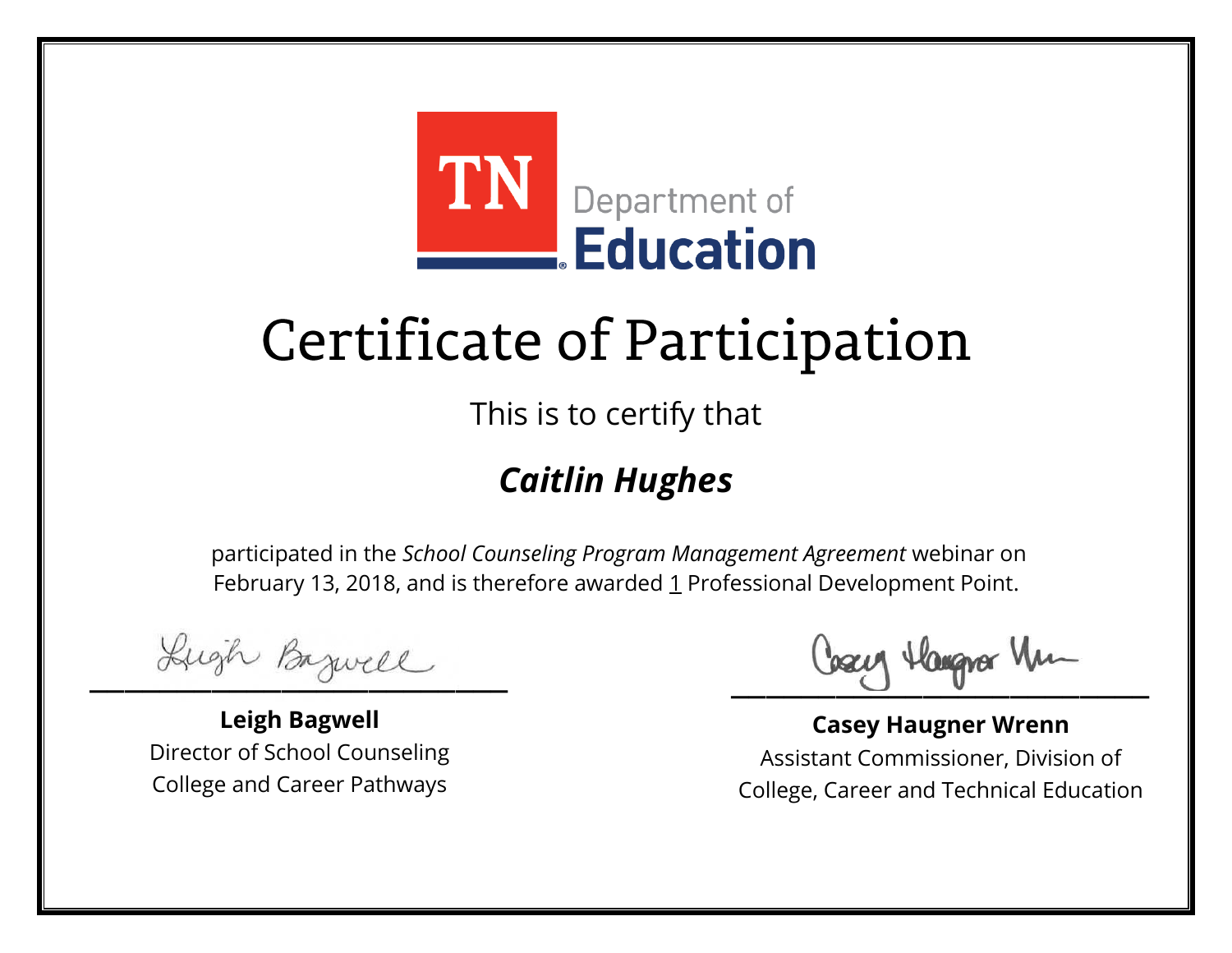

This is to certify that

#### *Robin Hull*

Lugh Bazwell

**Leigh Bagwell** Director of School Counseling College and Career Pathways

Losey Hangra Vm

**Casey Haugner Wrenn** Assistant Commissioner, Division of College, Career and Technical Education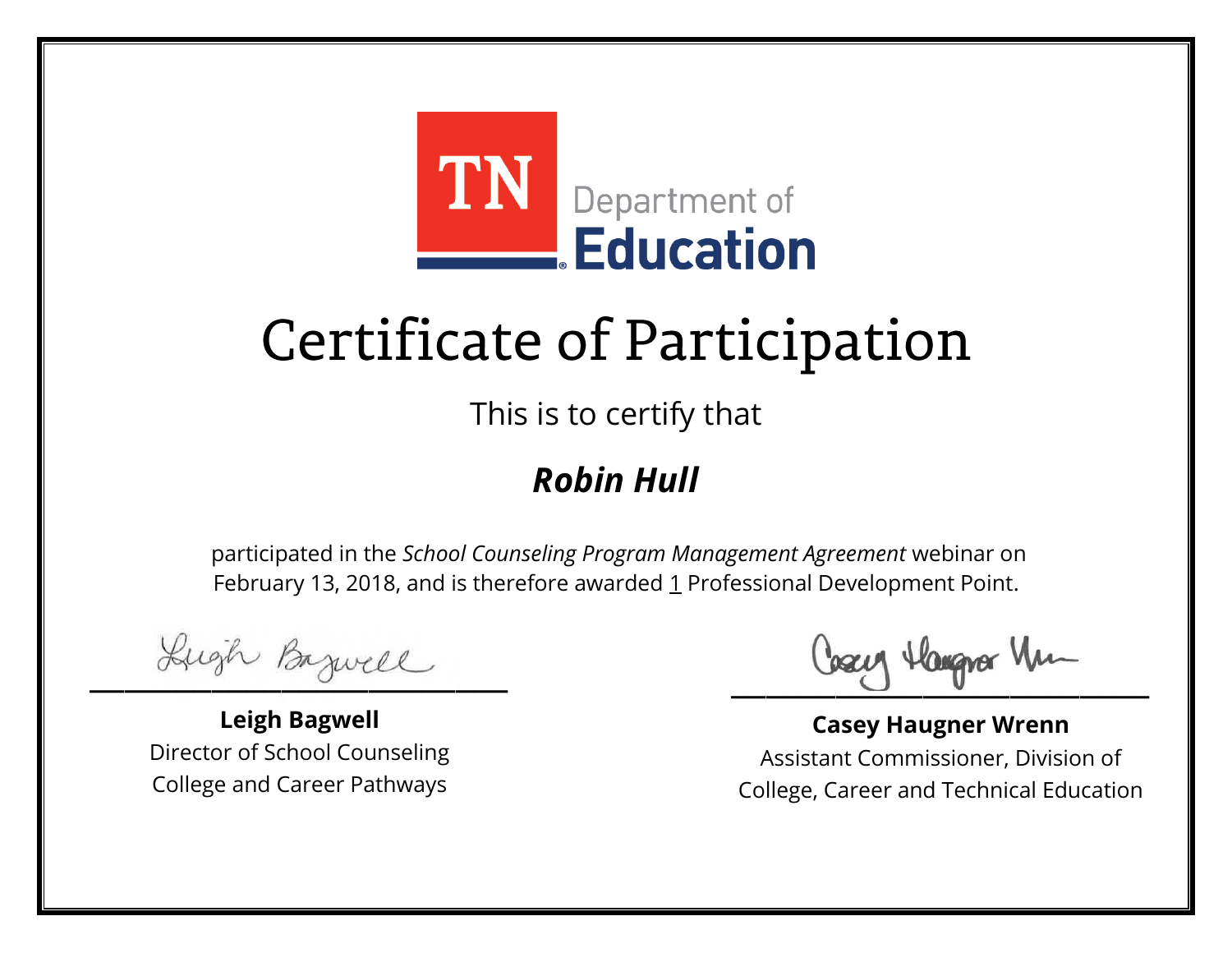

This is to certify that

#### *Kim Hyde*

Lugh Bazwell

**Leigh Bagwell** Director of School Counseling College and Career Pathways

Losey Hangra Vm

**Casey Haugner Wrenn** Assistant Commissioner, Division of College, Career and Technical Education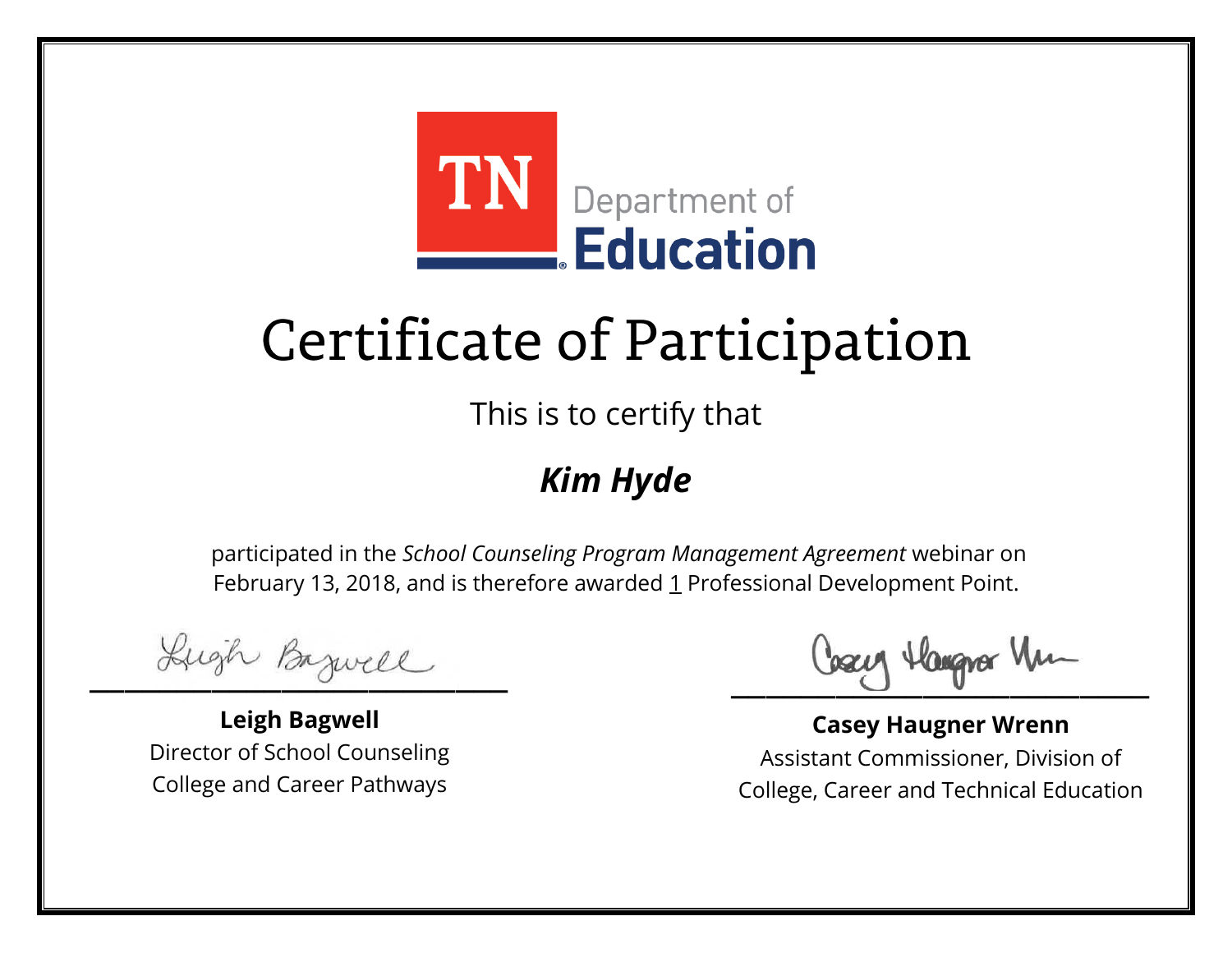

This is to certify that

### *Alicia Jackson*

Lugh Bazwell

**Leigh Bagwell** Director of School Counseling College and Career Pathways

Losey Hangra Vm

**Casey Haugner Wrenn** Assistant Commissioner, Division of College, Career and Technical Education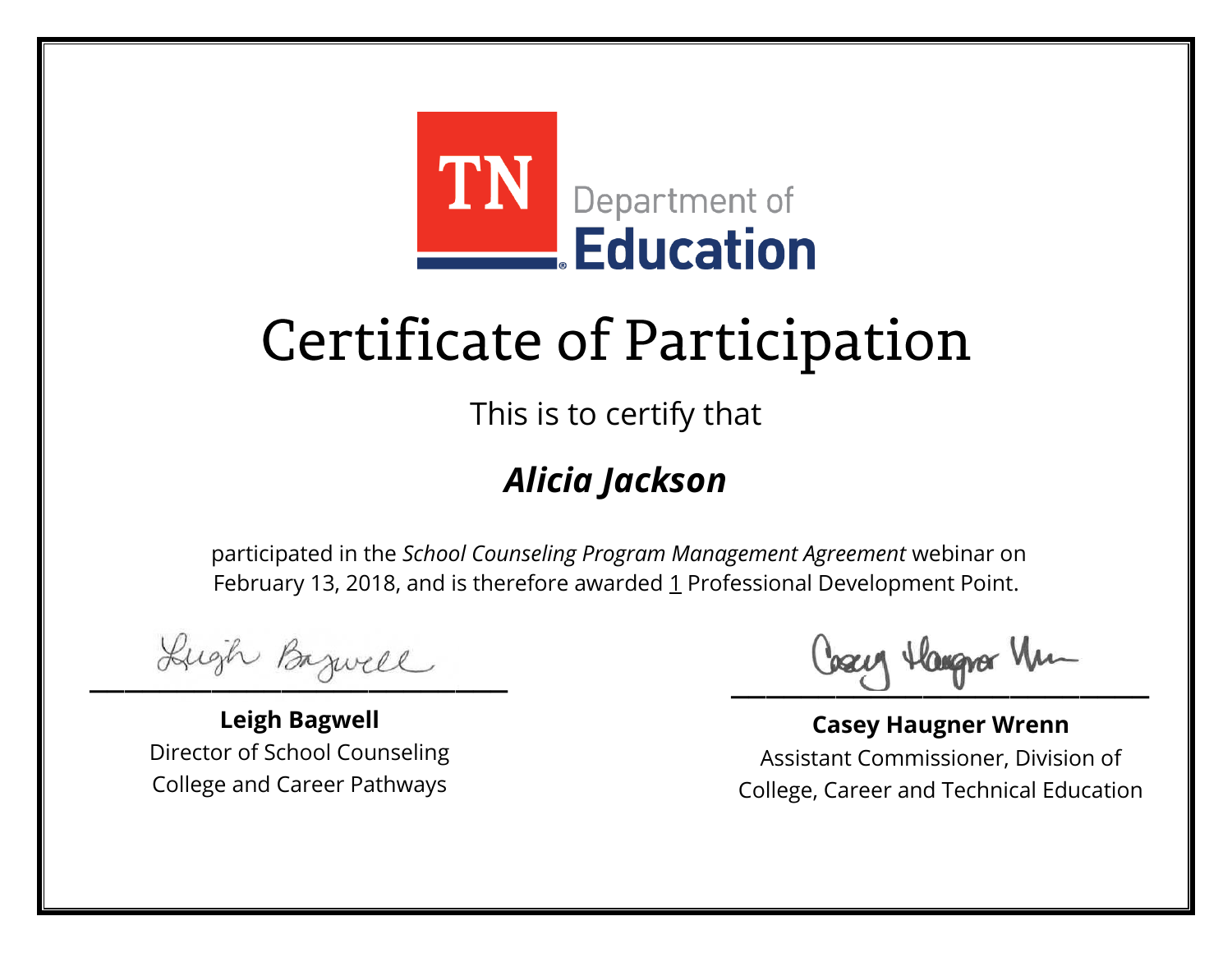

This is to certify that

#### *Renee Jackson*

Lugh Bazwell

**Leigh Bagwell** Director of School Counseling College and Career Pathways

Losey Hangra Vm

**Casey Haugner Wrenn** Assistant Commissioner, Division of College, Career and Technical Education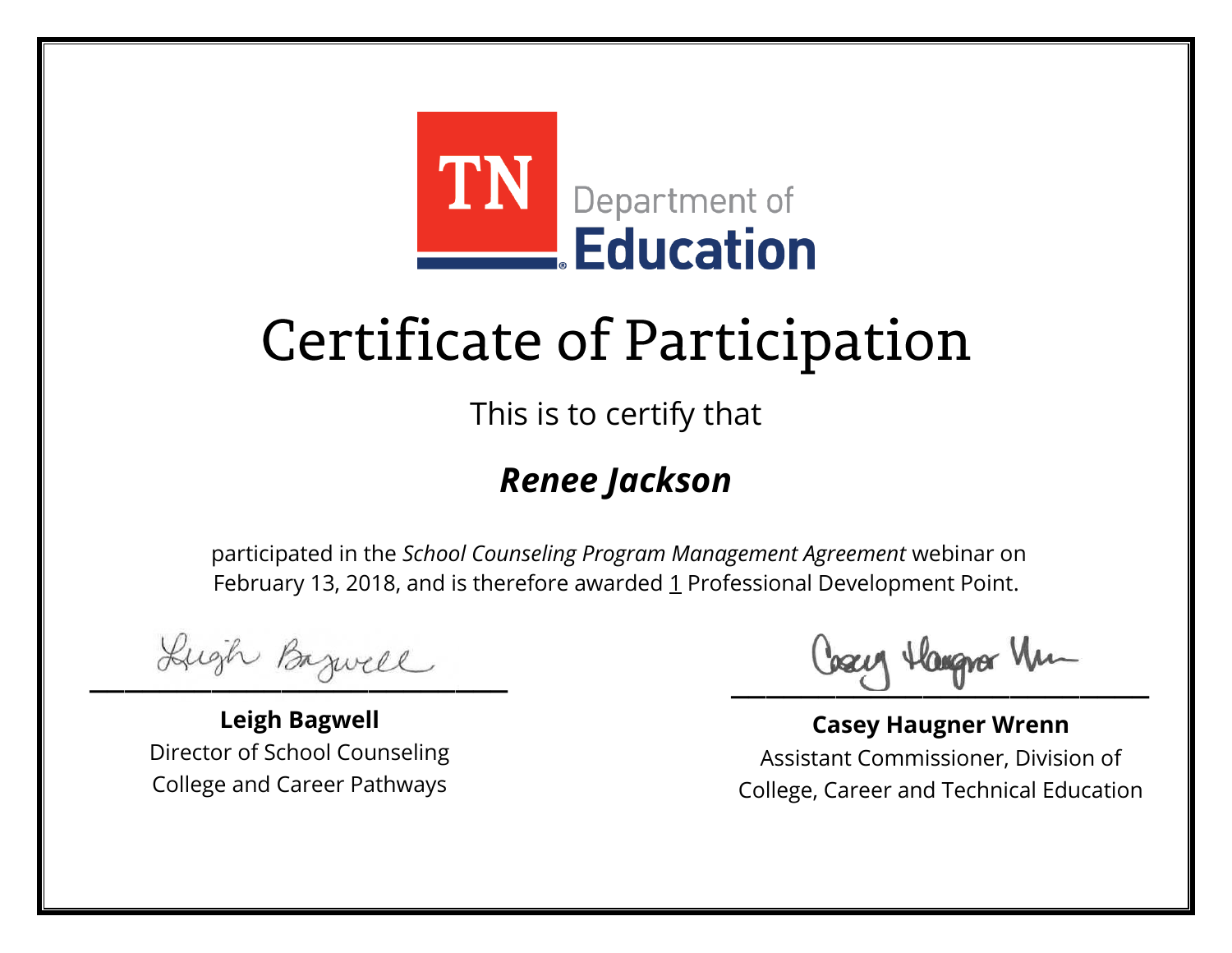

This is to certify that

#### *Vanessa Jones*

Lugh Bazwell

**Leigh Bagwell** Director of School Counseling College and Career Pathways

Losey Hangra Vm

**Casey Haugner Wrenn** Assistant Commissioner, Division of College, Career and Technical Education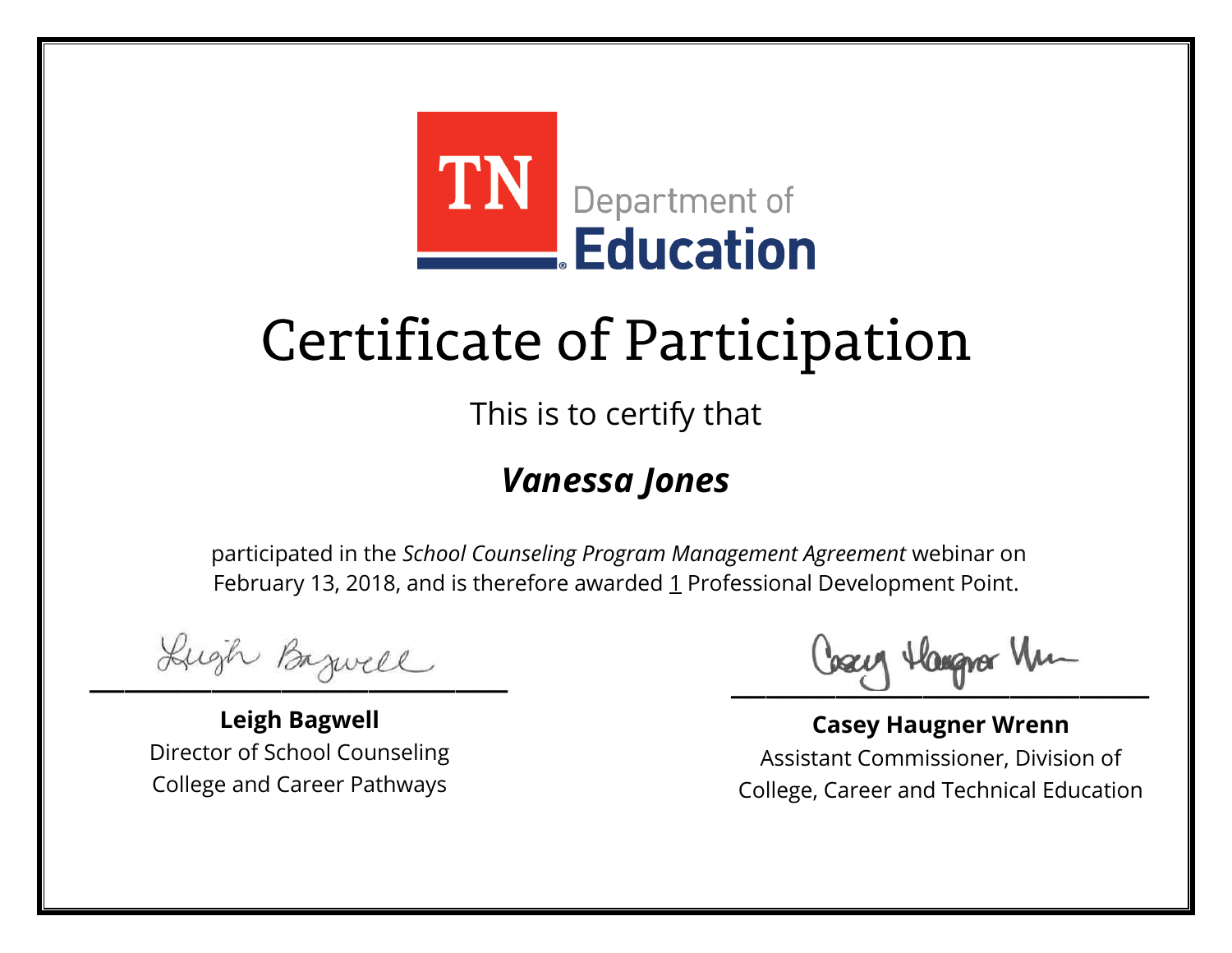![](_page_47_Picture_0.jpeg)

This is to certify that

### *Melanie Justis*

Lugh Bazwell

**Leigh Bagwell** Director of School Counseling College and Career Pathways

Losey Hangra Vm

**Casey Haugner Wrenn** Assistant Commissioner, Division of College, Career and Technical Education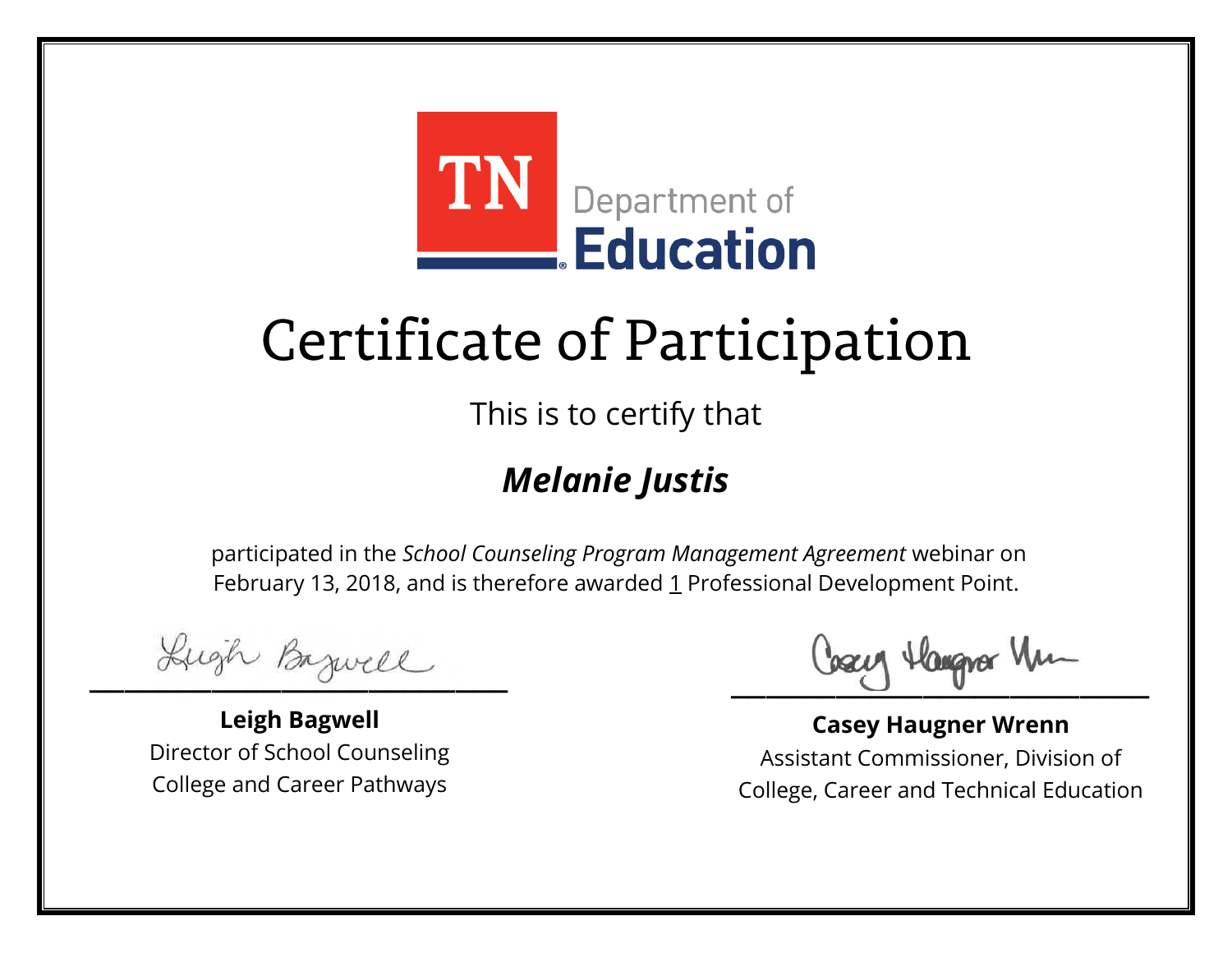![](_page_48_Picture_0.jpeg)

This is to certify that

### *Mary Sue Kelly-Cagle*

Lugh Bazwell

**Leigh Bagwell** Director of School Counseling College and Career Pathways

Losey Hangra Vm

**Casey Haugner Wrenn** Assistant Commissioner, Division of College, Career and Technical Education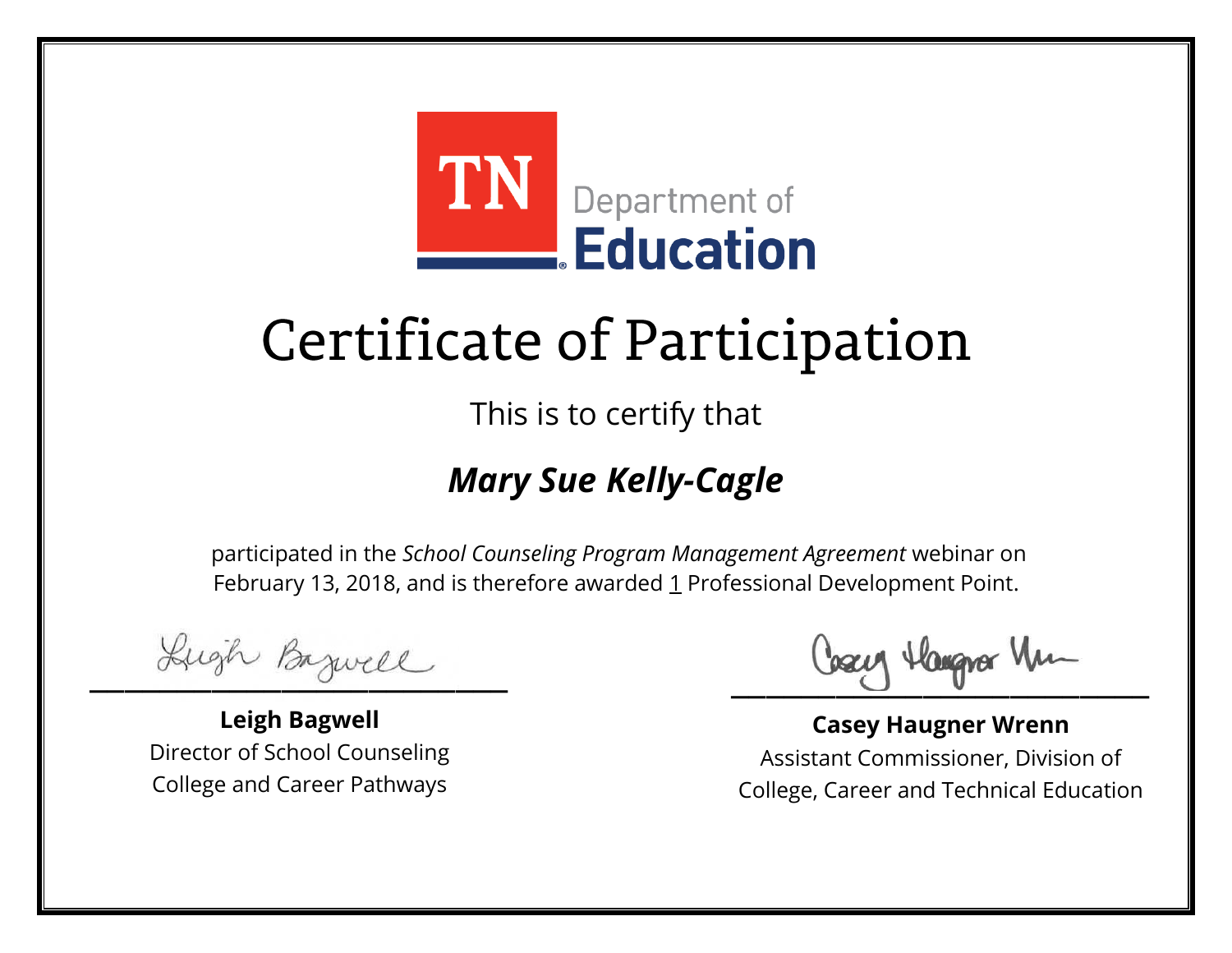![](_page_49_Picture_0.jpeg)

This is to certify that

#### *Robb Killen*

Lugh Bazwell

**Leigh Bagwell** Director of School Counseling College and Career Pathways

Losey Hangra Vm

**Casey Haugner Wrenn** Assistant Commissioner, Division of College, Career and Technical Education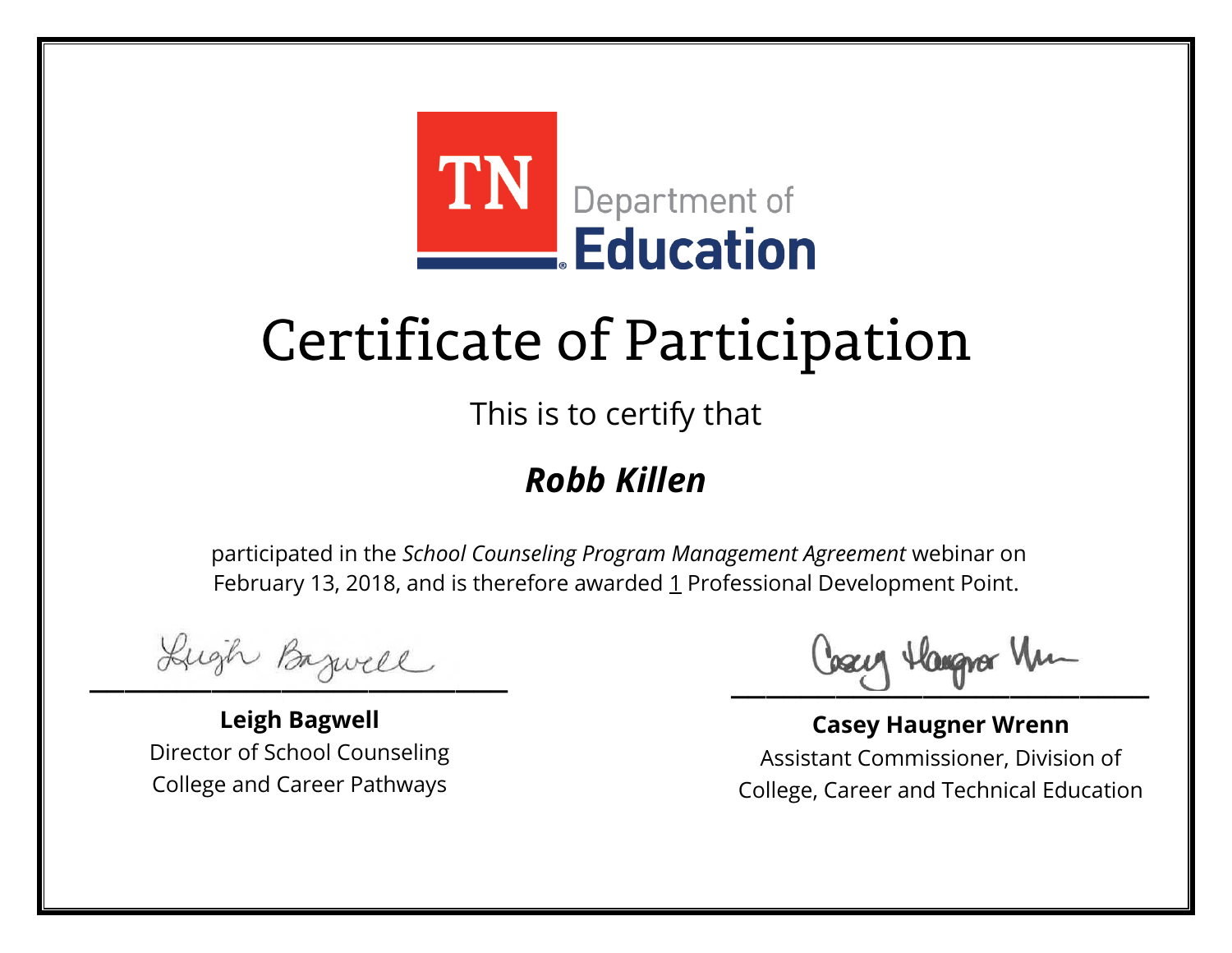![](_page_50_Picture_0.jpeg)

This is to certify that

### *Lee Kirkpatrick*

Lugh Bazwell

**Leigh Bagwell** Director of School Counseling College and Career Pathways

Losey Hangra Vm

**Casey Haugner Wrenn** Assistant Commissioner, Division of College, Career and Technical Education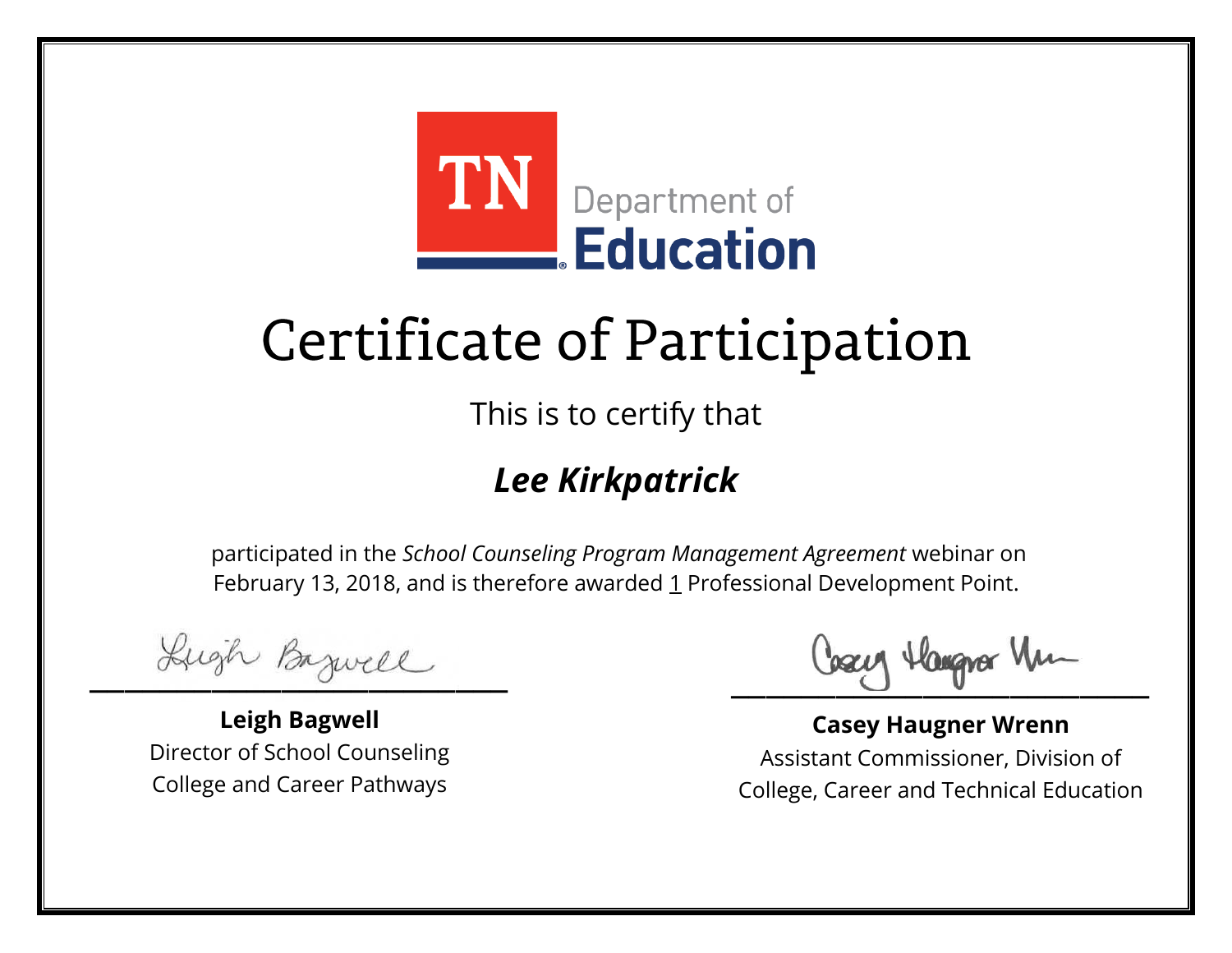![](_page_51_Picture_0.jpeg)

This is to certify that

#### *Louise Larkin*

Lugh Bazwell

**Leigh Bagwell** Director of School Counseling College and Career Pathways

Losey Hangra Vm

**Casey Haugner Wrenn** Assistant Commissioner, Division of College, Career and Technical Education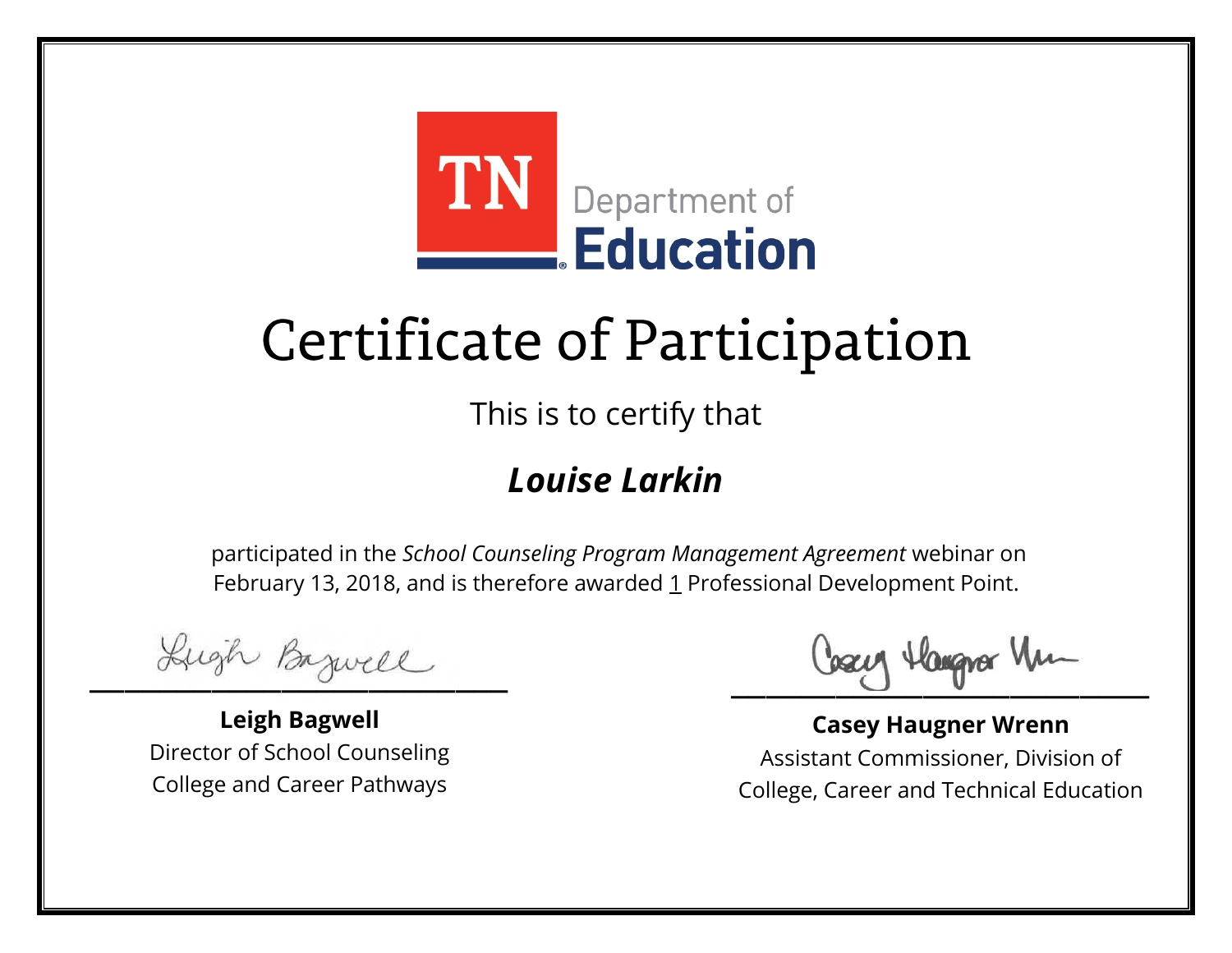![](_page_52_Picture_0.jpeg)

This is to certify that

### *Christy Law*

Lugh Bazwell

**Leigh Bagwell** Director of School Counseling College and Career Pathways

Losey Hangra Vm

**Casey Haugner Wrenn** Assistant Commissioner, Division of College, Career and Technical Education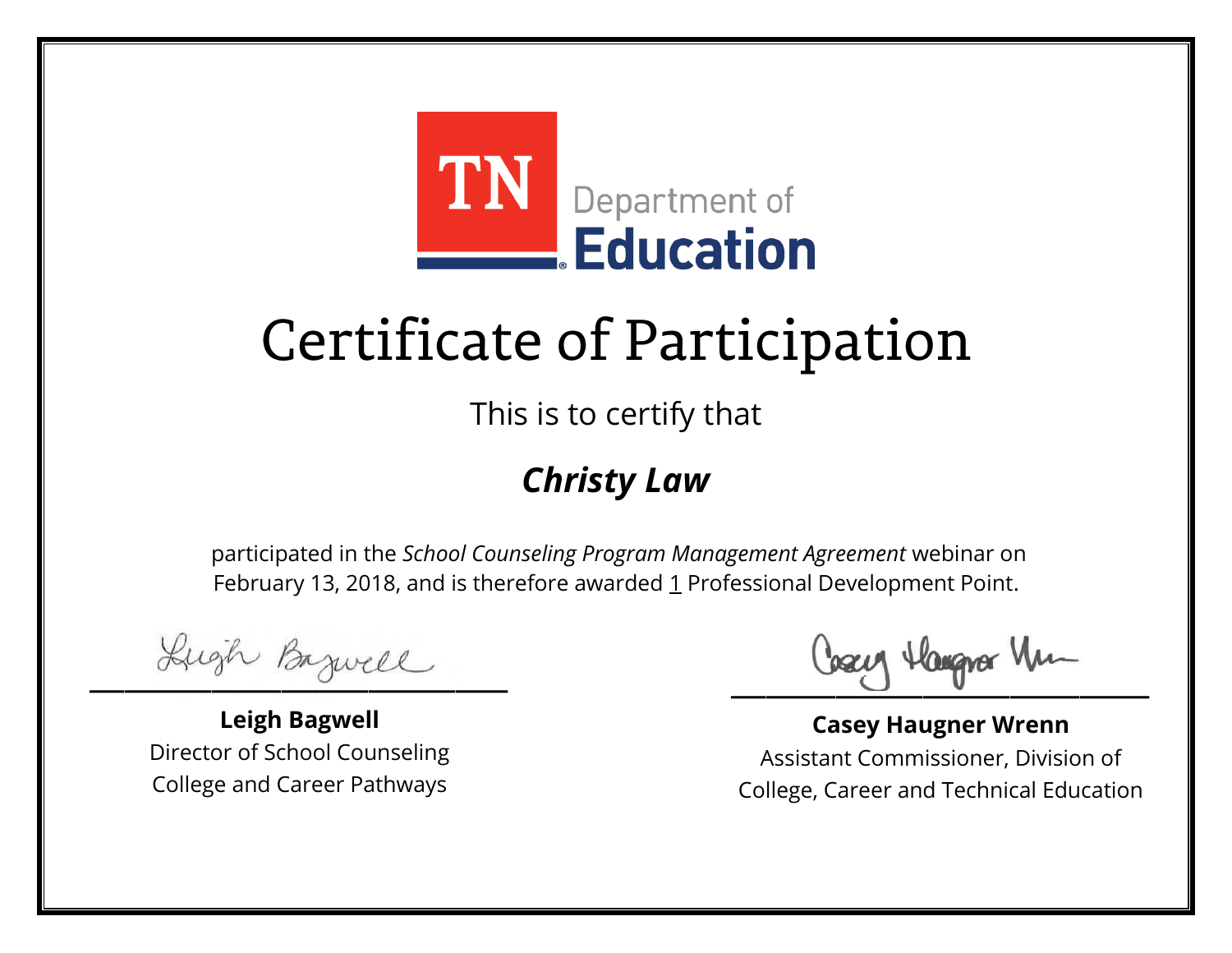![](_page_53_Picture_0.jpeg)

This is to certify that

#### *Lauren Little*

Lugh Bazwell

**Leigh Bagwell** Director of School Counseling College and Career Pathways

Losey Hangra Vm

**Casey Haugner Wrenn** Assistant Commissioner, Division of College, Career and Technical Education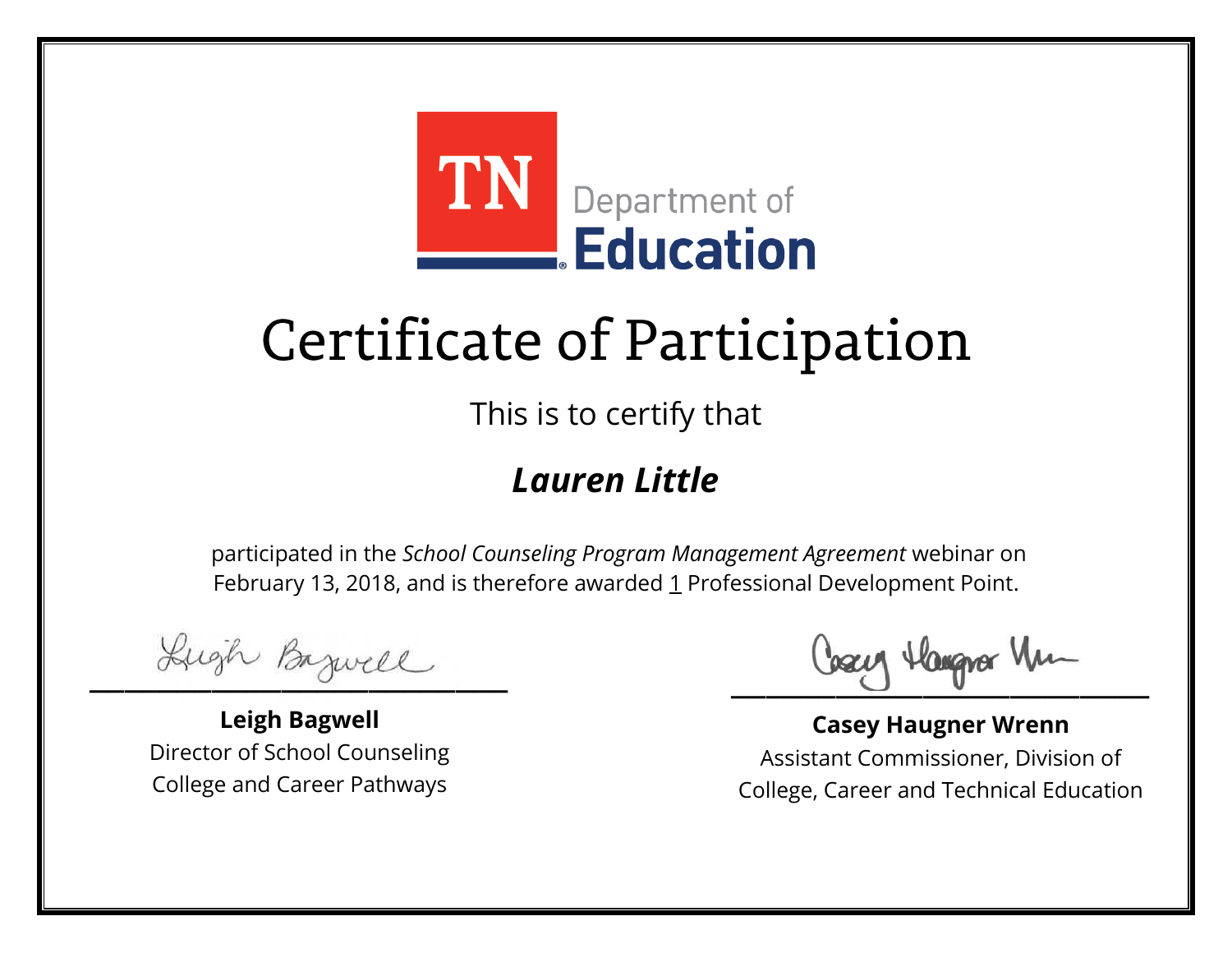![](_page_54_Picture_0.jpeg)

This is to certify that

#### *Tonya Lovett-Odie*

Lugh Bazwell

**Leigh Bagwell** Director of School Counseling College and Career Pathways

Losey Hangra Vm

**Casey Haugner Wrenn** Assistant Commissioner, Division of College, Career and Technical Education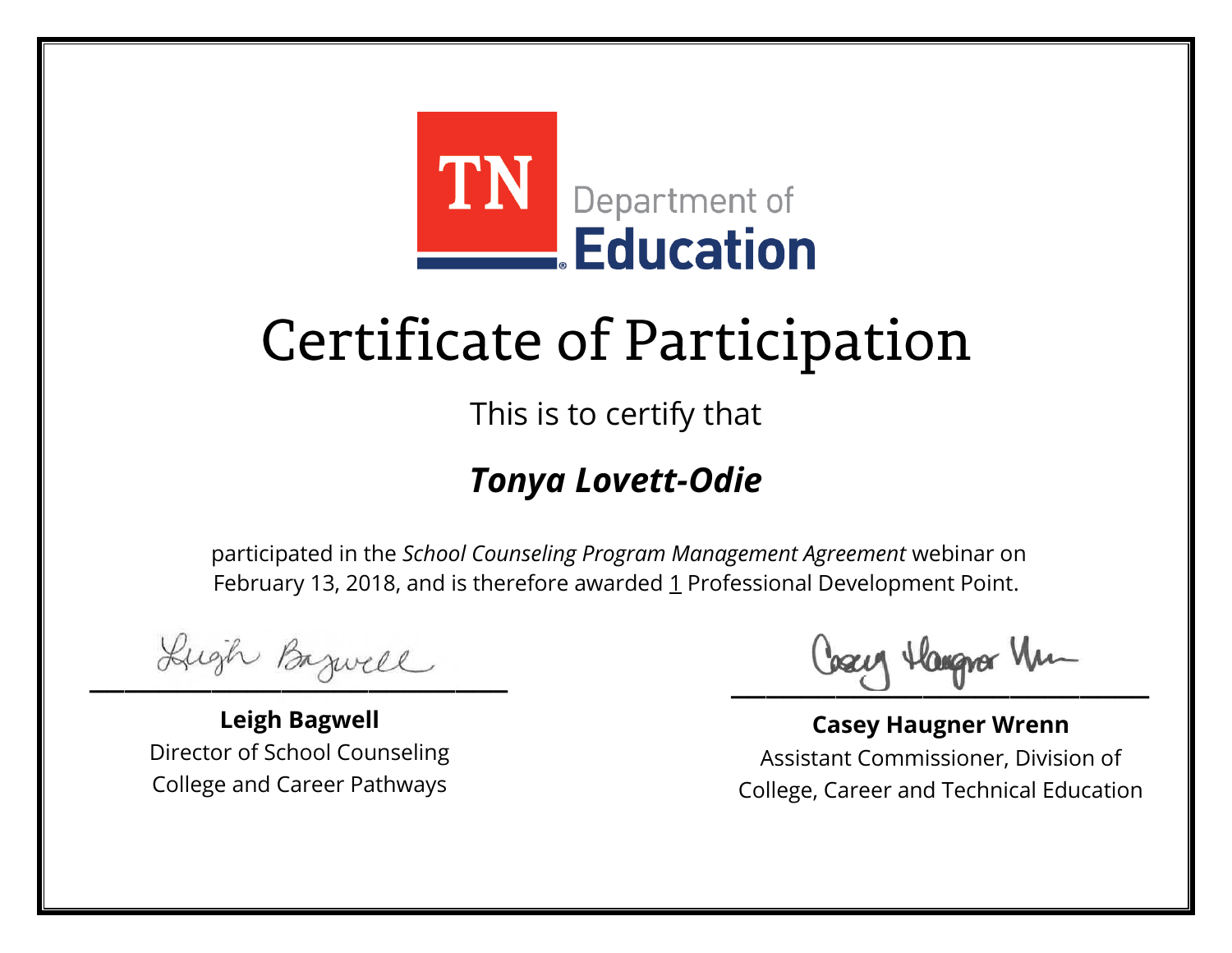![](_page_55_Picture_0.jpeg)

This is to certify that

#### *Nina Makris*

Lugh Bazwell

**Leigh Bagwell** Director of School Counseling College and Career Pathways

Losey Hangra Vm

**Casey Haugner Wrenn** Assistant Commissioner, Division of College, Career and Technical Education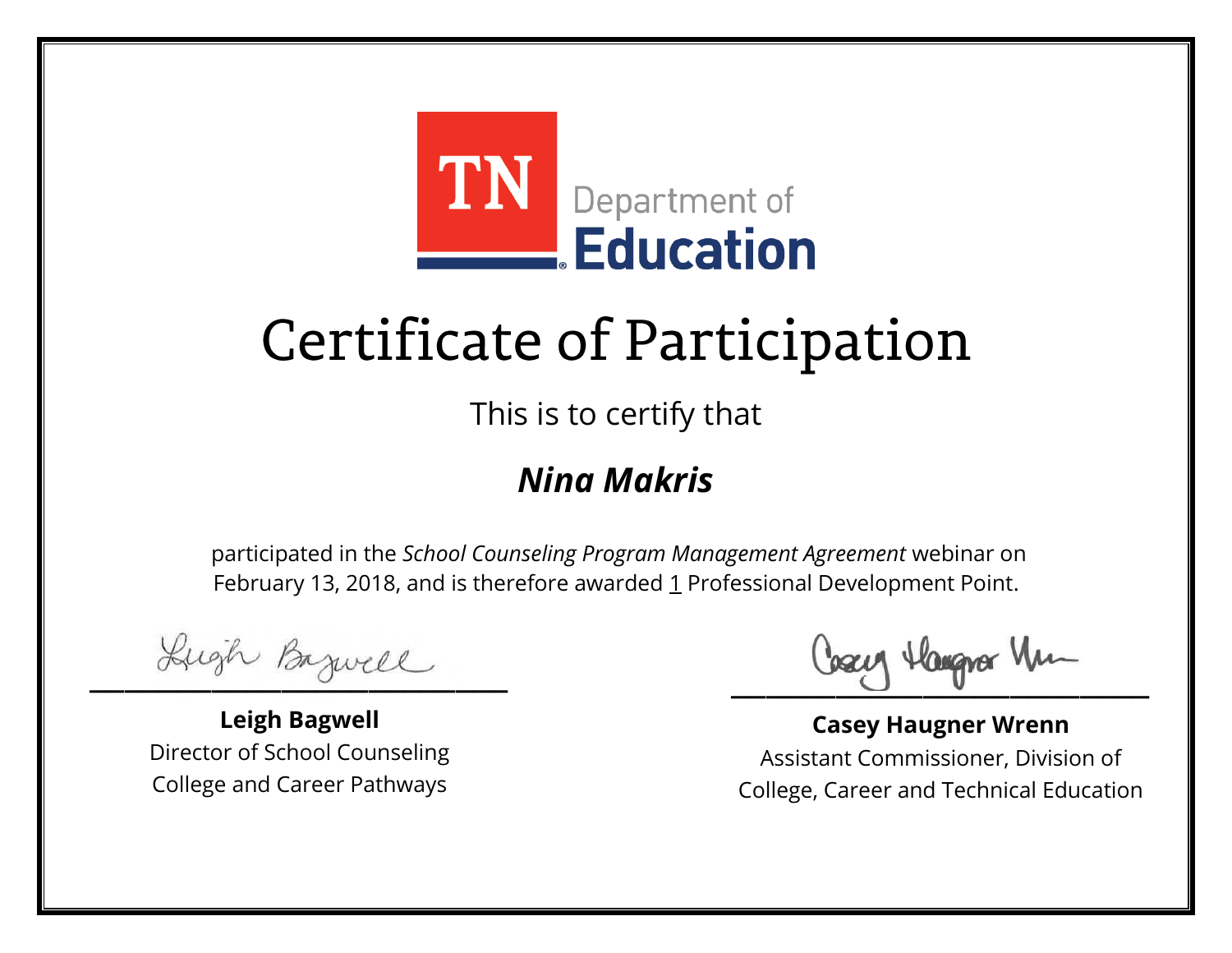![](_page_56_Picture_0.jpeg)

This is to certify that

### *Leigh Marlar*

Lugh Bazwell

**Leigh Bagwell** Director of School Counseling College and Career Pathways

Losey Hangra Vm

**Casey Haugner Wrenn** Assistant Commissioner, Division of College, Career and Technical Education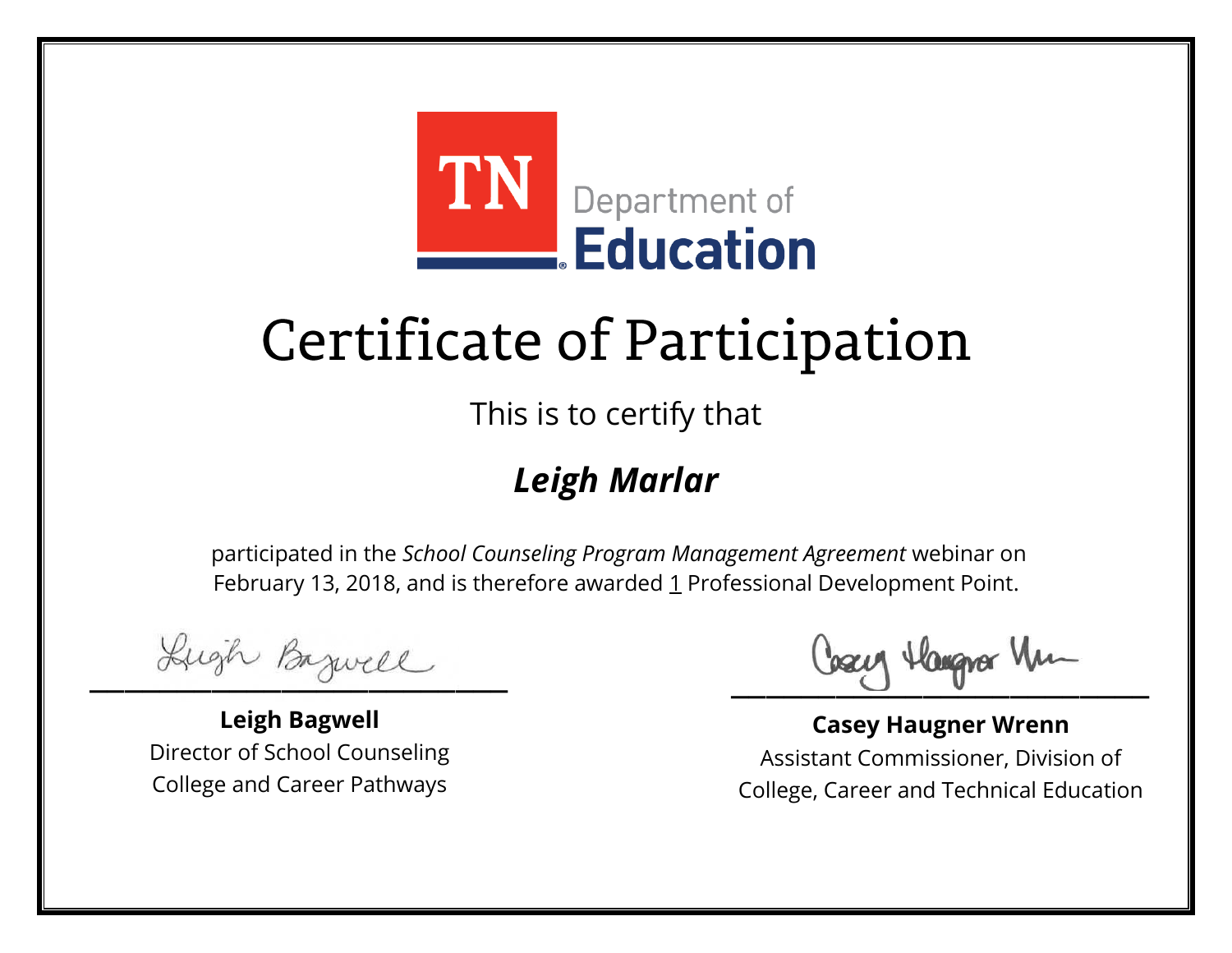![](_page_57_Picture_0.jpeg)

This is to certify that

#### *Kathy Martin*

Lugh Bazwell

**Leigh Bagwell** Director of School Counseling College and Career Pathways

Losey Hangra Vm

**Casey Haugner Wrenn** Assistant Commissioner, Division of College, Career and Technical Education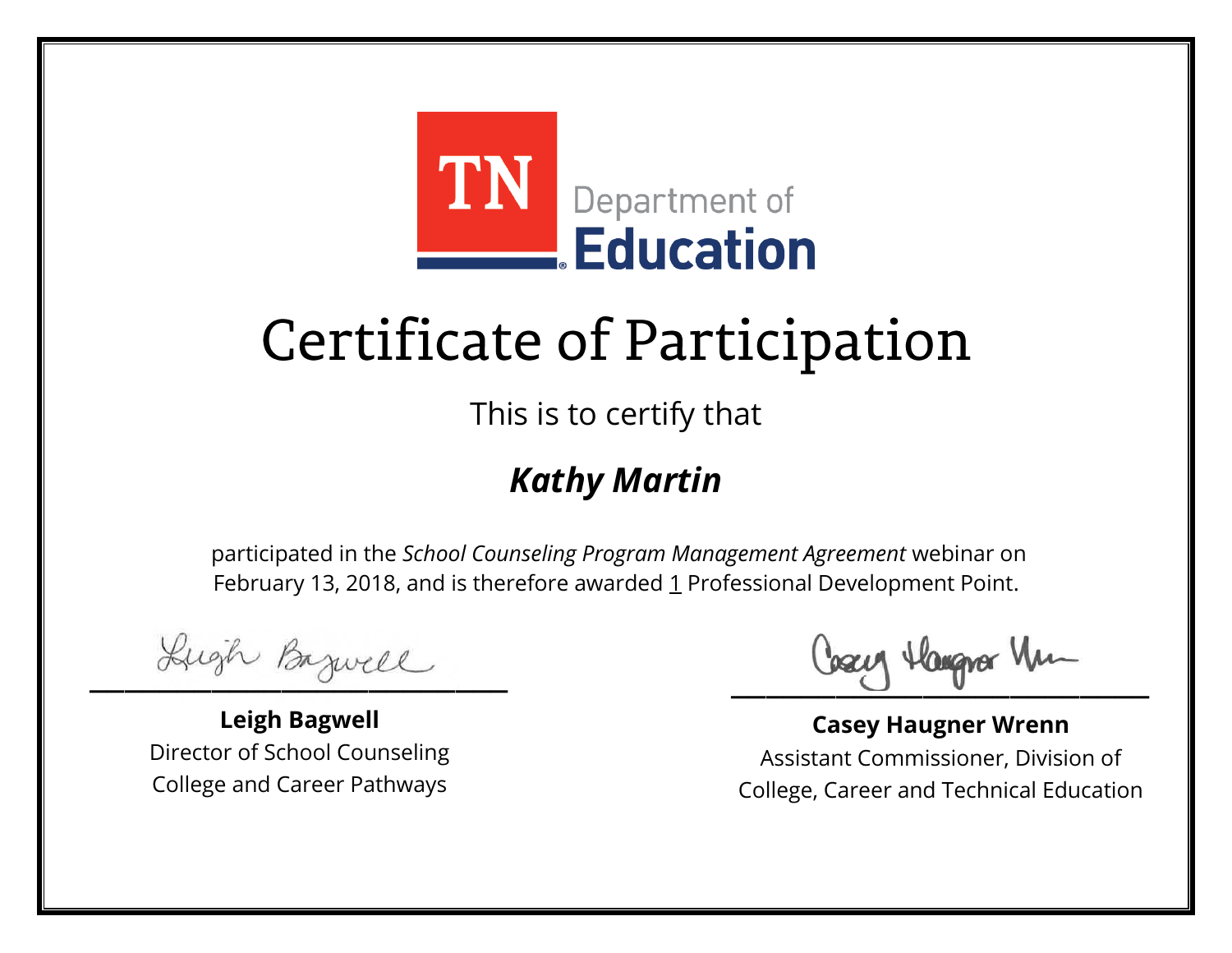![](_page_58_Picture_0.jpeg)

This is to certify that

### *Tammy McCleaf*

Lugh Bazwell

**Leigh Bagwell** Director of School Counseling College and Career Pathways

Losey Hangra Vm

**Casey Haugner Wrenn** Assistant Commissioner, Division of College, Career and Technical Education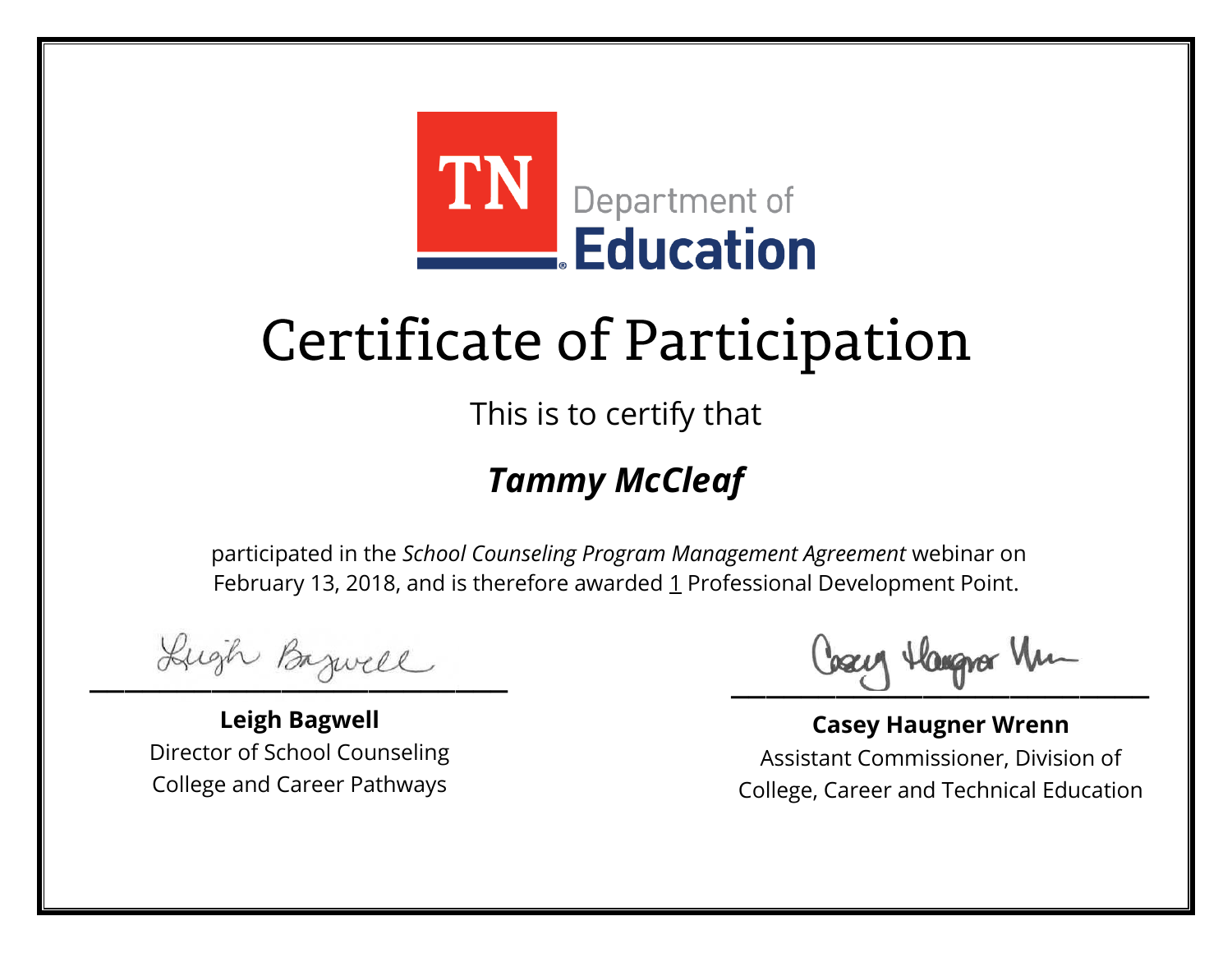![](_page_59_Picture_0.jpeg)

This is to certify that

### *Crystal McGaha*

Lugh Bazwell

**Leigh Bagwell** Director of School Counseling College and Career Pathways

Losey Hangra Vm

**Casey Haugner Wrenn** Assistant Commissioner, Division of College, Career and Technical Education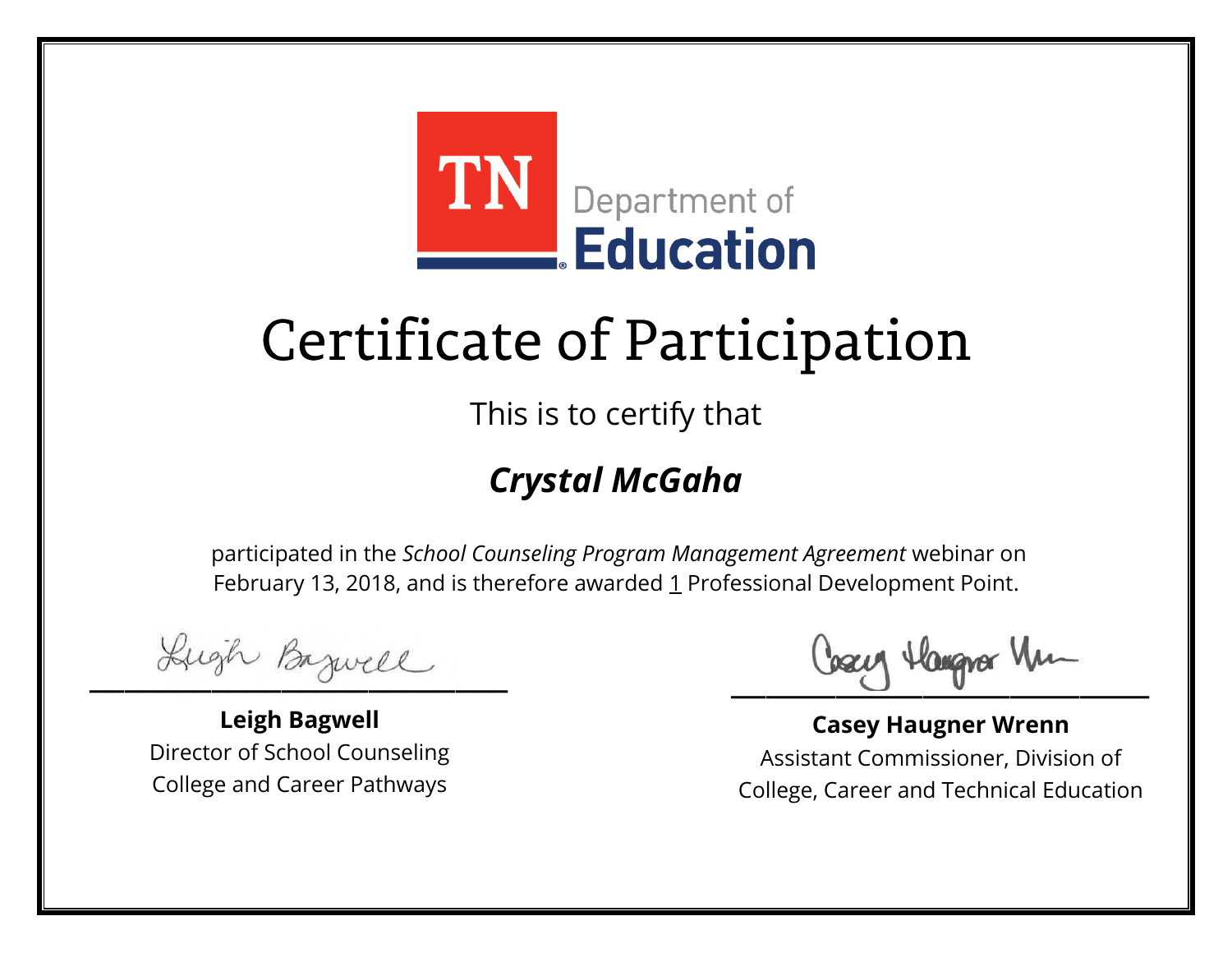![](_page_60_Picture_0.jpeg)

This is to certify that

#### *Heather Mendoza*

Lugh Bazwell

**Leigh Bagwell** Director of School Counseling College and Career Pathways

Losey Hangra Vm

**Casey Haugner Wrenn** Assistant Commissioner, Division of College, Career and Technical Education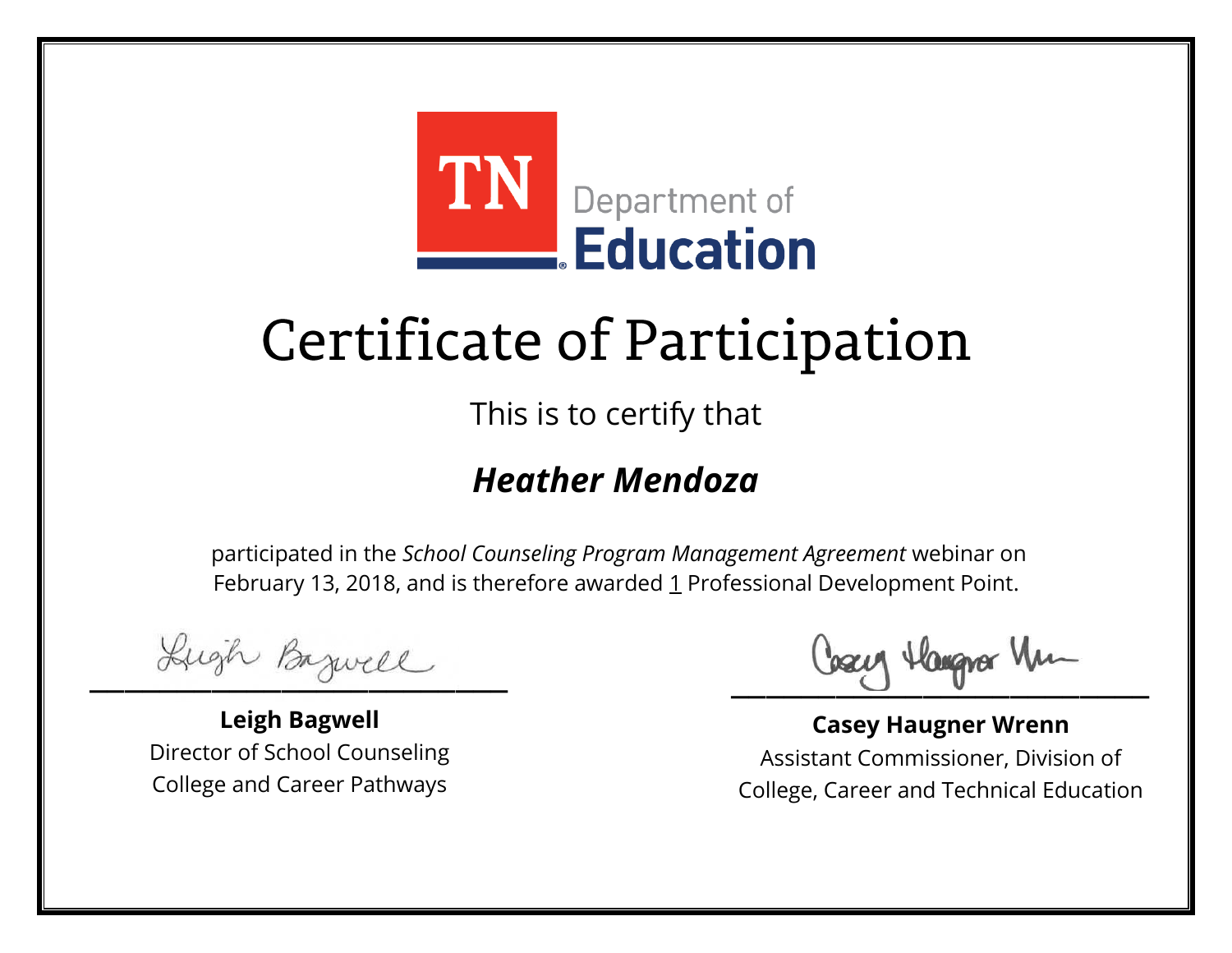![](_page_61_Picture_0.jpeg)

This is to certify that

### *Annikki Merritt*

Lugh Bazwell

**Leigh Bagwell** Director of School Counseling College and Career Pathways

Losey Hangra Vm

**Casey Haugner Wrenn** Assistant Commissioner, Division of College, Career and Technical Education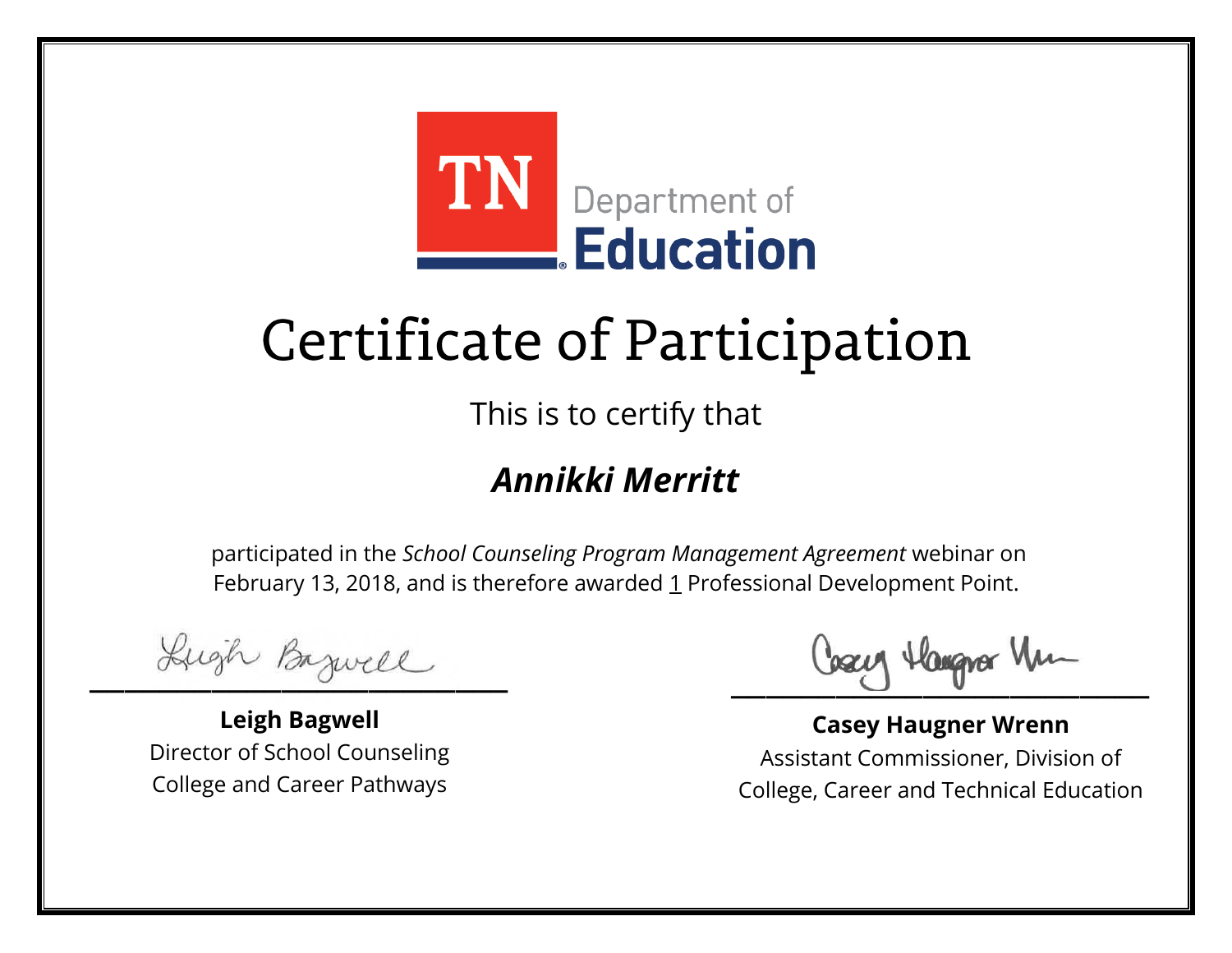![](_page_62_Picture_0.jpeg)

This is to certify that

#### *Missy Miller*

Lugh Bazwell

**Leigh Bagwell** Director of School Counseling College and Career Pathways

Losey Hangra Vm

**Casey Haugner Wrenn** Assistant Commissioner, Division of College, Career and Technical Education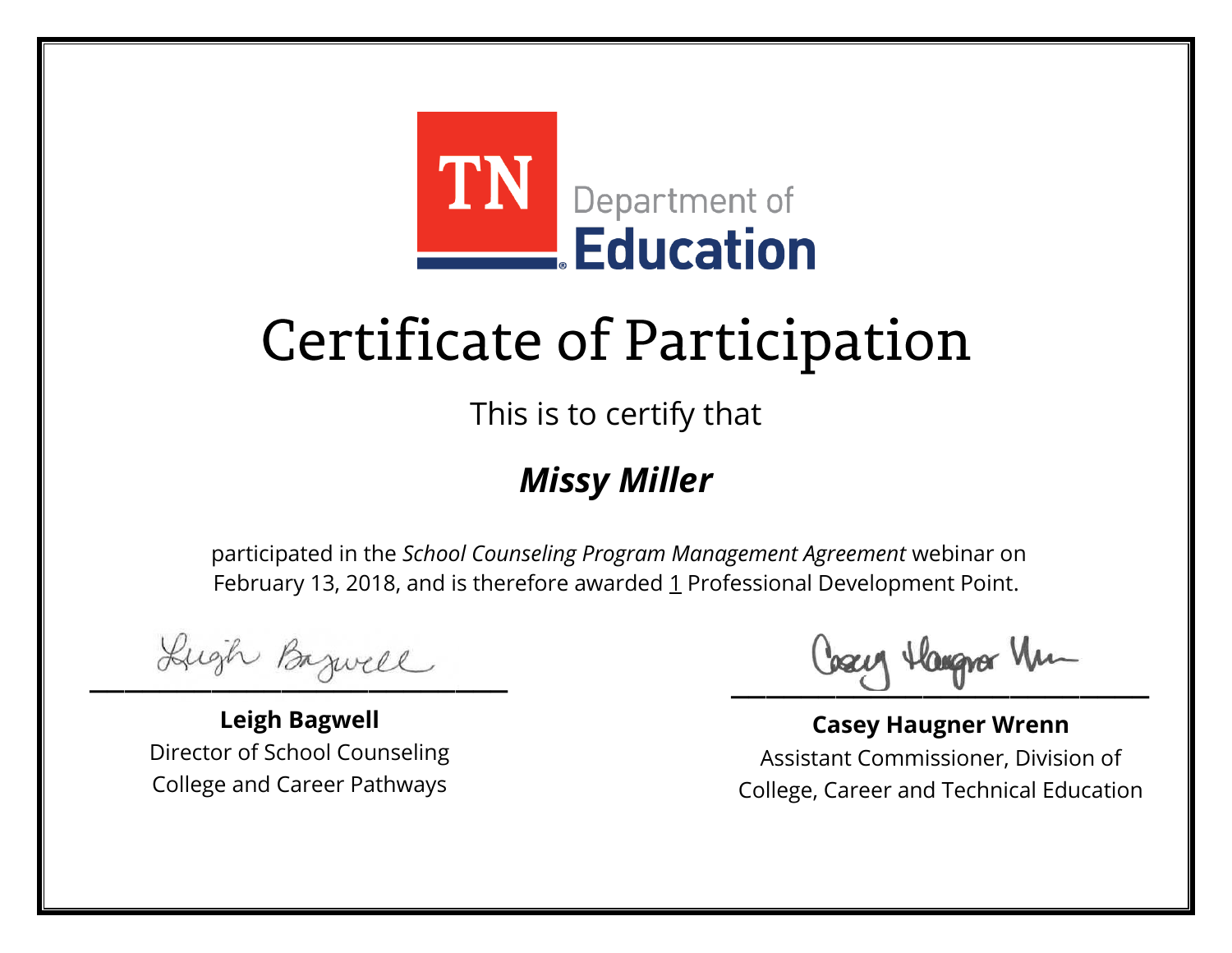![](_page_63_Picture_0.jpeg)

This is to certify that

### *Cynthia Mills*

Lugh Bazwell

**Leigh Bagwell** Director of School Counseling College and Career Pathways

Losey Hangra Vm

**Casey Haugner Wrenn** Assistant Commissioner, Division of College, Career and Technical Education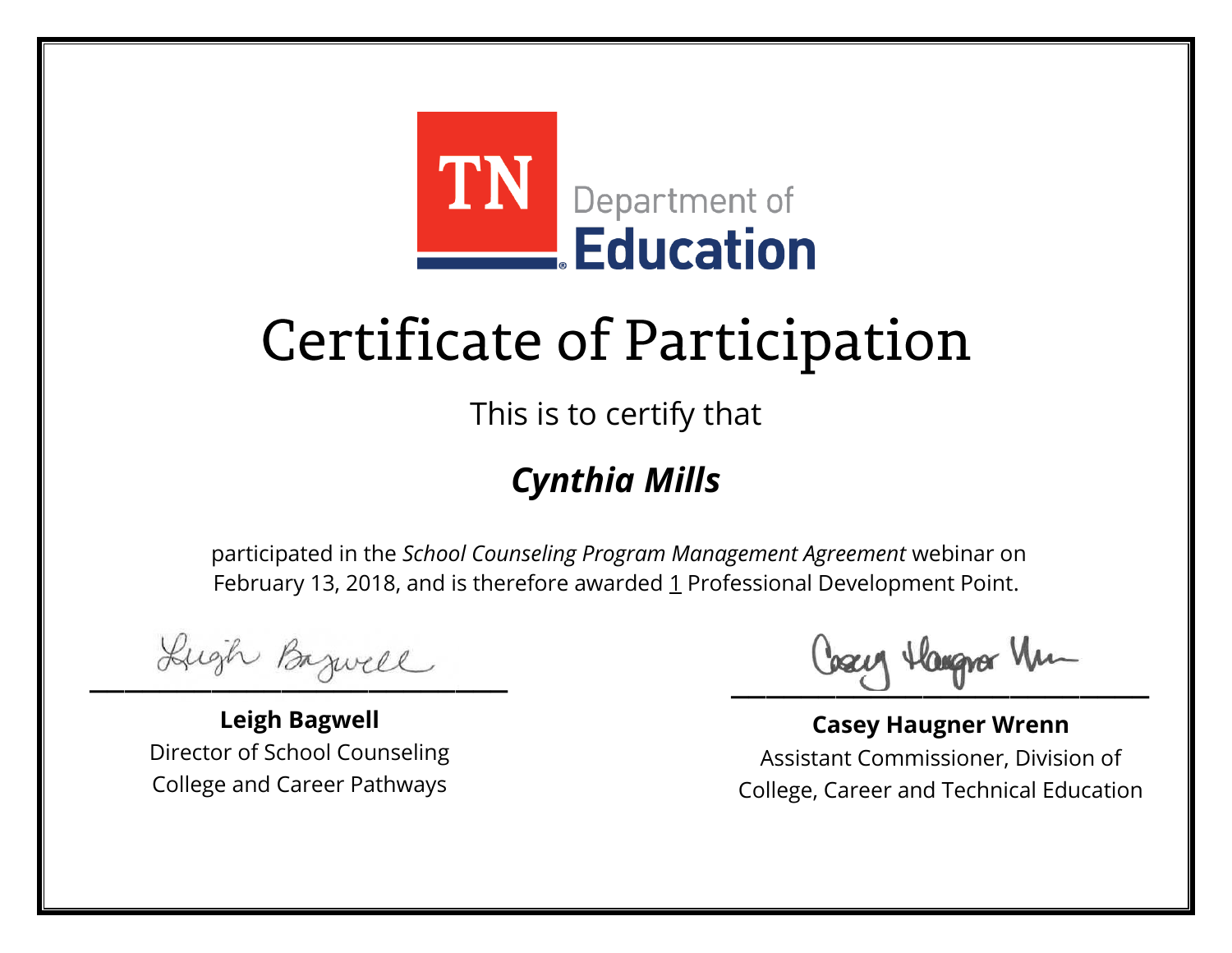![](_page_64_Picture_0.jpeg)

This is to certify that

### *Becky Mitchell*

Lugh Bazwell

**Leigh Bagwell** Director of School Counseling College and Career Pathways

Losey Hangra Vm

**Casey Haugner Wrenn** Assistant Commissioner, Division of College, Career and Technical Education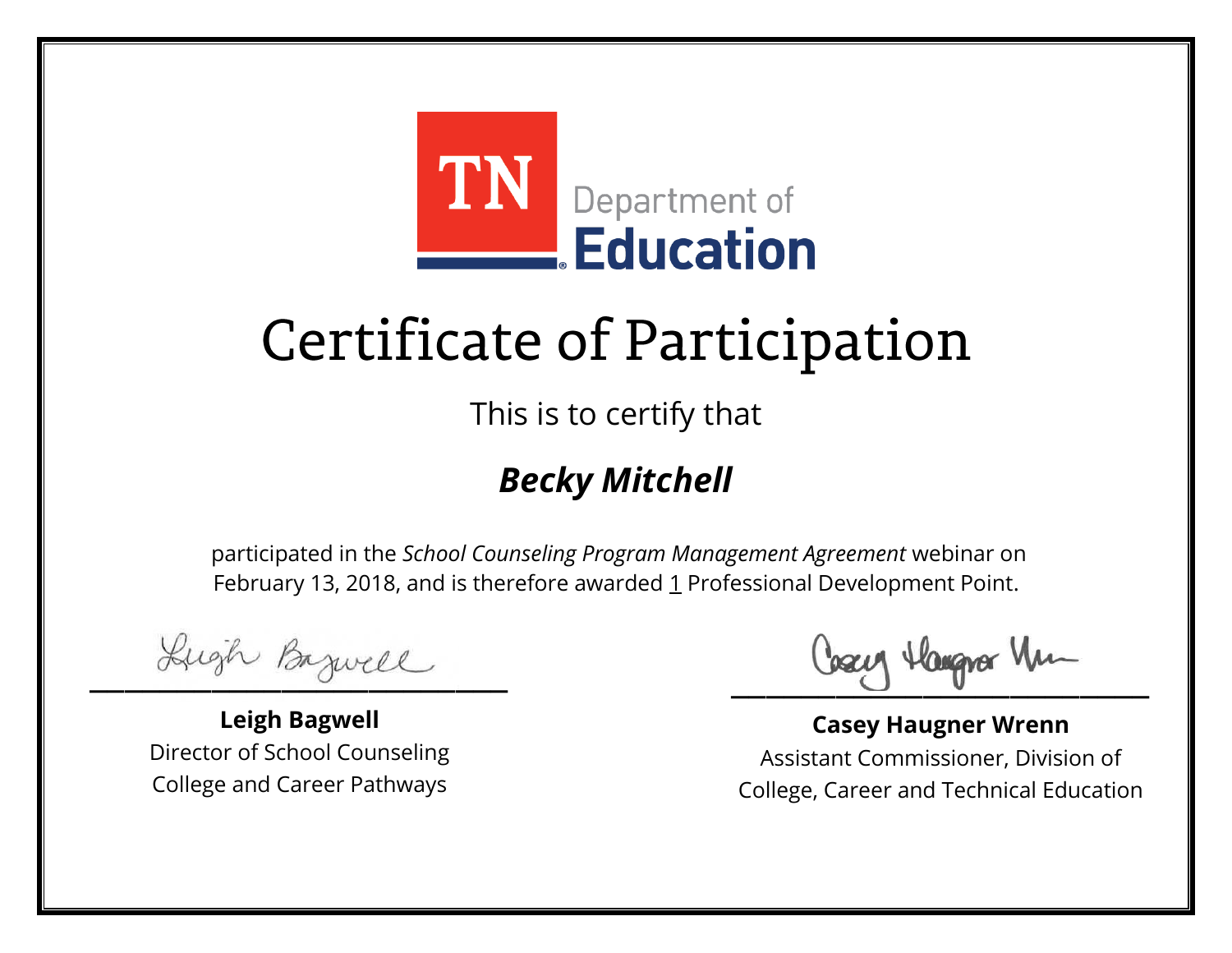![](_page_65_Picture_0.jpeg)

This is to certify that

#### *Kim Moorer*

Lugh Bazwell

**Leigh Bagwell** Director of School Counseling College and Career Pathways

Losey Hangra Vm

**Casey Haugner Wrenn** Assistant Commissioner, Division of College, Career and Technical Education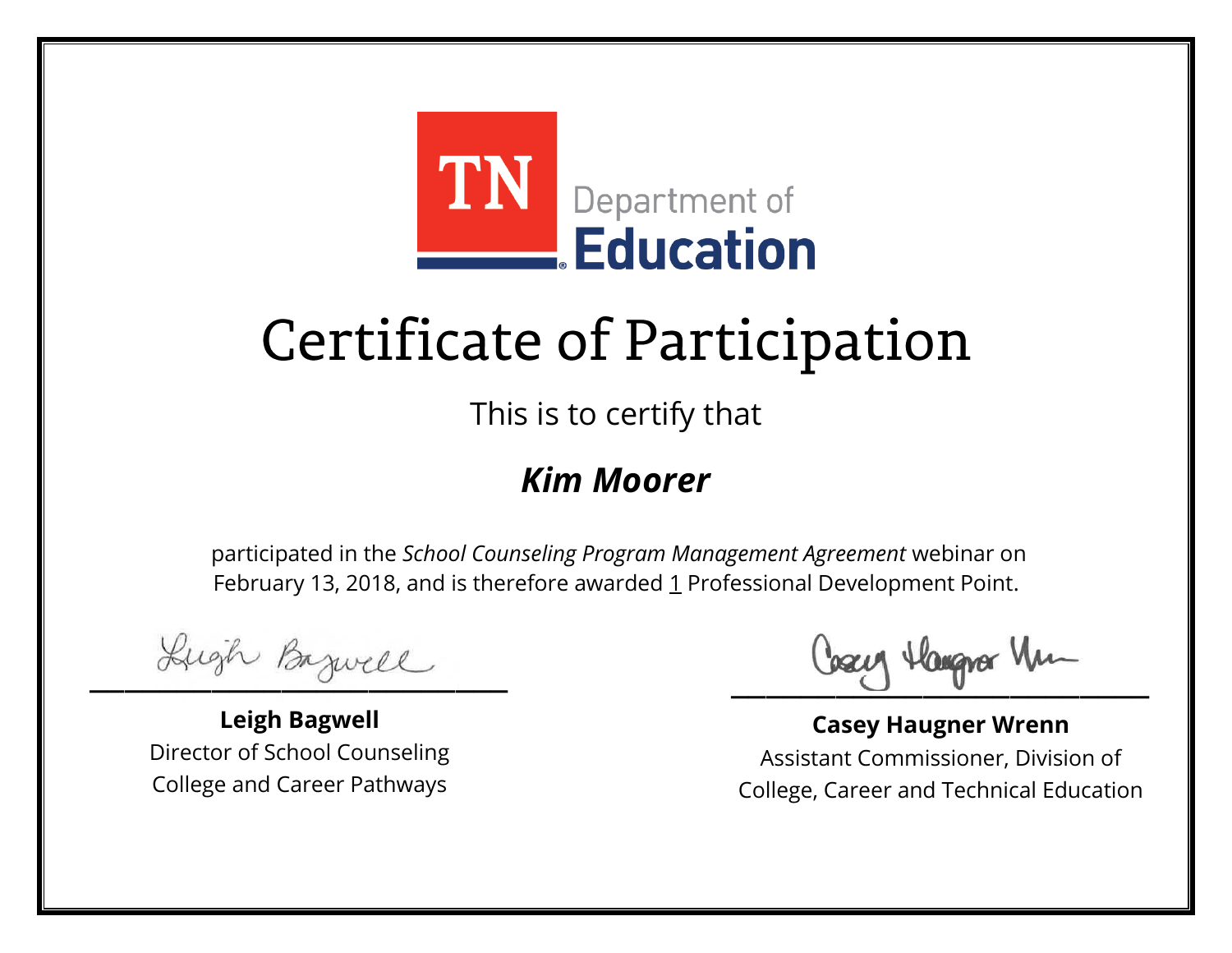![](_page_66_Picture_0.jpeg)

This is to certify that

### *Margie Moorhead*

Lugh Bazwell

**Leigh Bagwell** Director of School Counseling College and Career Pathways

Losey Hangra Vm

**Casey Haugner Wrenn** Assistant Commissioner, Division of College, Career and Technical Education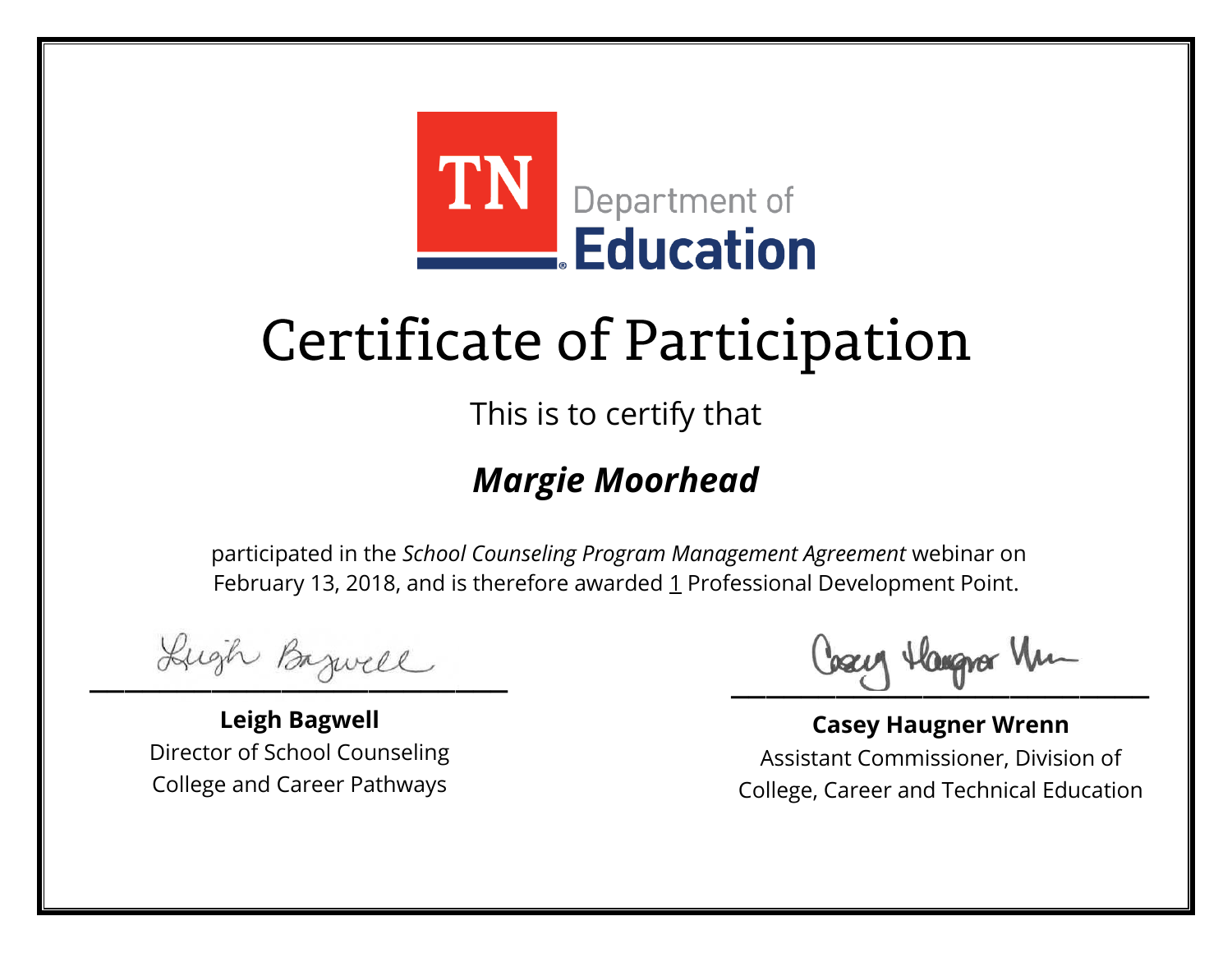![](_page_67_Picture_0.jpeg)

This is to certify that

#### *Stanley Moss*

Lugh Bazwell

**Leigh Bagwell** Director of School Counseling College and Career Pathways

Losey Hangra Vm

**Casey Haugner Wrenn** Assistant Commissioner, Division of College, Career and Technical Education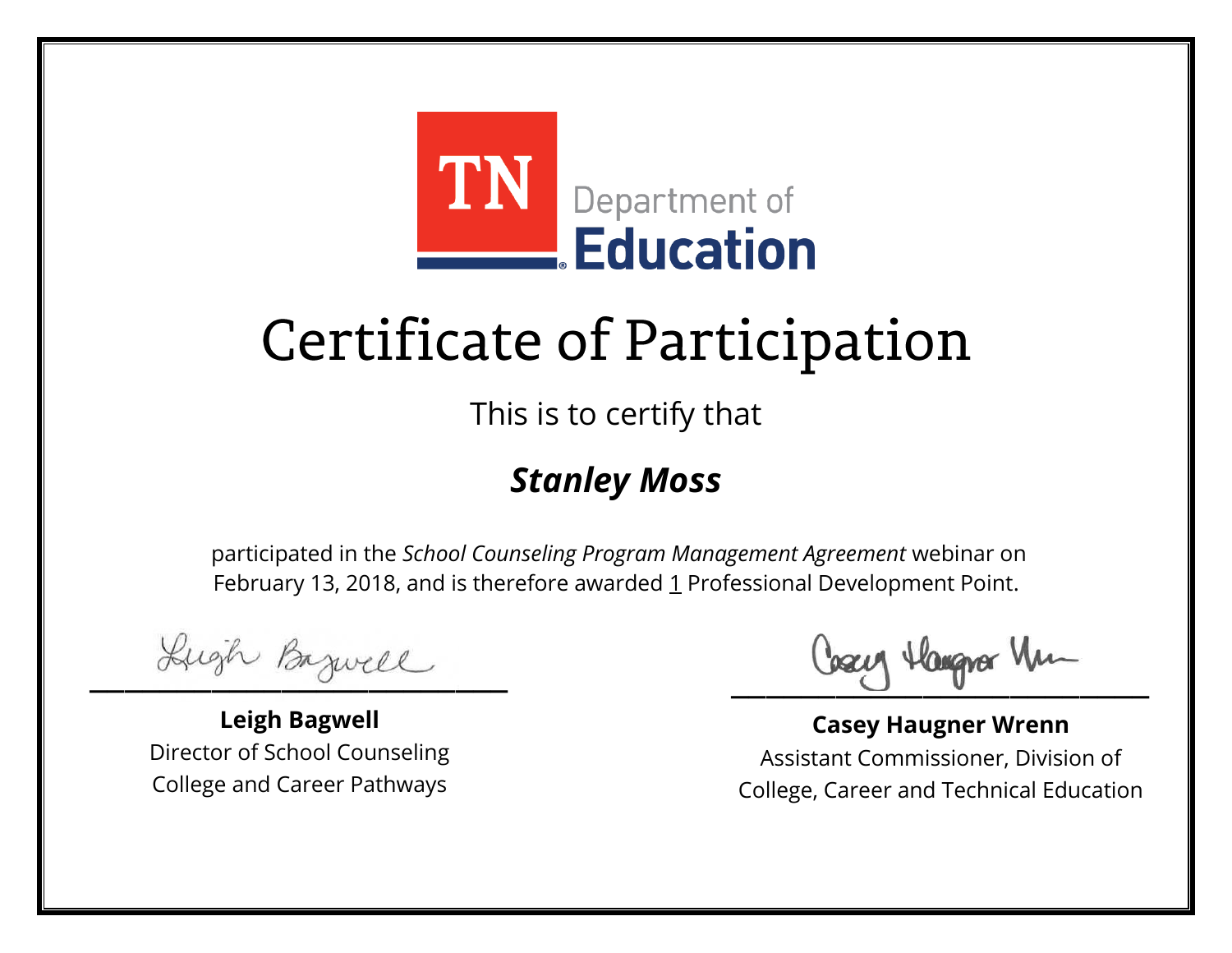![](_page_68_Picture_0.jpeg)

This is to certify that

#### *Sherenda Moss*

Lugh Bazwell

**Leigh Bagwell** Director of School Counseling College and Career Pathways

Losey Hangra Vm

**Casey Haugner Wrenn** Assistant Commissioner, Division of College, Career and Technical Education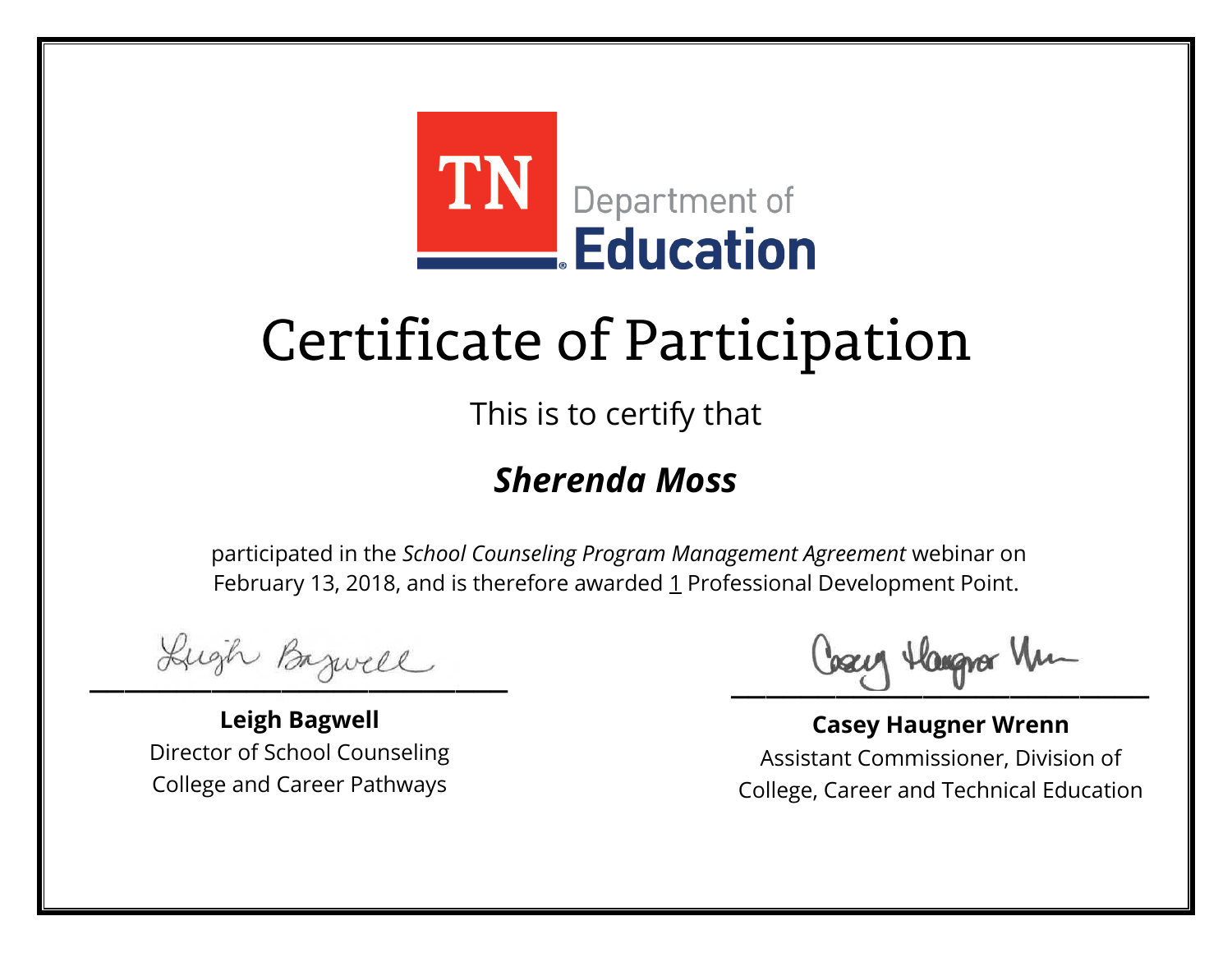![](_page_69_Picture_0.jpeg)

This is to certify that

#### *Lashonda Norman*

Lugh Bazwell

**Leigh Bagwell** Director of School Counseling College and Career Pathways

Losey Hangra Vm

**Casey Haugner Wrenn** Assistant Commissioner, Division of College, Career and Technical Education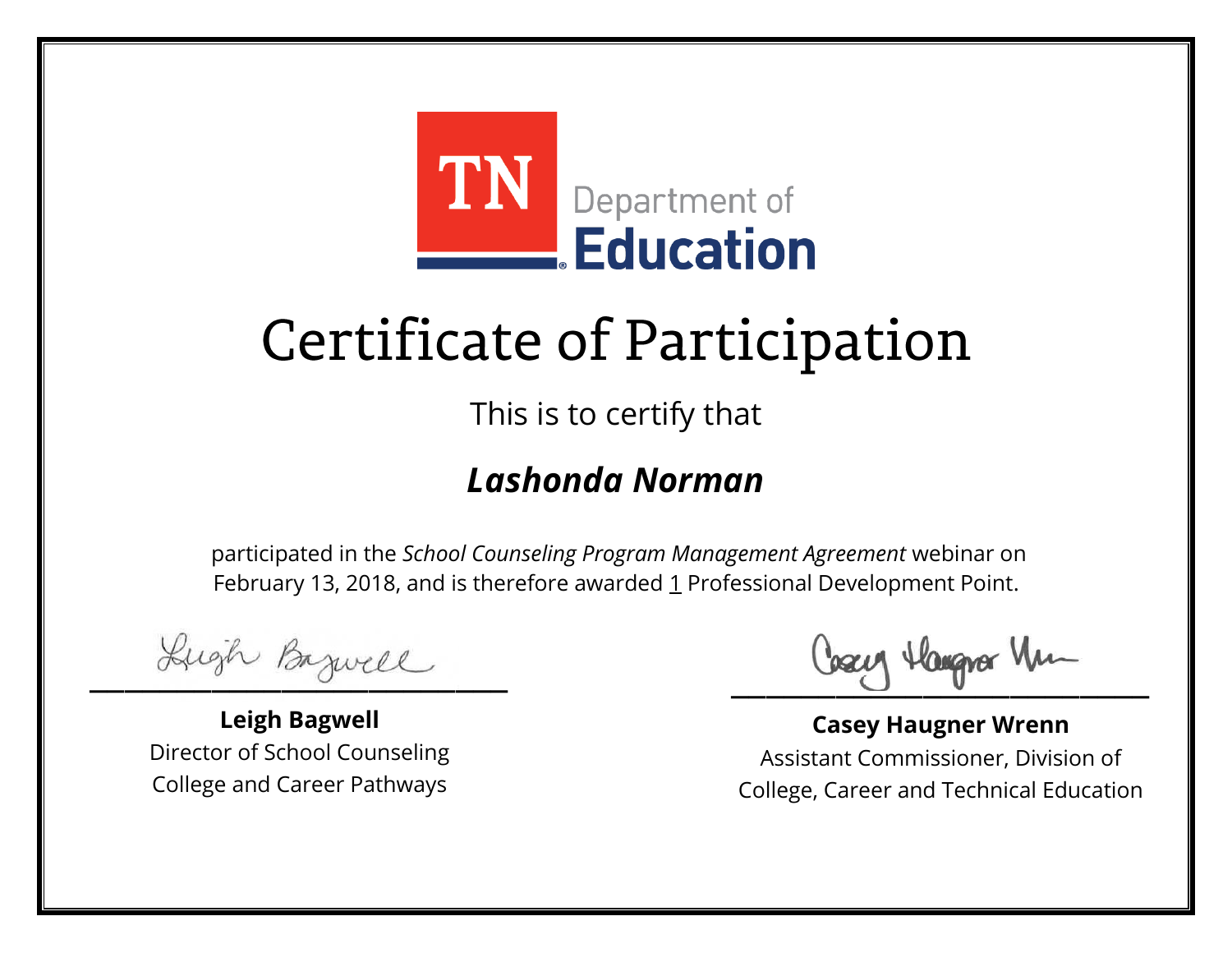![](_page_70_Picture_0.jpeg)

This is to certify that

#### *Alicia Owens*

Lugh Bazwell

**Leigh Bagwell** Director of School Counseling College and Career Pathways

Losey Hangra Vm

**Casey Haugner Wrenn** Assistant Commissioner, Division of College, Career and Technical Education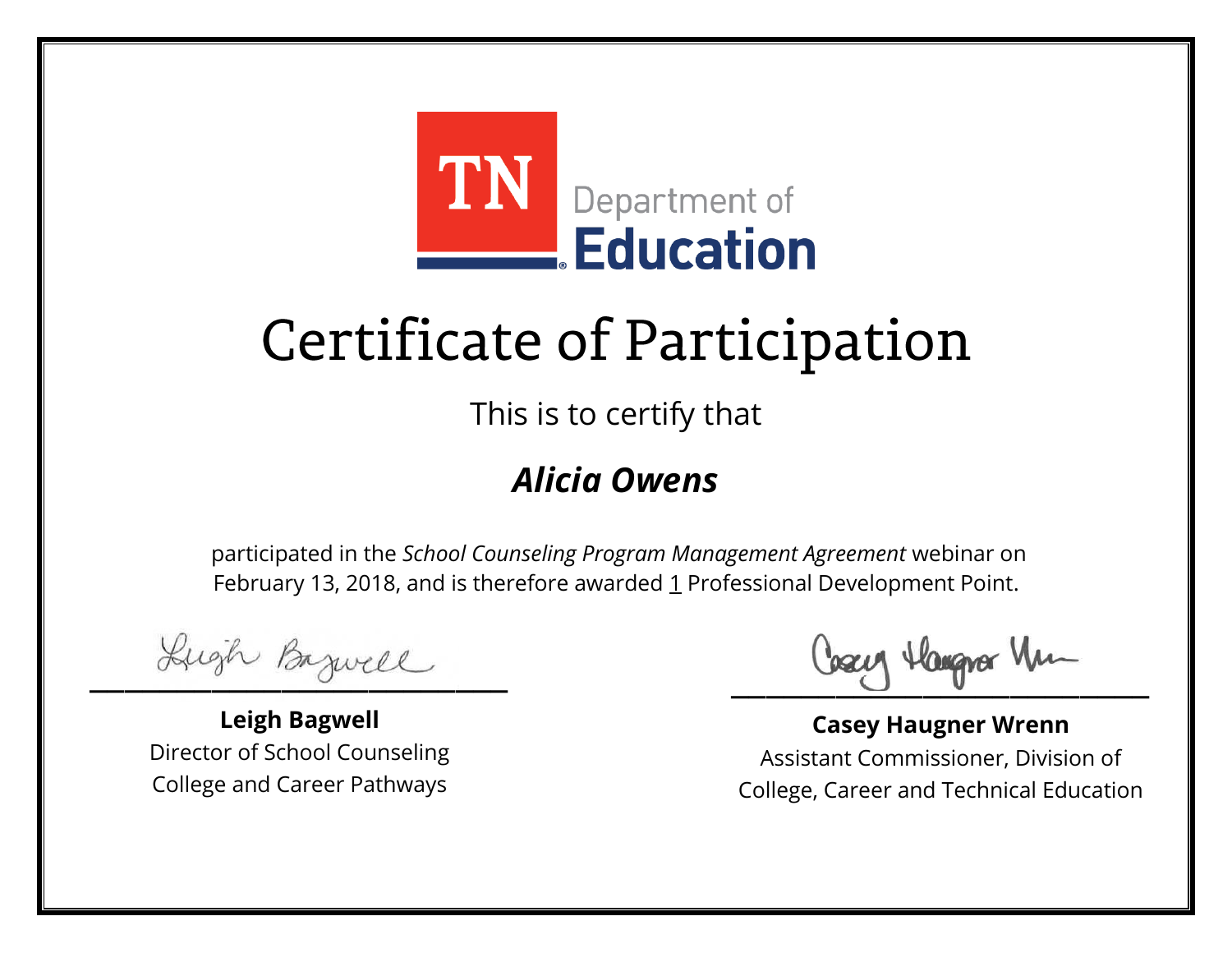![](_page_71_Picture_0.jpeg)

This is to certify that

### *Kelly Piatt*

Lugh Bazwell

**Leigh Bagwell** Director of School Counseling College and Career Pathways

Losey Hangra Vm

**Casey Haugner Wrenn** Assistant Commissioner, Division of College, Career and Technical Education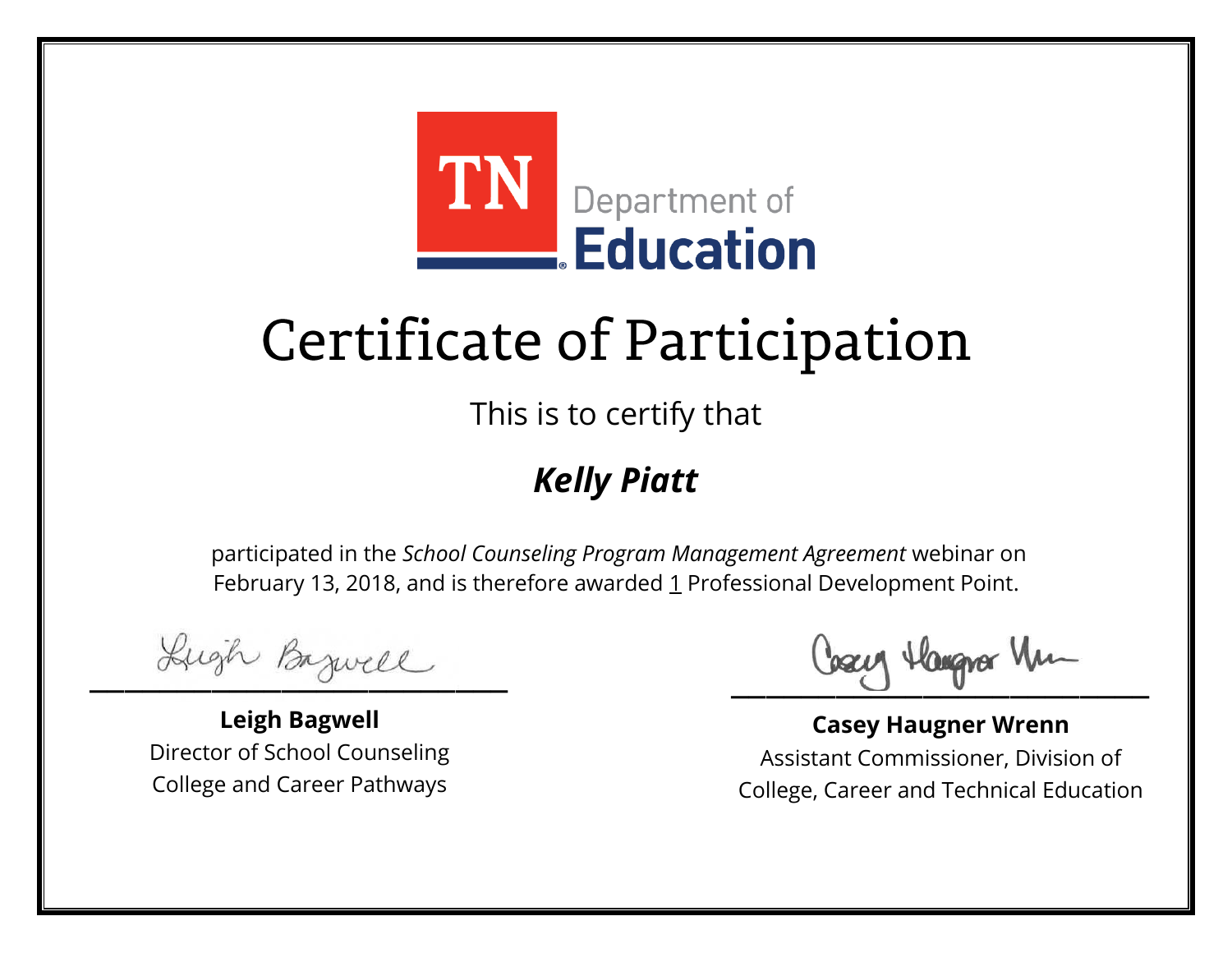

This is to certify that

#### *Katelyn Price*

Lugh Bazwell

**Leigh Bagwell** Director of School Counseling College and Career Pathways

Losey Hangra Vm

**Casey Haugner Wrenn** Assistant Commissioner, Division of College, Career and Technical Education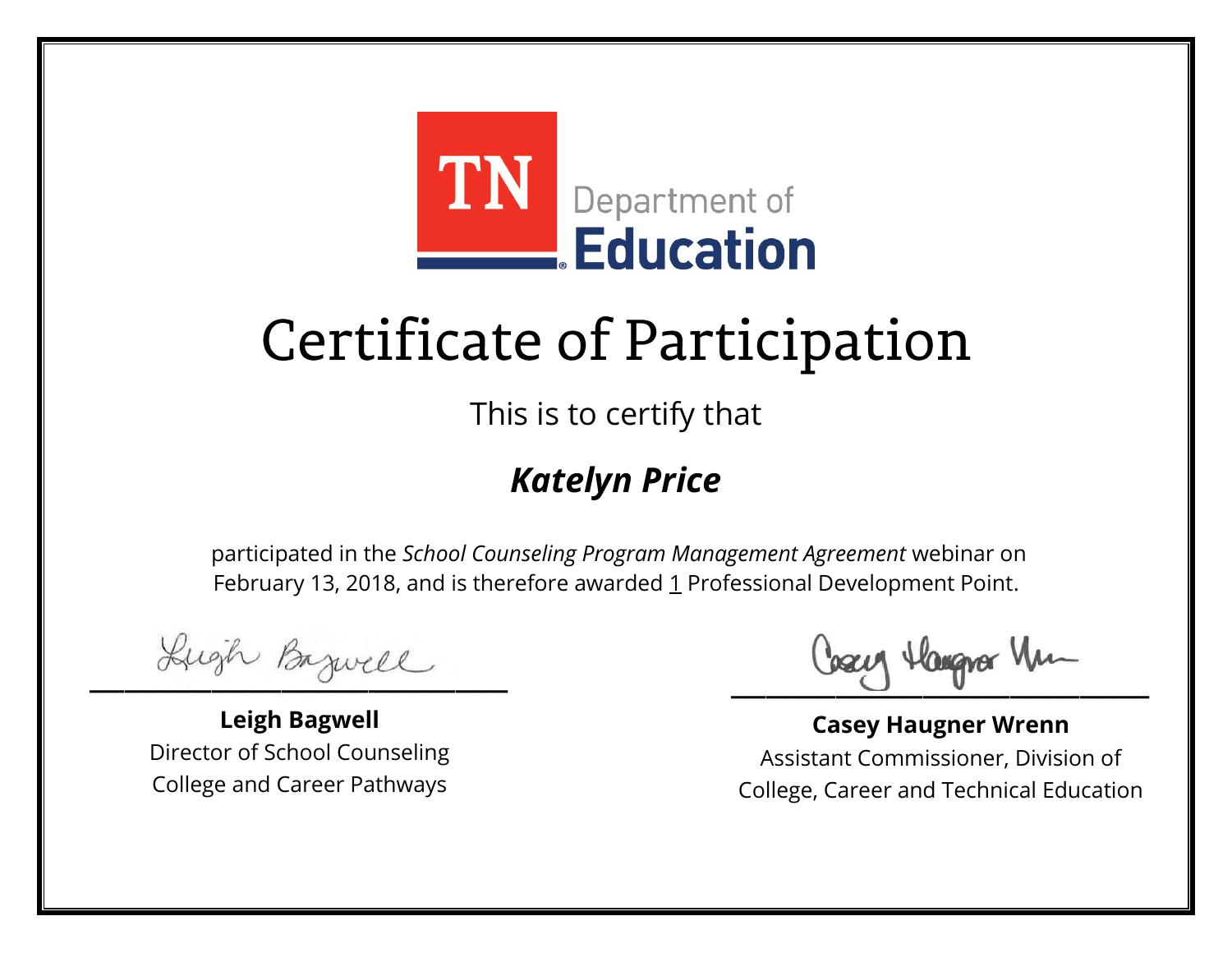

This is to certify that

#### *Robert Randolph*

Lugh Bazwell

**Leigh Bagwell** Director of School Counseling College and Career Pathways

Losey Hangra Vm

**Casey Haugner Wrenn** Assistant Commissioner, Division of College, Career and Technical Education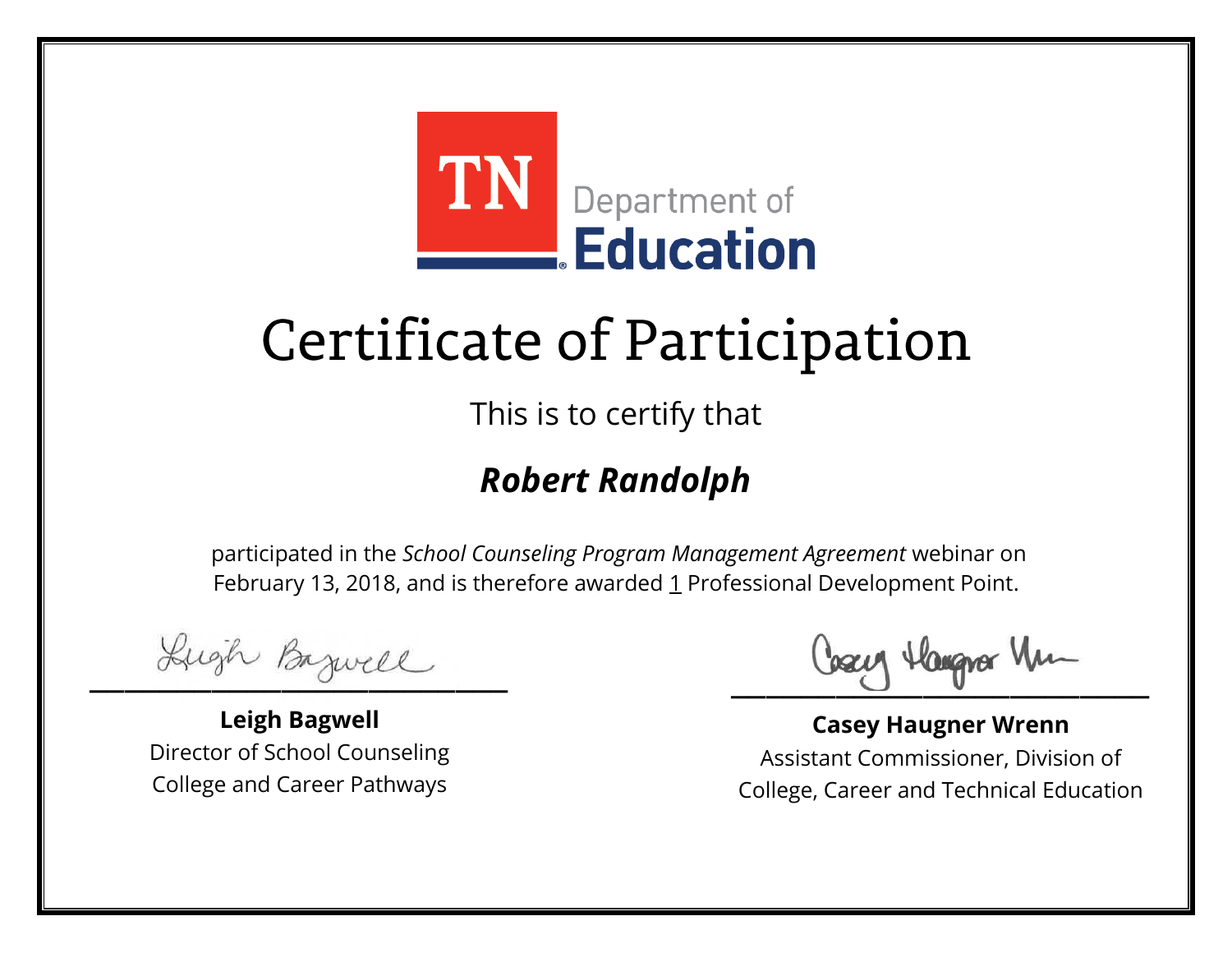

This is to certify that

#### *Sheila Raymond*

Lugh Bazwell

**Leigh Bagwell** Director of School Counseling College and Career Pathways

Losey Hangra Vm

**Casey Haugner Wrenn** Assistant Commissioner, Division of College, Career and Technical Education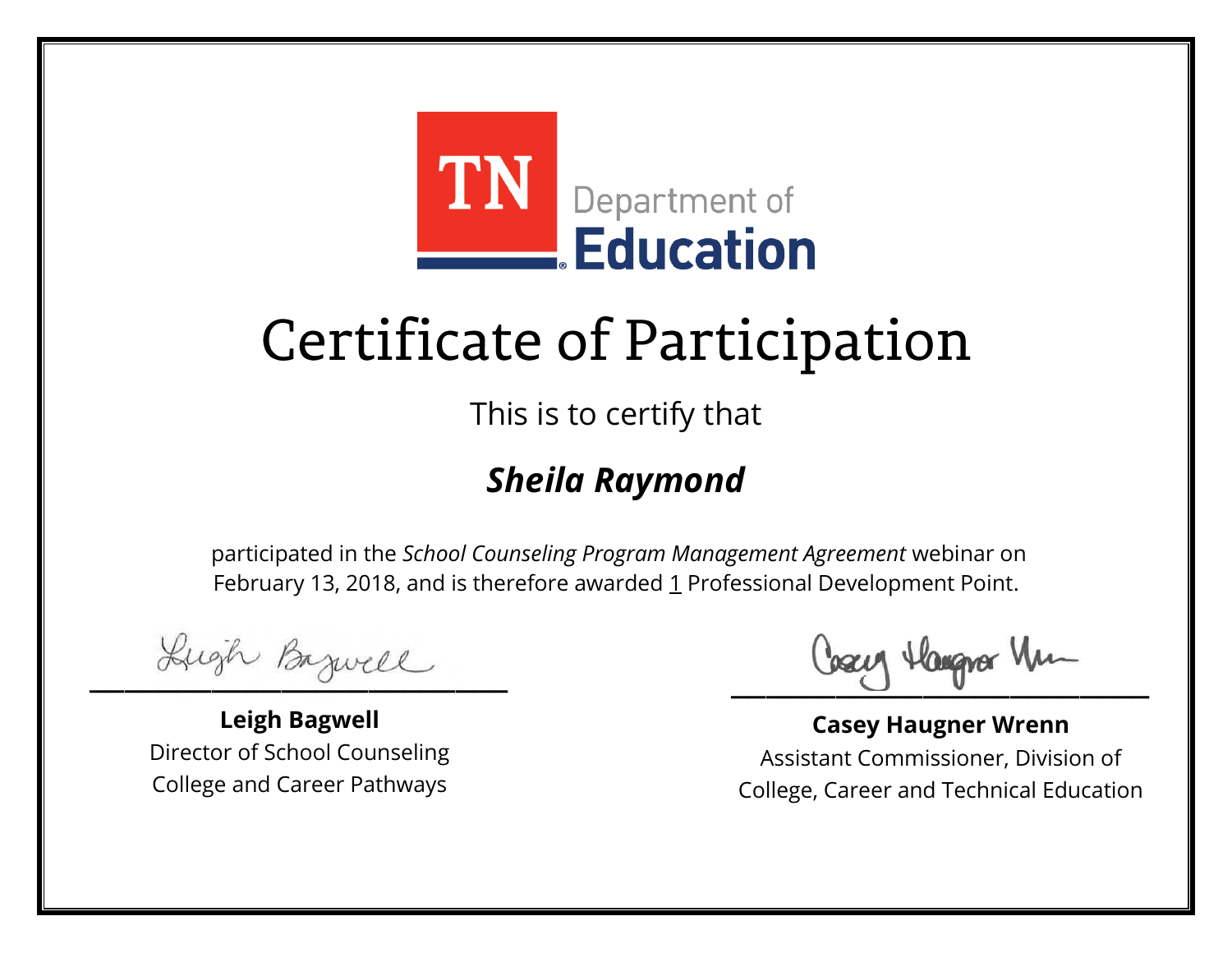

This is to certify that

#### *Laura Richardson*

Lugh Bazwell

**Leigh Bagwell** Director of School Counseling College and Career Pathways

Losey Hangra Vm

**Casey Haugner Wrenn** Assistant Commissioner, Division of College, Career and Technical Education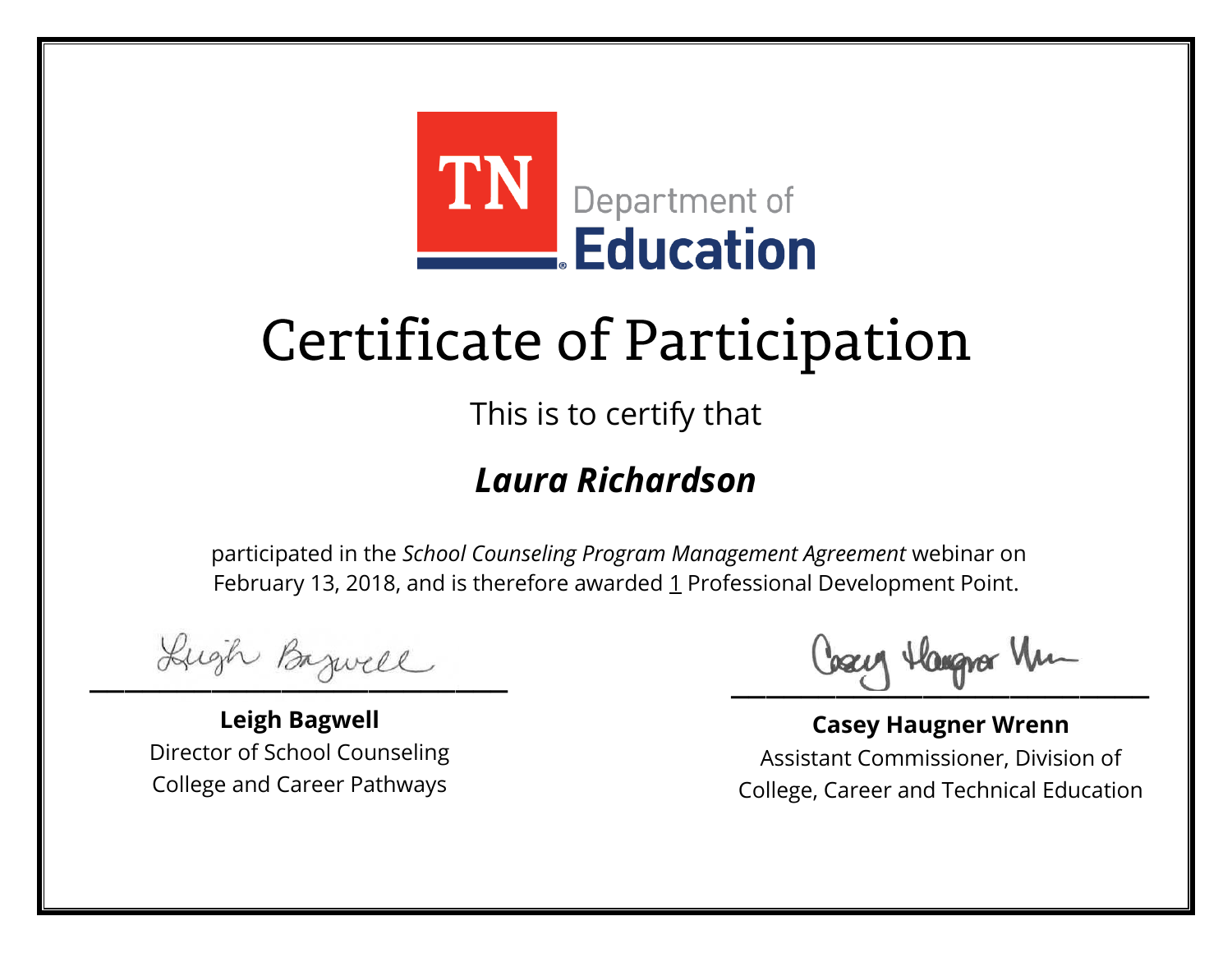

This is to certify that

#### *Jamie Roedersheimer*

Lugh Bazwell

**Leigh Bagwell** Director of School Counseling College and Career Pathways

Losey Hangra Vm

**Casey Haugner Wrenn** Assistant Commissioner, Division of College, Career and Technical Education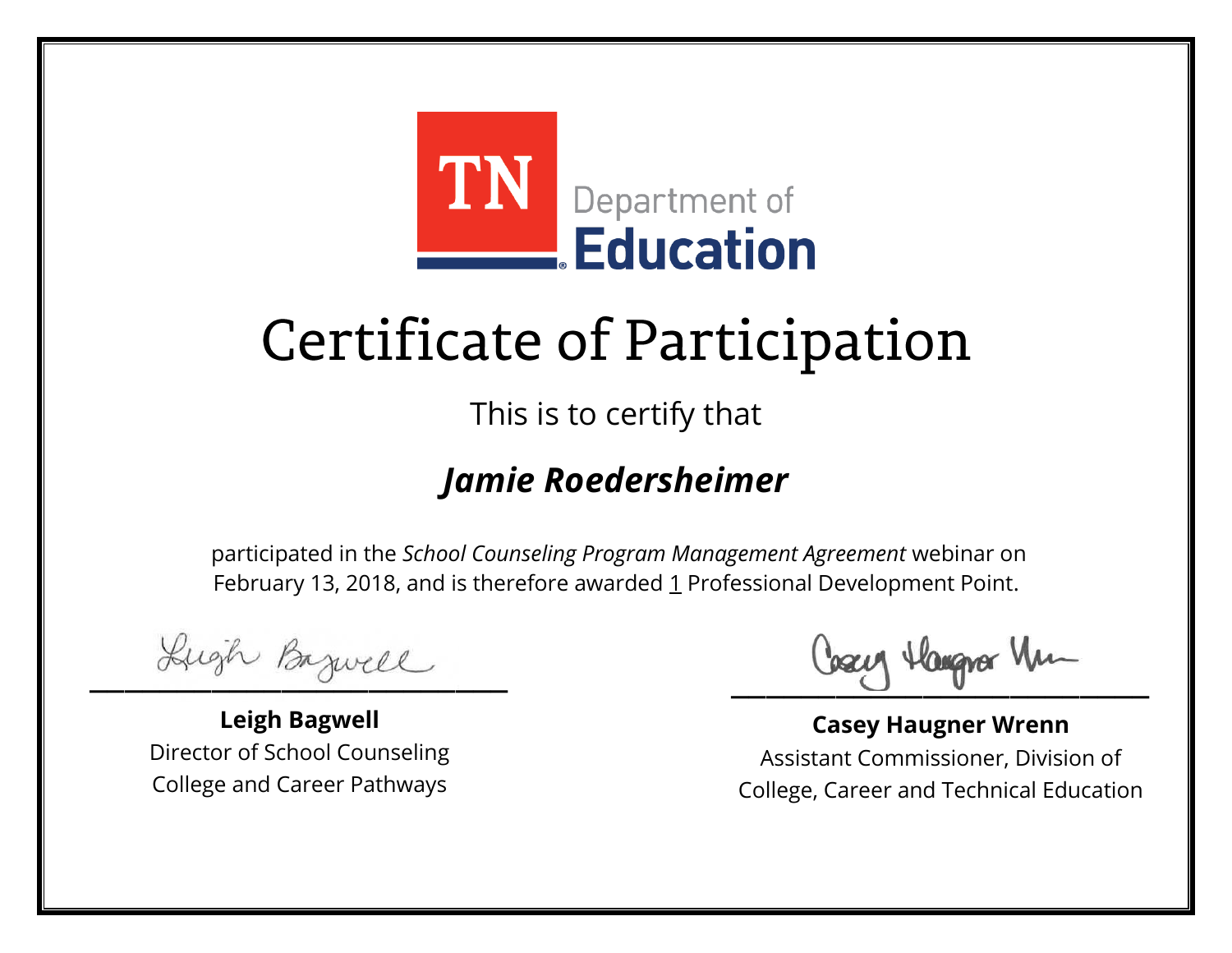

This is to certify that

#### *Cynthia Ryan*

Lugh Bazwell

**Leigh Bagwell** Director of School Counseling College and Career Pathways

Losey Hangra Vm

**Casey Haugner Wrenn** Assistant Commissioner, Division of College, Career and Technical Education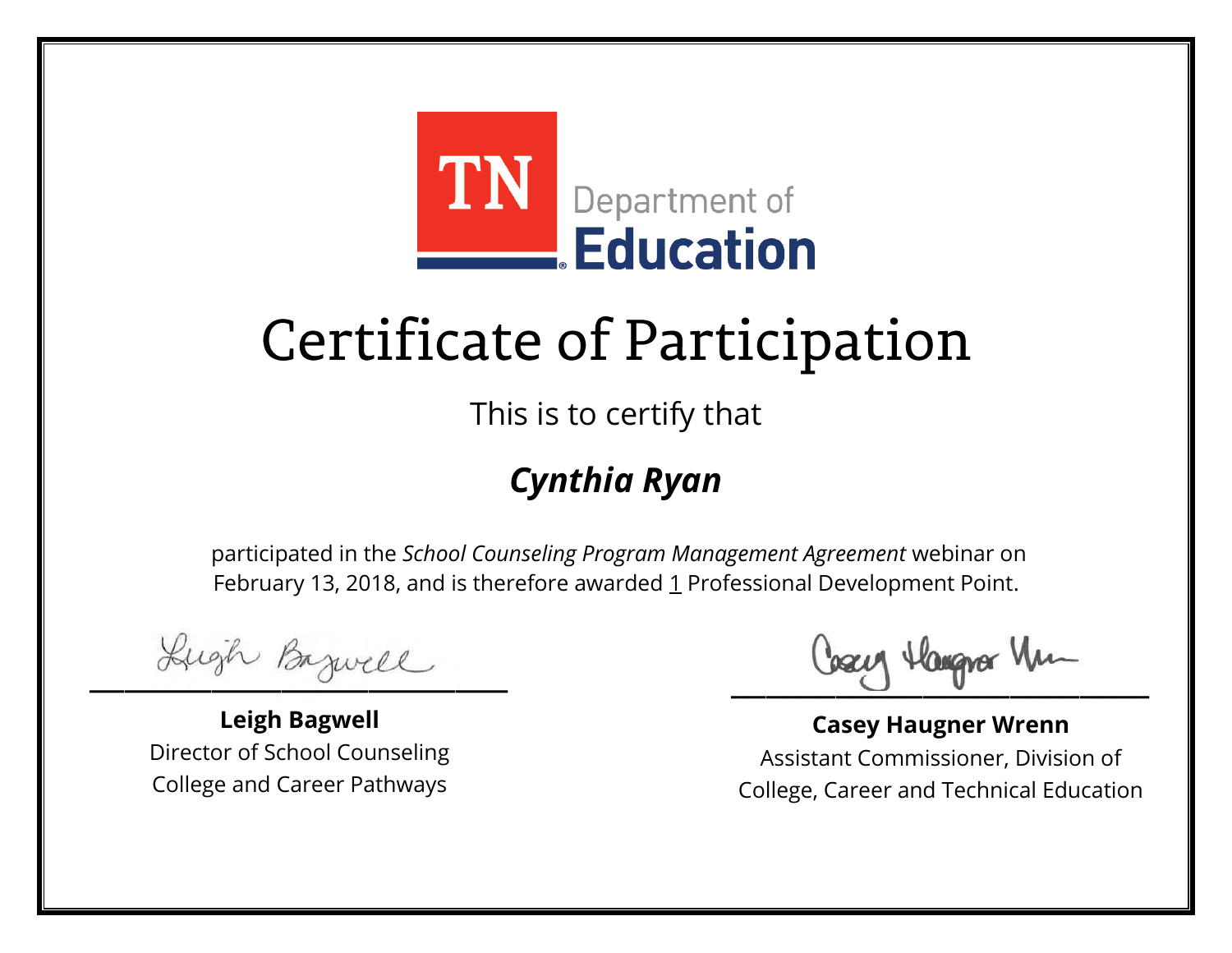

This is to certify that

#### *Melissa Rye*

Lugh Bazwell

**Leigh Bagwell** Director of School Counseling College and Career Pathways

Losey Hangra Vm

**Casey Haugner Wrenn** Assistant Commissioner, Division of College, Career and Technical Education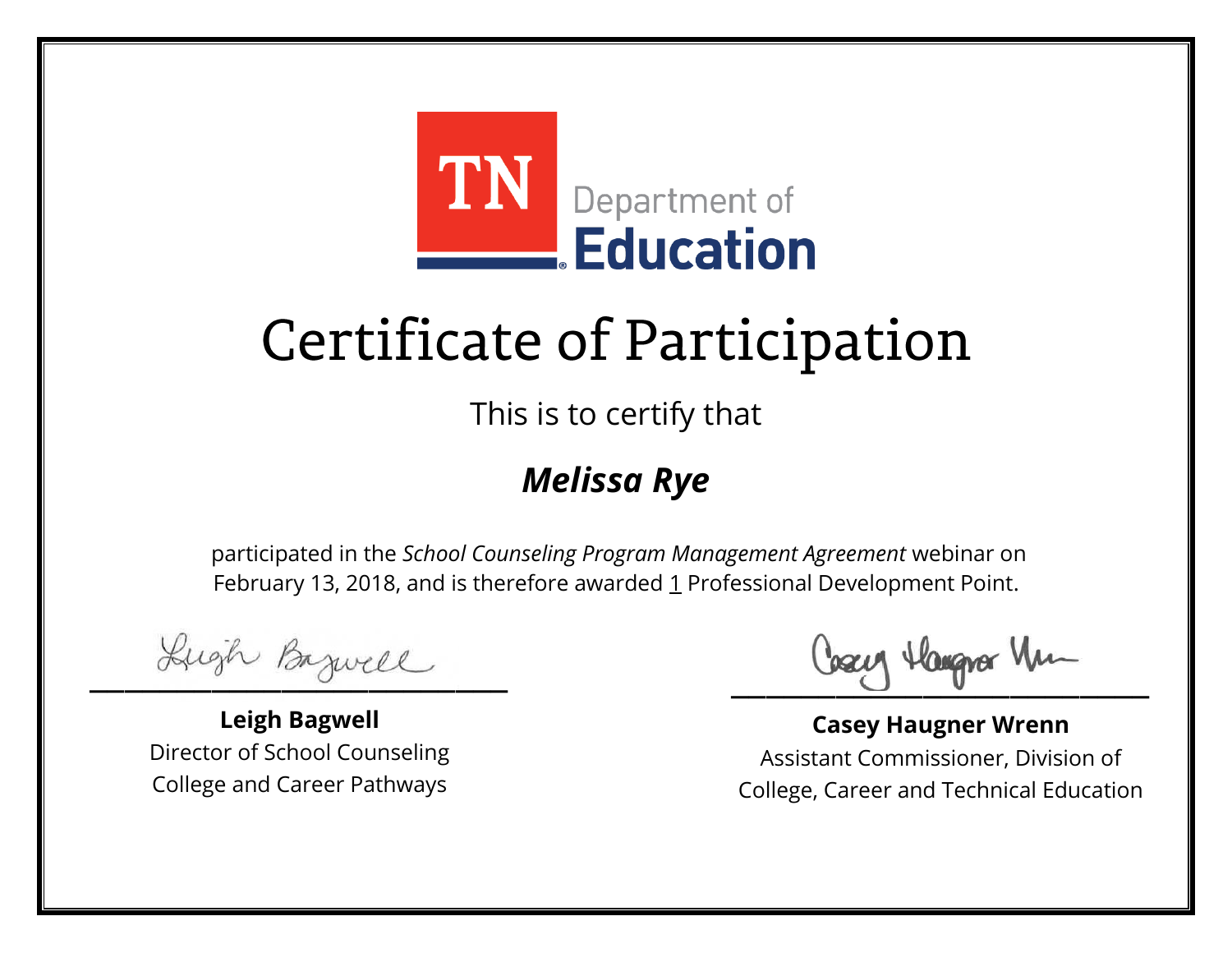

This is to certify that

#### *Angela Sackfield*

Lugh Bazwell

**Leigh Bagwell** Director of School Counseling College and Career Pathways

Losey Hangra Vm

**Casey Haugner Wrenn** Assistant Commissioner, Division of College, Career and Technical Education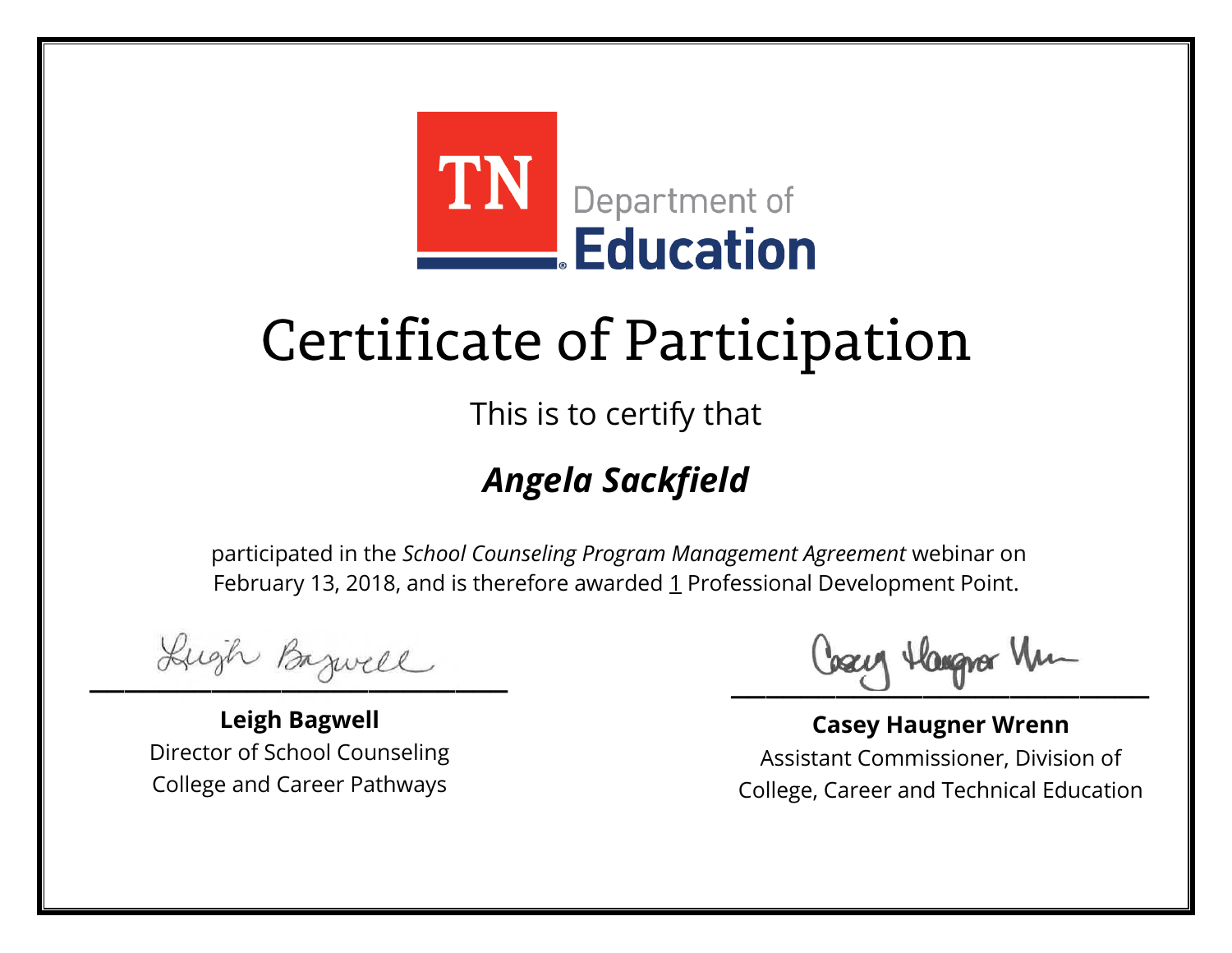

This is to certify that

#### *Mary Sherrill*

Lugh Bazwell

**Leigh Bagwell** Director of School Counseling College and Career Pathways

Losey Hangra Vm

**Casey Haugner Wrenn** Assistant Commissioner, Division of College, Career and Technical Education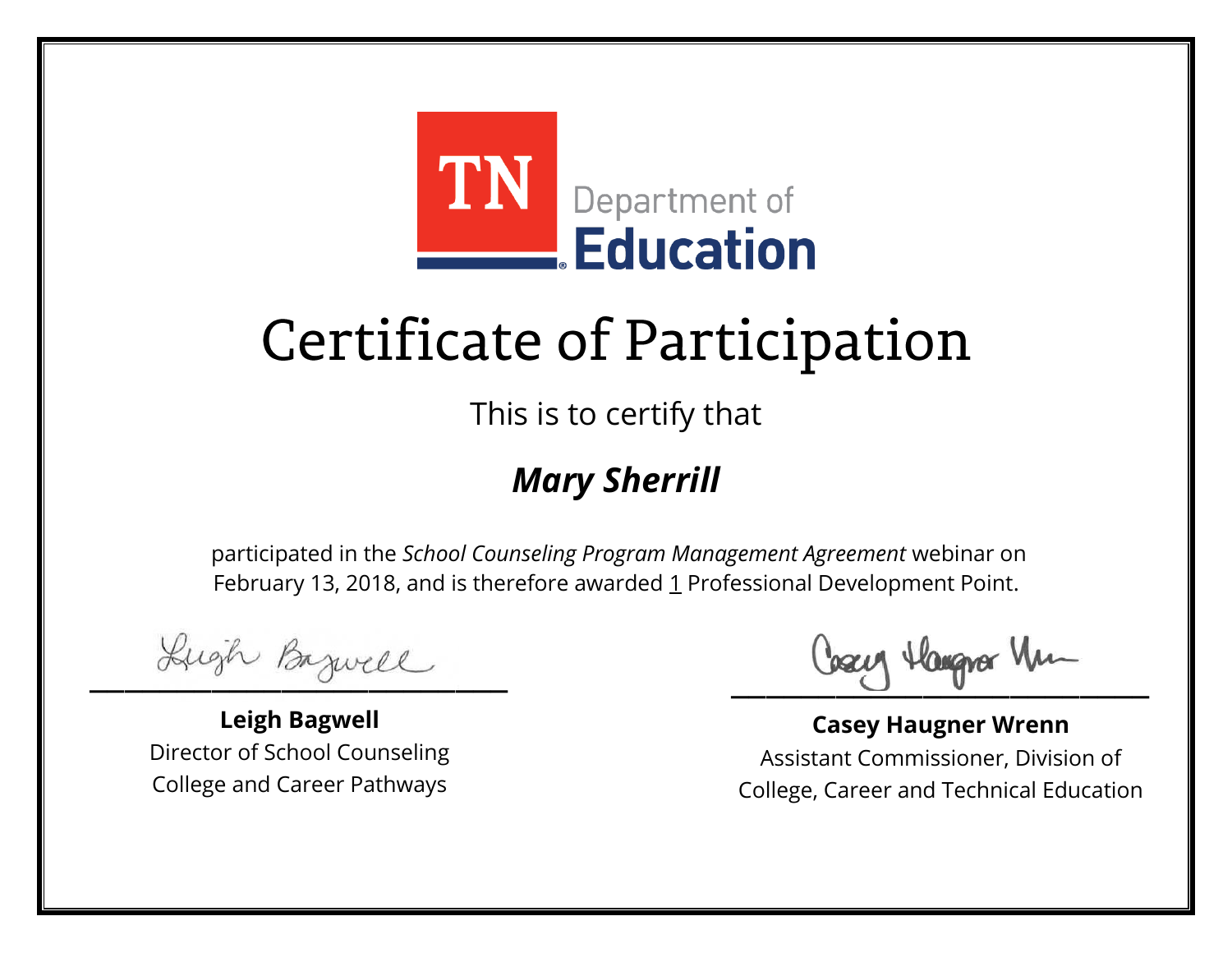

This is to certify that

#### *Shannon Shimer*

Lugh Bazwell

**Leigh Bagwell** Director of School Counseling College and Career Pathways

Losey Hangra Vm

**Casey Haugner Wrenn** Assistant Commissioner, Division of College, Career and Technical Education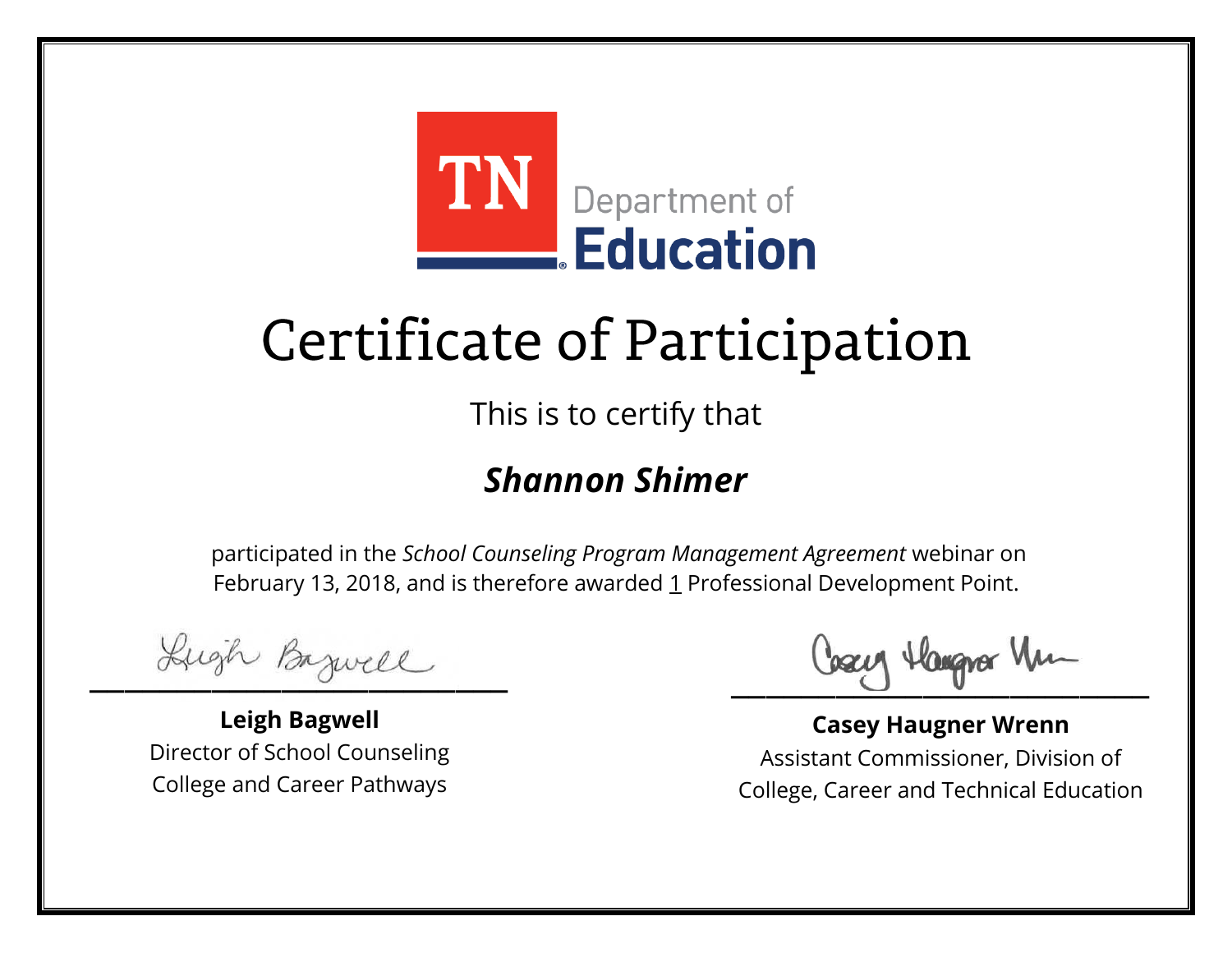

This is to certify that

#### *Ashley Sievers*

Lugh Bazwell

**Leigh Bagwell** Director of School Counseling College and Career Pathways

Losey Hangra Vm

**Casey Haugner Wrenn** Assistant Commissioner, Division of College, Career and Technical Education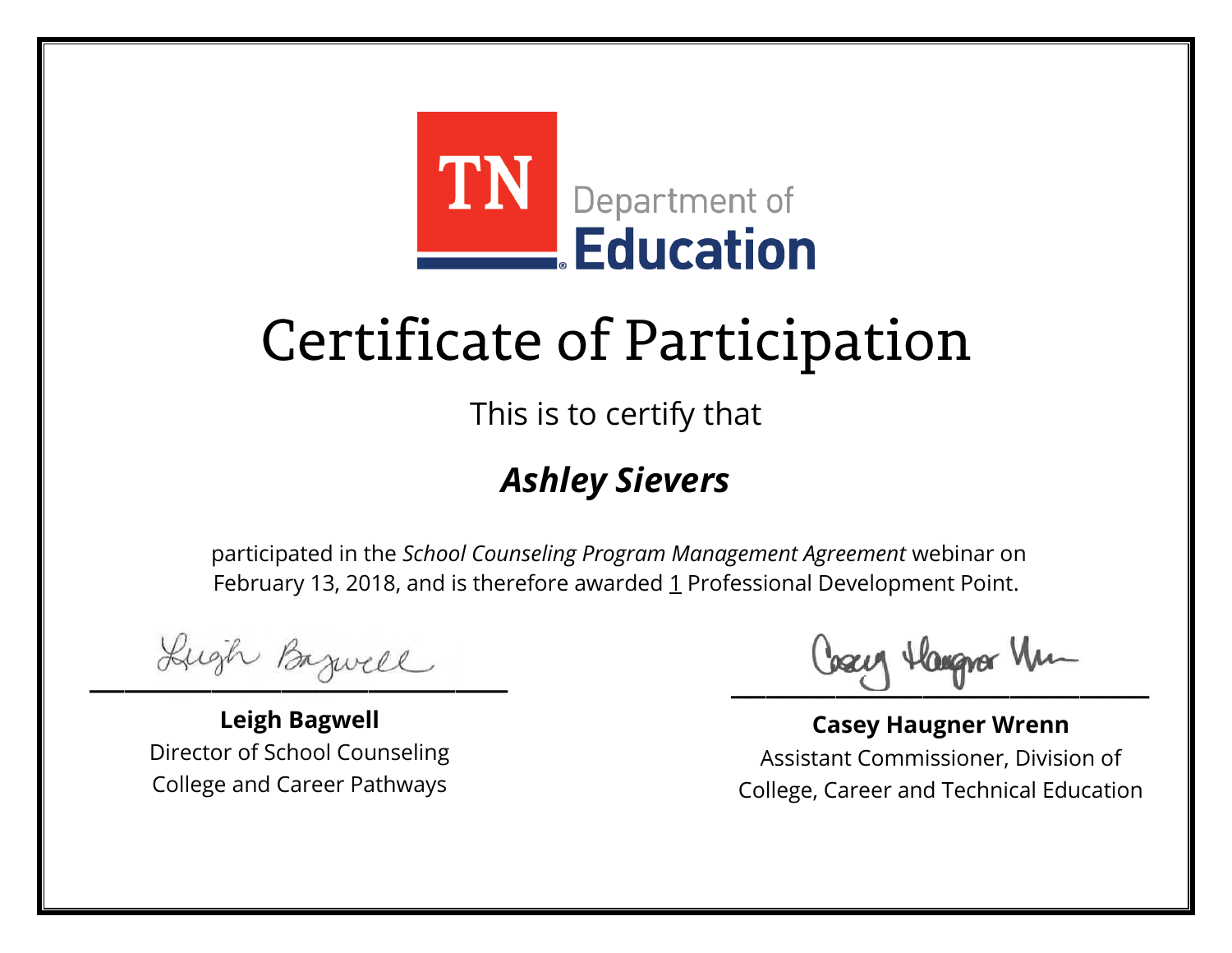

This is to certify that

#### *Andrea Simmons*

Lugh Bazwell

**Leigh Bagwell** Director of School Counseling College and Career Pathways

Losey Hangra Vm

**Casey Haugner Wrenn** Assistant Commissioner, Division of College, Career and Technical Education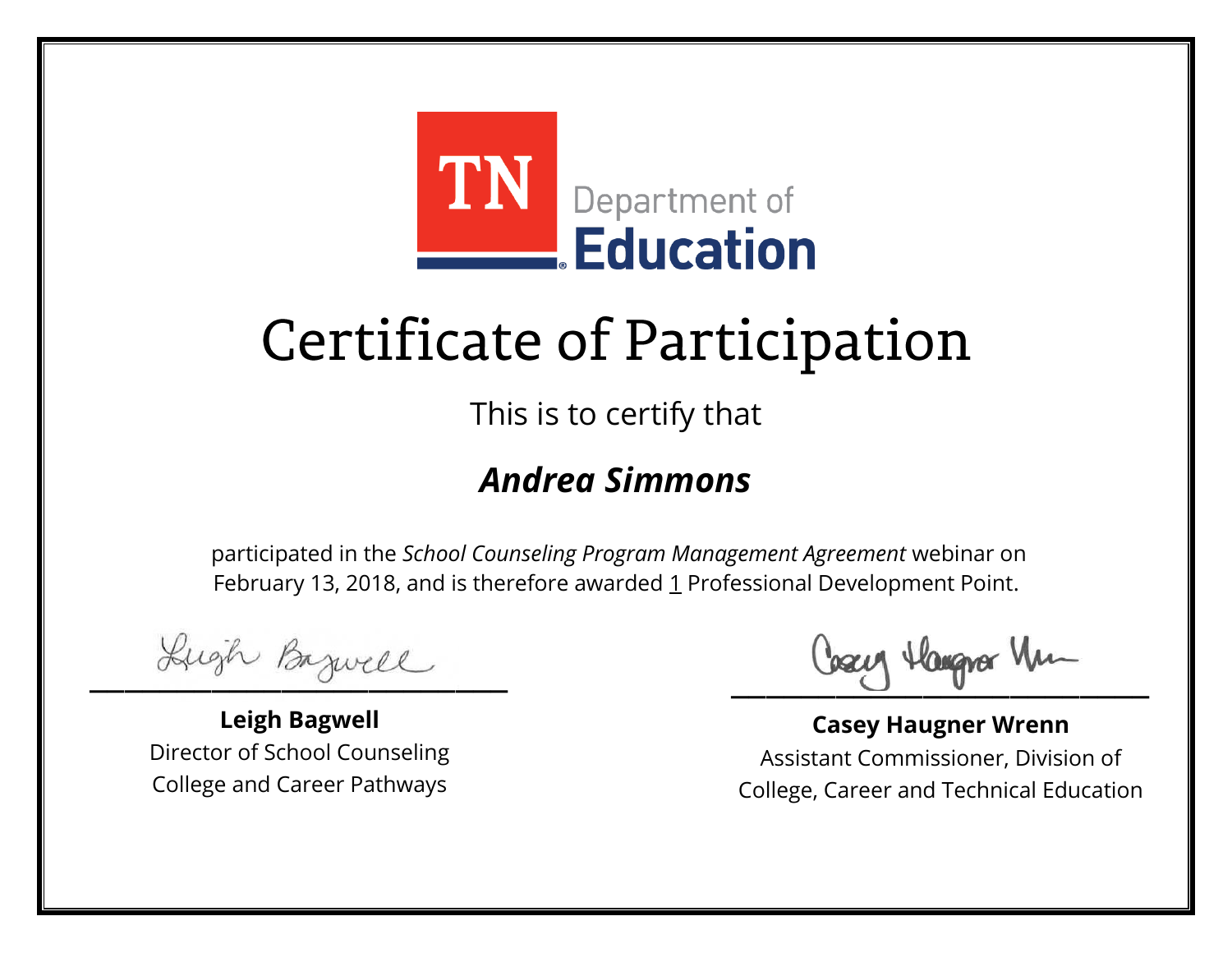

This is to certify that

#### *Chad Sisson*

Lugh Bazwell

**Leigh Bagwell** Director of School Counseling College and Career Pathways

Losey Hangra Vm

**Casey Haugner Wrenn** Assistant Commissioner, Division of College, Career and Technical Education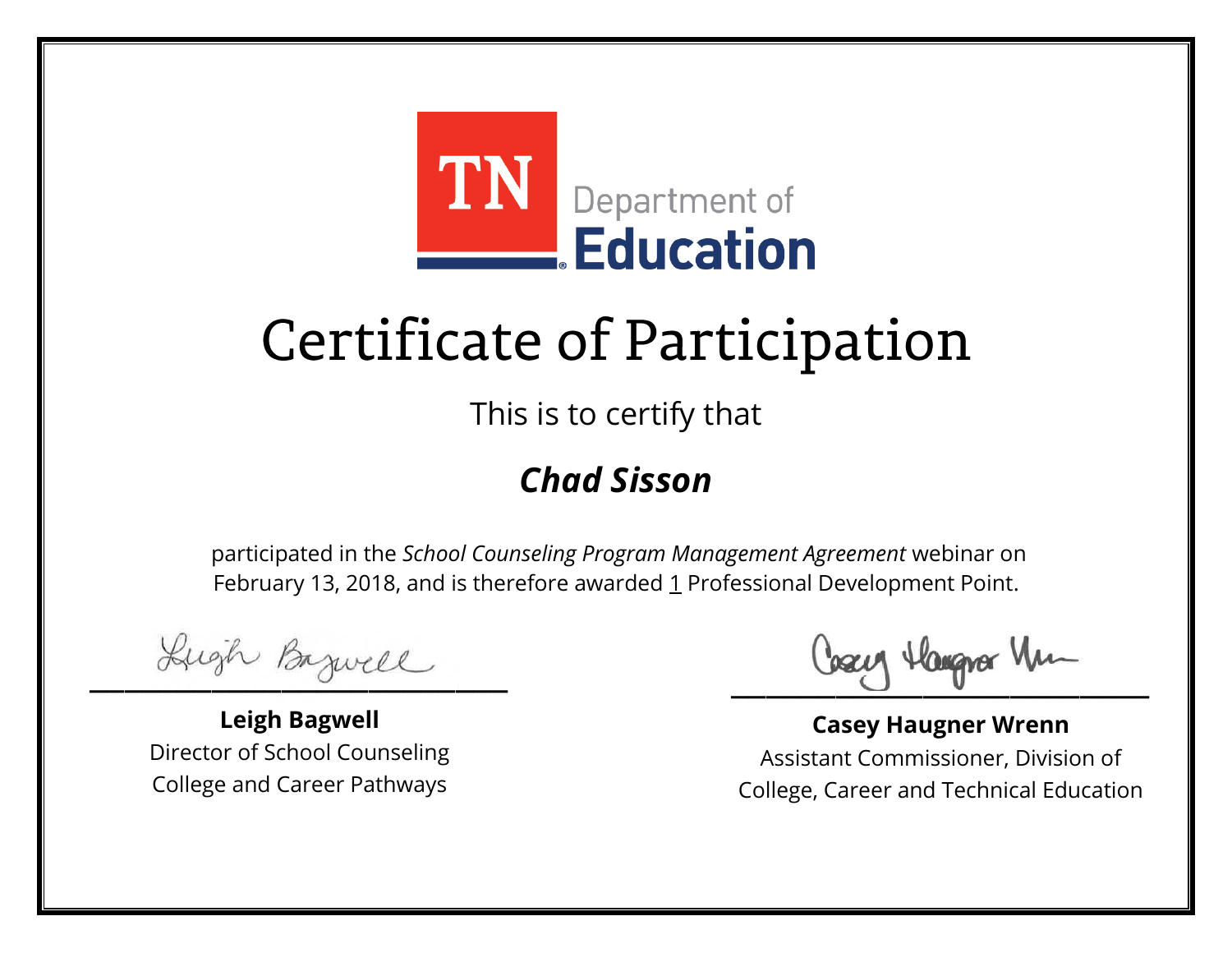

This is to certify that

#### *Gloria Smith*

Lugh Bazwell

**Leigh Bagwell** Director of School Counseling College and Career Pathways

Losey Hangra Vm

**Casey Haugner Wrenn** Assistant Commissioner, Division of College, Career and Technical Education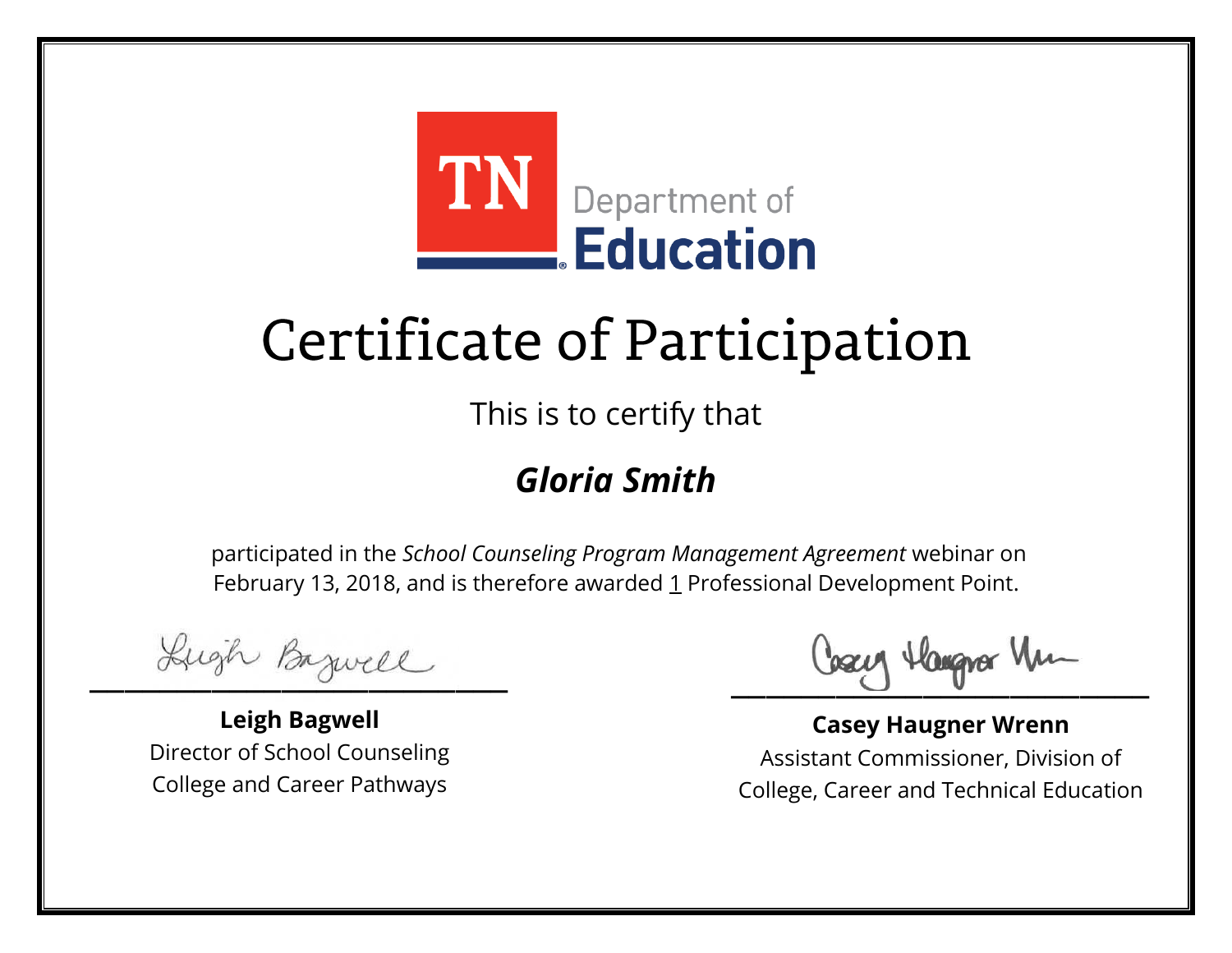

This is to certify that

#### *Sparkle Smith*

Lugh Bazwell

**Leigh Bagwell** Director of School Counseling College and Career Pathways

Losey Hangra Vm

**Casey Haugner Wrenn** Assistant Commissioner, Division of College, Career and Technical Education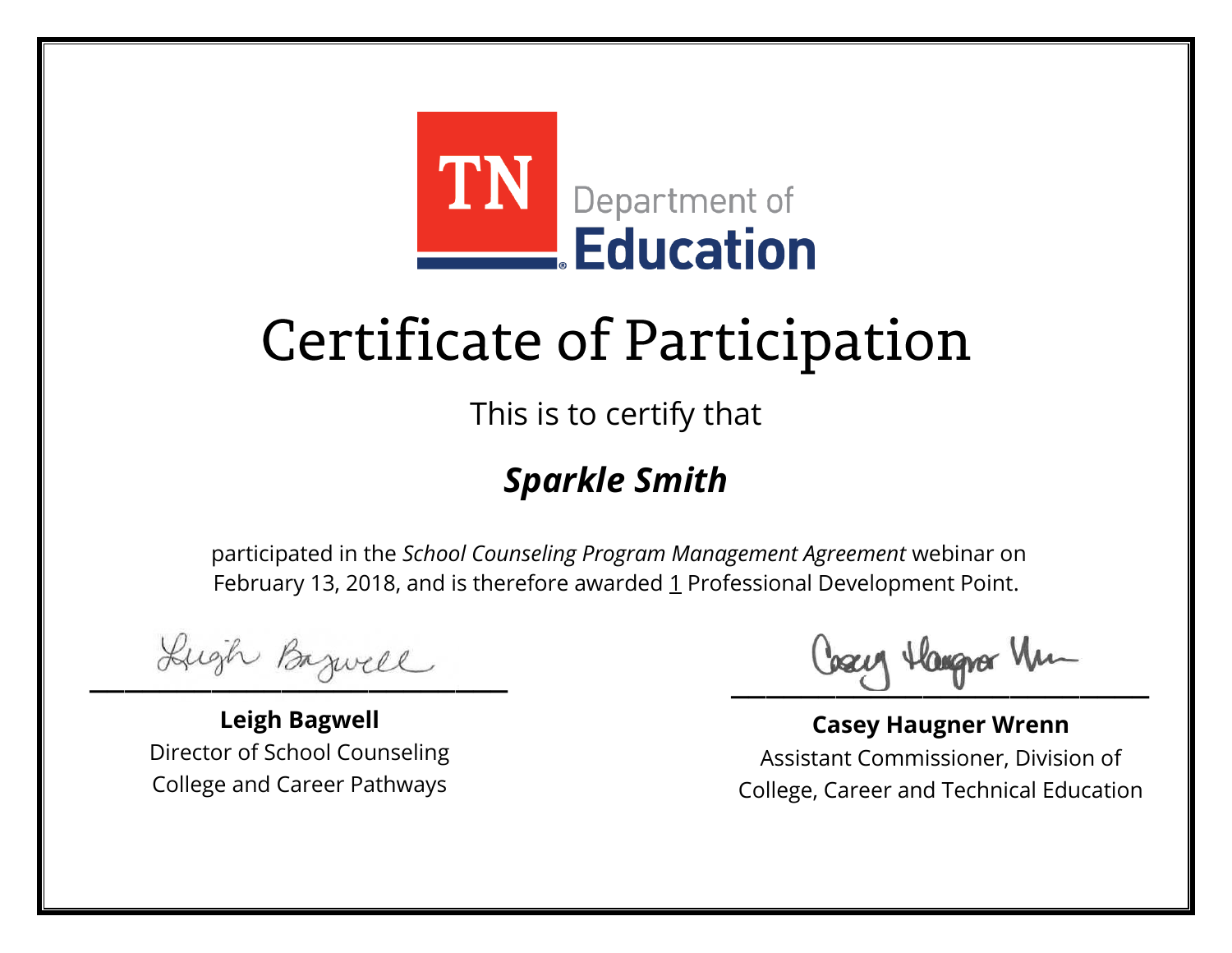

This is to certify that

#### *Shelley Smith*

Lugh Bazwell

**Leigh Bagwell** Director of School Counseling College and Career Pathways

Losey Hangra Vm

**Casey Haugner Wrenn** Assistant Commissioner, Division of College, Career and Technical Education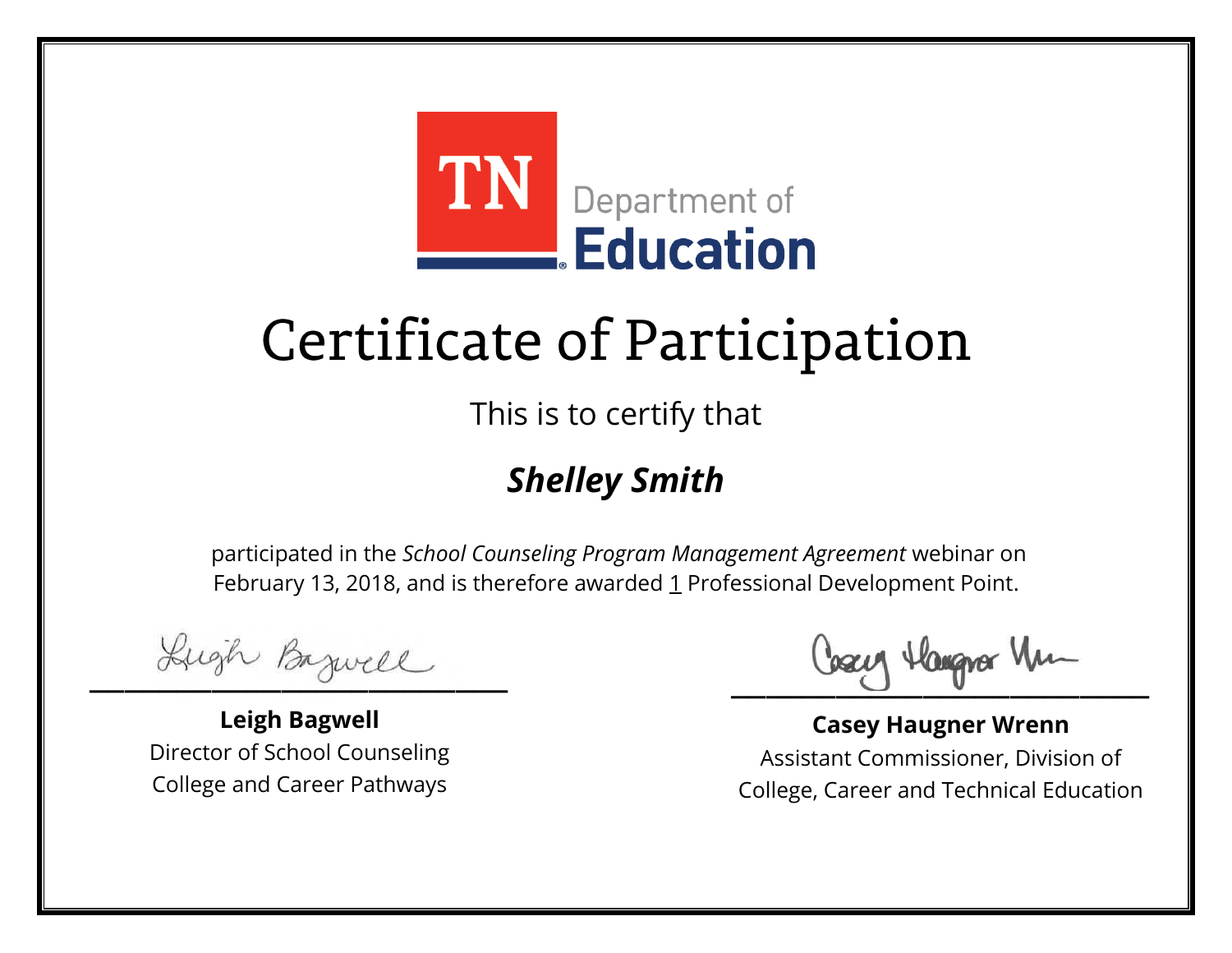

This is to certify that

#### *Tammy Smith*

Lugh Bazwell

**Leigh Bagwell** Director of School Counseling College and Career Pathways

Losey Hangra Vm

**Casey Haugner Wrenn** Assistant Commissioner, Division of College, Career and Technical Education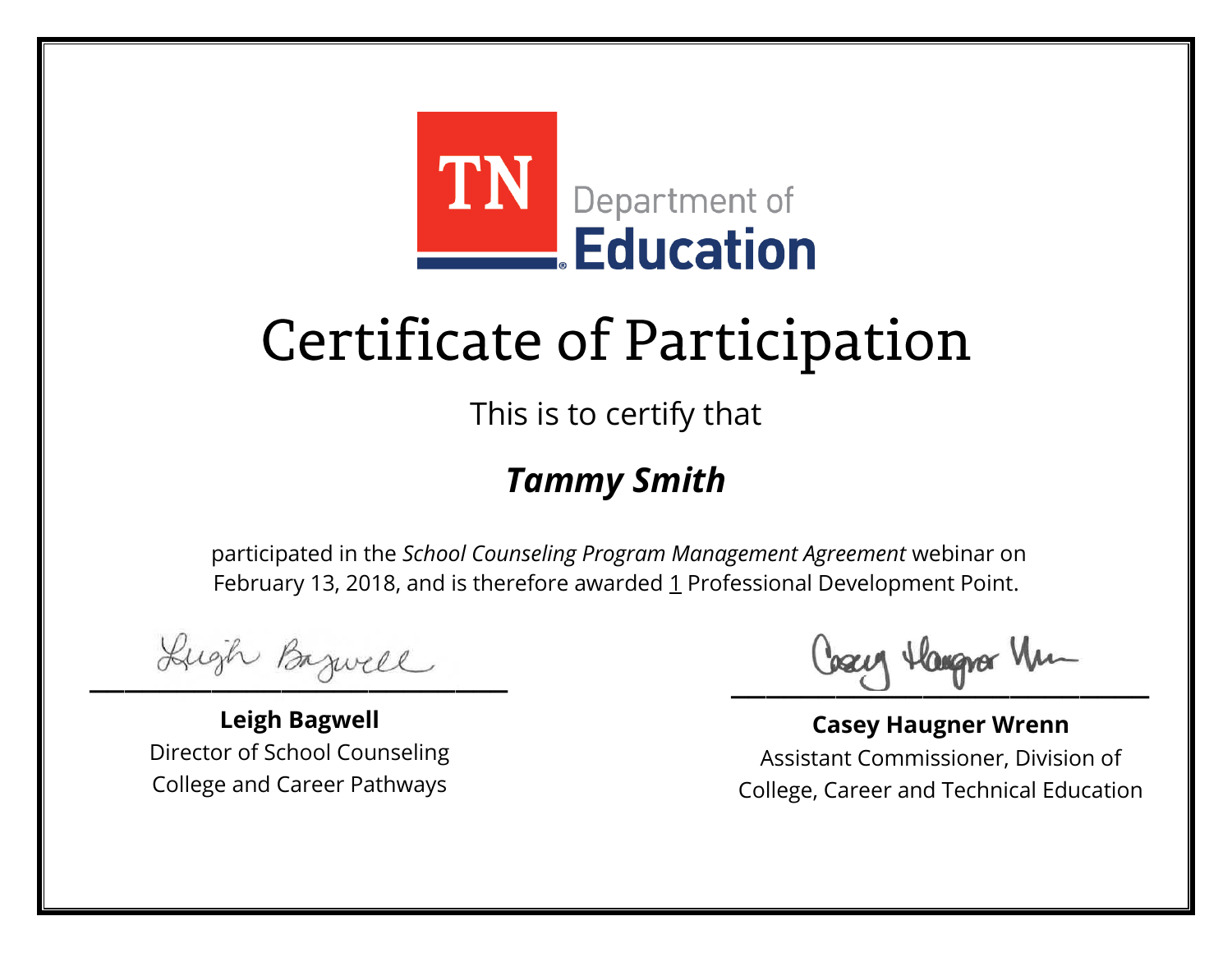

This is to certify that

#### *Brooke Smith*

Lugh Bazwell

**Leigh Bagwell** Director of School Counseling College and Career Pathways

Losey Hangra Vm

**Casey Haugner Wrenn** Assistant Commissioner, Division of College, Career and Technical Education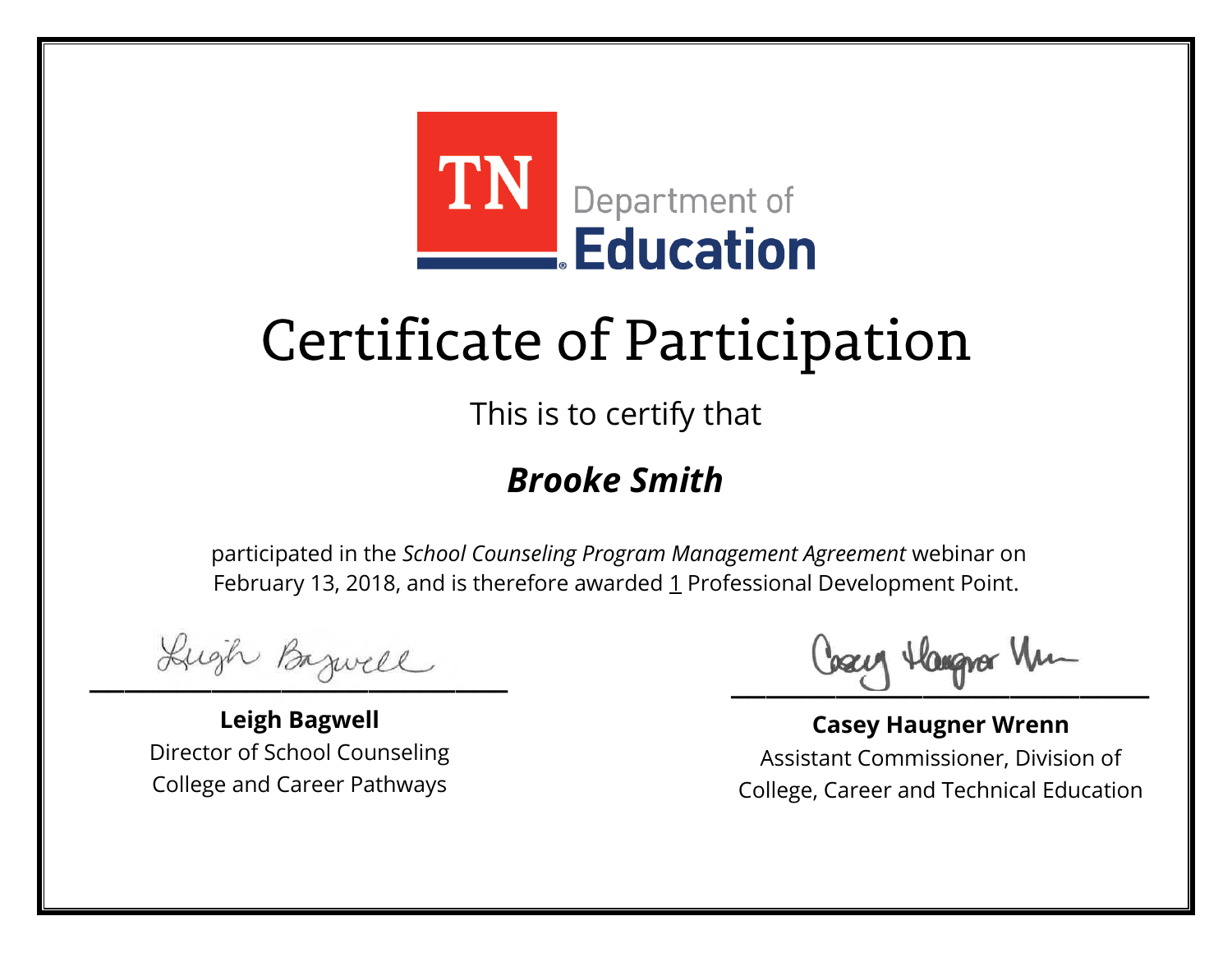

This is to certify that

#### *Dwana Sneed*

Lugh Bazwell

**Leigh Bagwell** Director of School Counseling College and Career Pathways

Losey Hangra Vm

**Casey Haugner Wrenn** Assistant Commissioner, Division of College, Career and Technical Education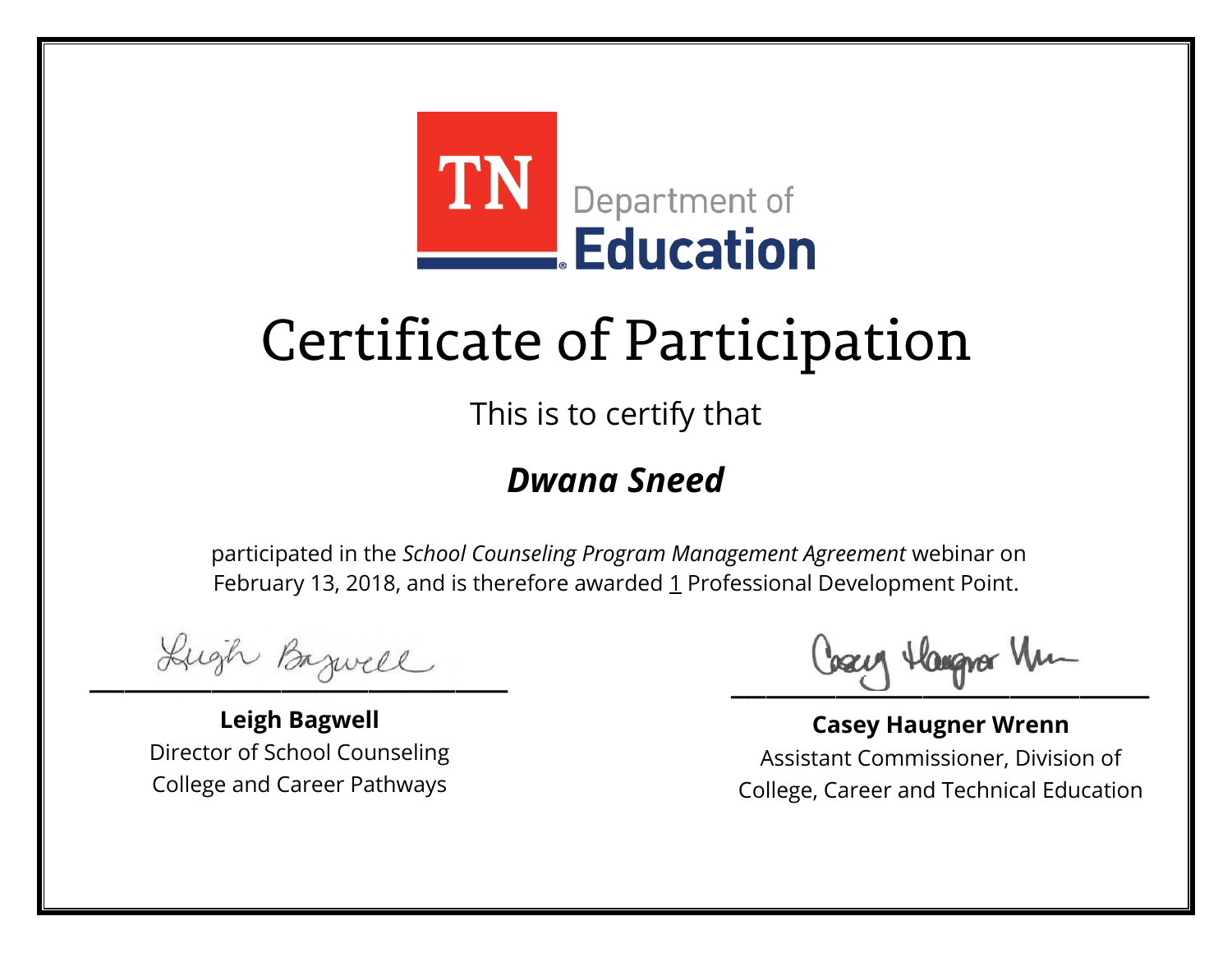

This is to certify that

#### *Judy Springer*

Lugh Bazwell

**Leigh Bagwell** Director of School Counseling College and Career Pathways

Losey Hangra Vm

**Casey Haugner Wrenn** Assistant Commissioner, Division of College, Career and Technical Education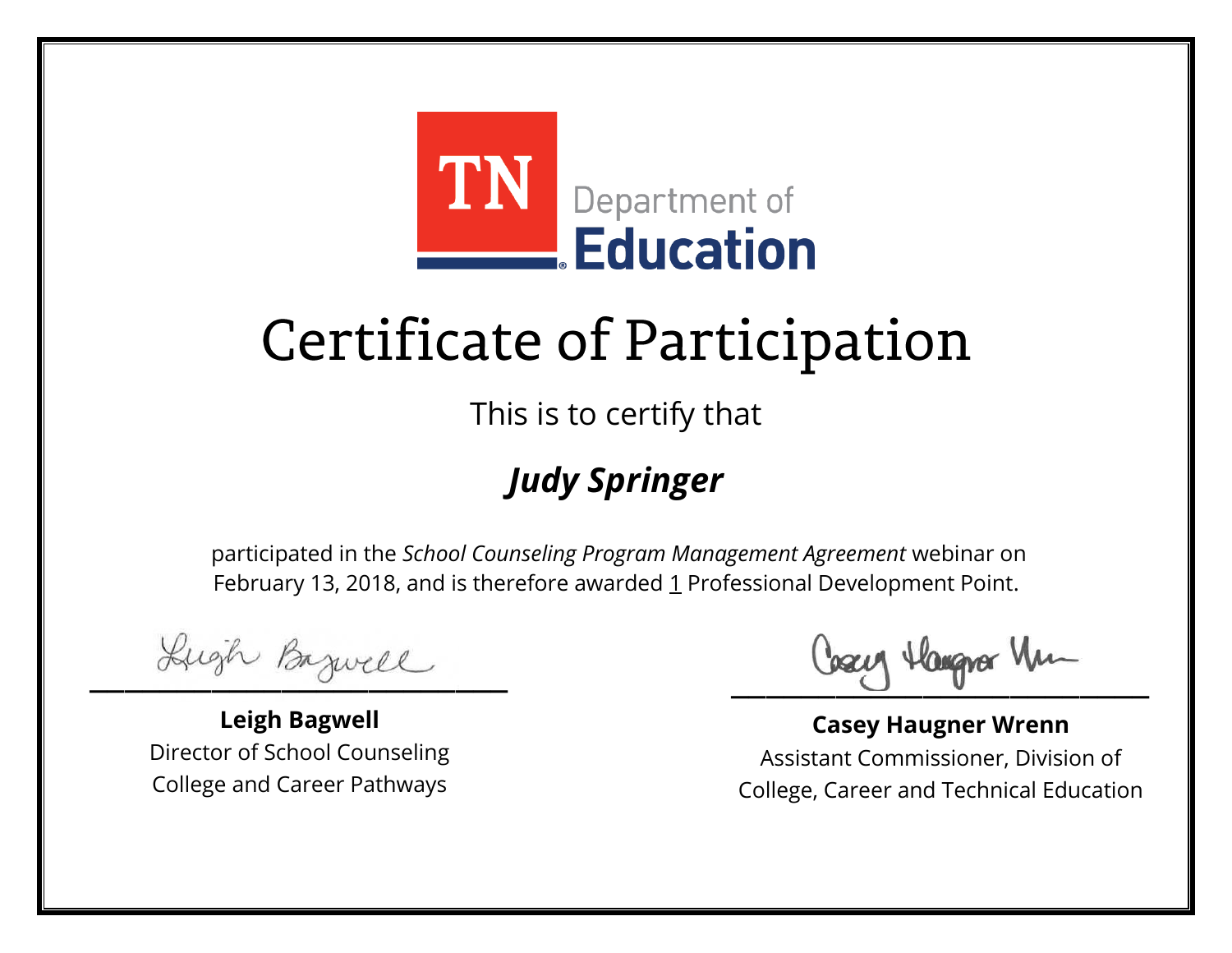

This is to certify that

#### *Stephanie Sullivan*

Lugh Bazwell

**Leigh Bagwell** Director of School Counseling College and Career Pathways

Losey Hangra Vm

**Casey Haugner Wrenn** Assistant Commissioner, Division of College, Career and Technical Education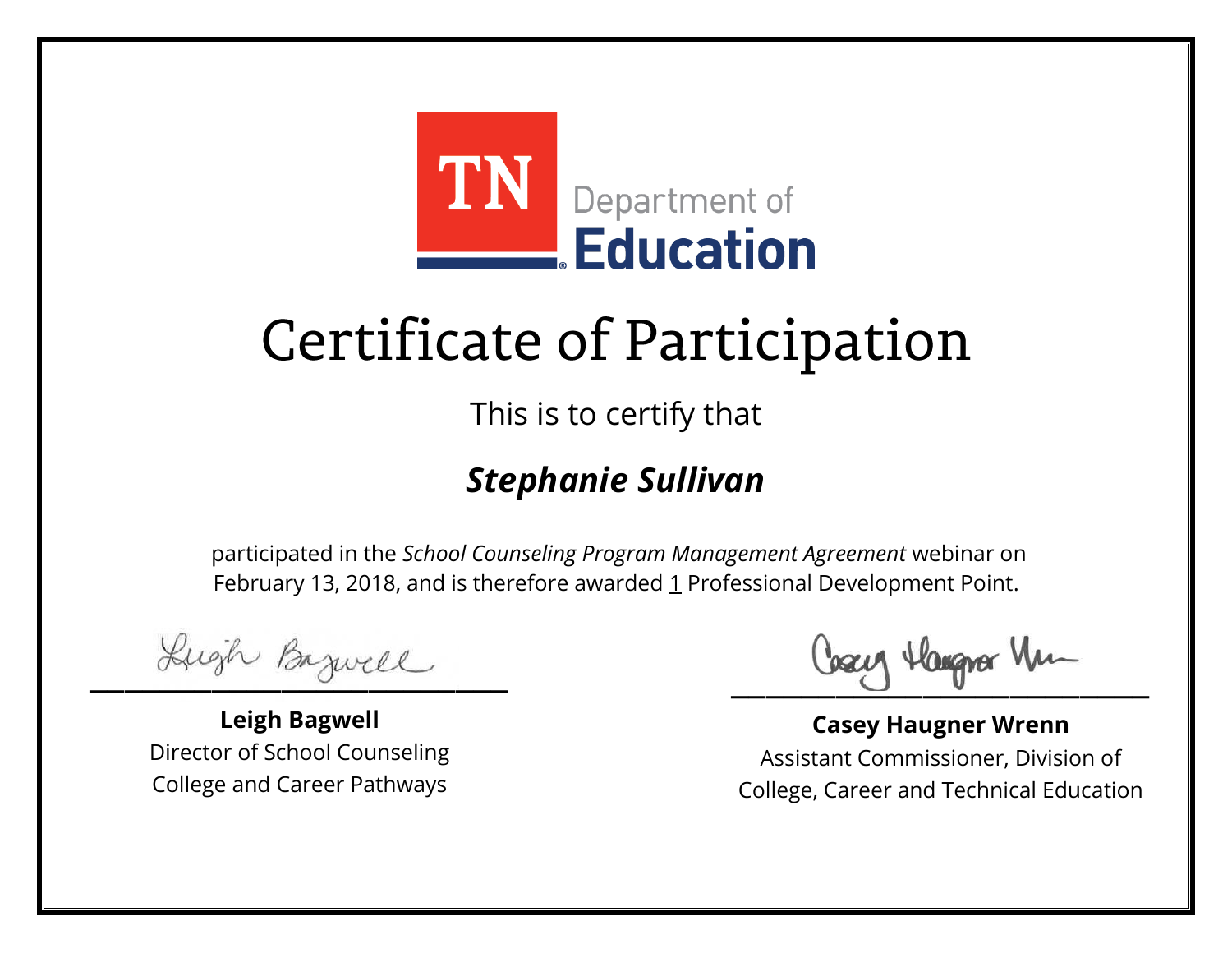

This is to certify that

#### *Brittney Thorne*

Lugh Bazwell

**Leigh Bagwell** Director of School Counseling College and Career Pathways

Losey Hangra Vm

**Casey Haugner Wrenn** Assistant Commissioner, Division of College, Career and Technical Education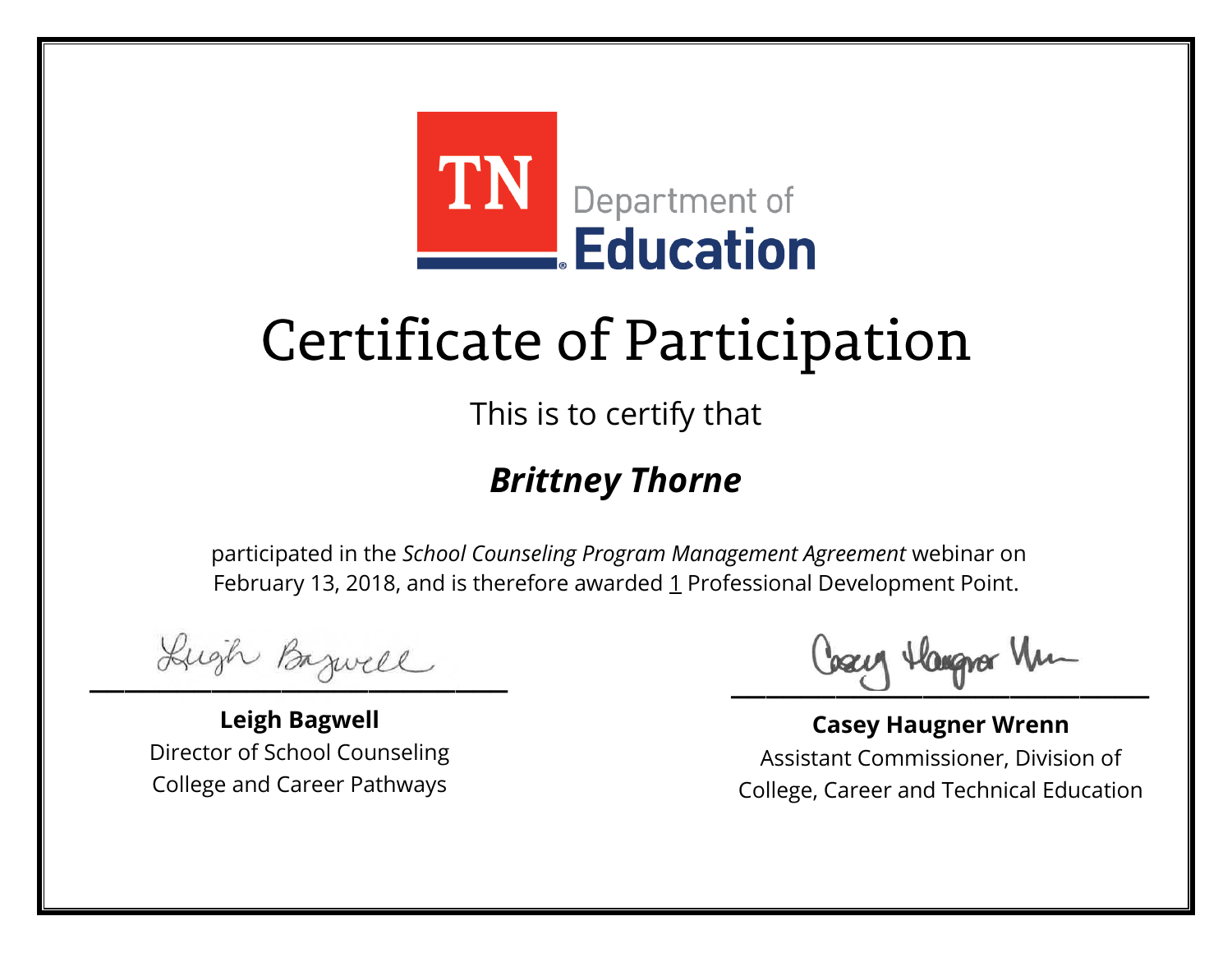

This is to certify that

#### *Seth Till*

Lugh Bazwell

**Leigh Bagwell** Director of School Counseling College and Career Pathways

Losey Hangra Vm

**Casey Haugner Wrenn** Assistant Commissioner, Division of College, Career and Technical Education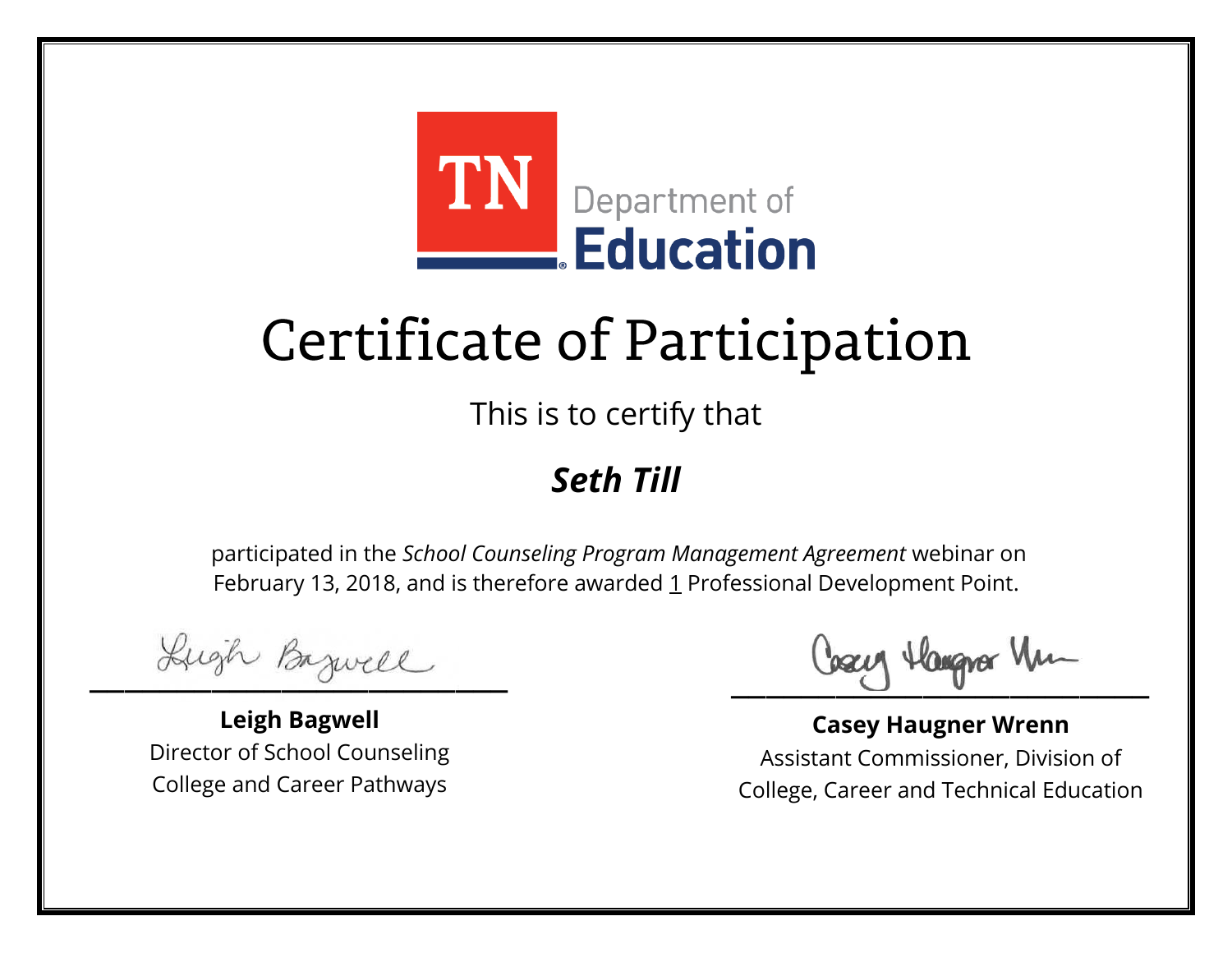

This is to certify that

#### *Penelope Tittle*

Lugh Bazwell

**Leigh Bagwell** Director of School Counseling College and Career Pathways

Losey Hangra Vm

**Casey Haugner Wrenn** Assistant Commissioner, Division of College, Career and Technical Education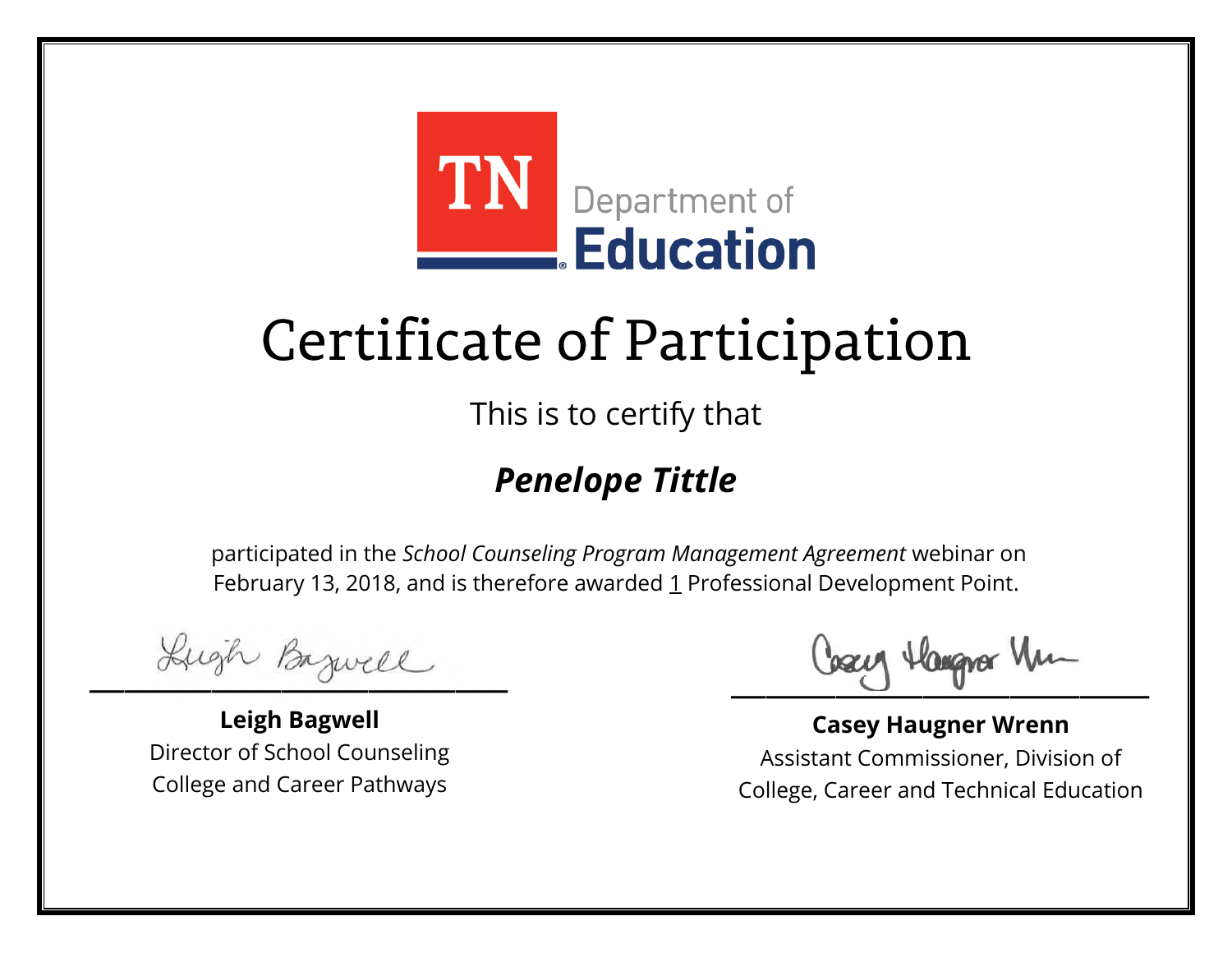

This is to certify that

#### *Jacqueline Trosien*

Lugh Bazwell

**Leigh Bagwell** Director of School Counseling College and Career Pathways

Losey Hangra Vm

**Casey Haugner Wrenn** Assistant Commissioner, Division of College, Career and Technical Education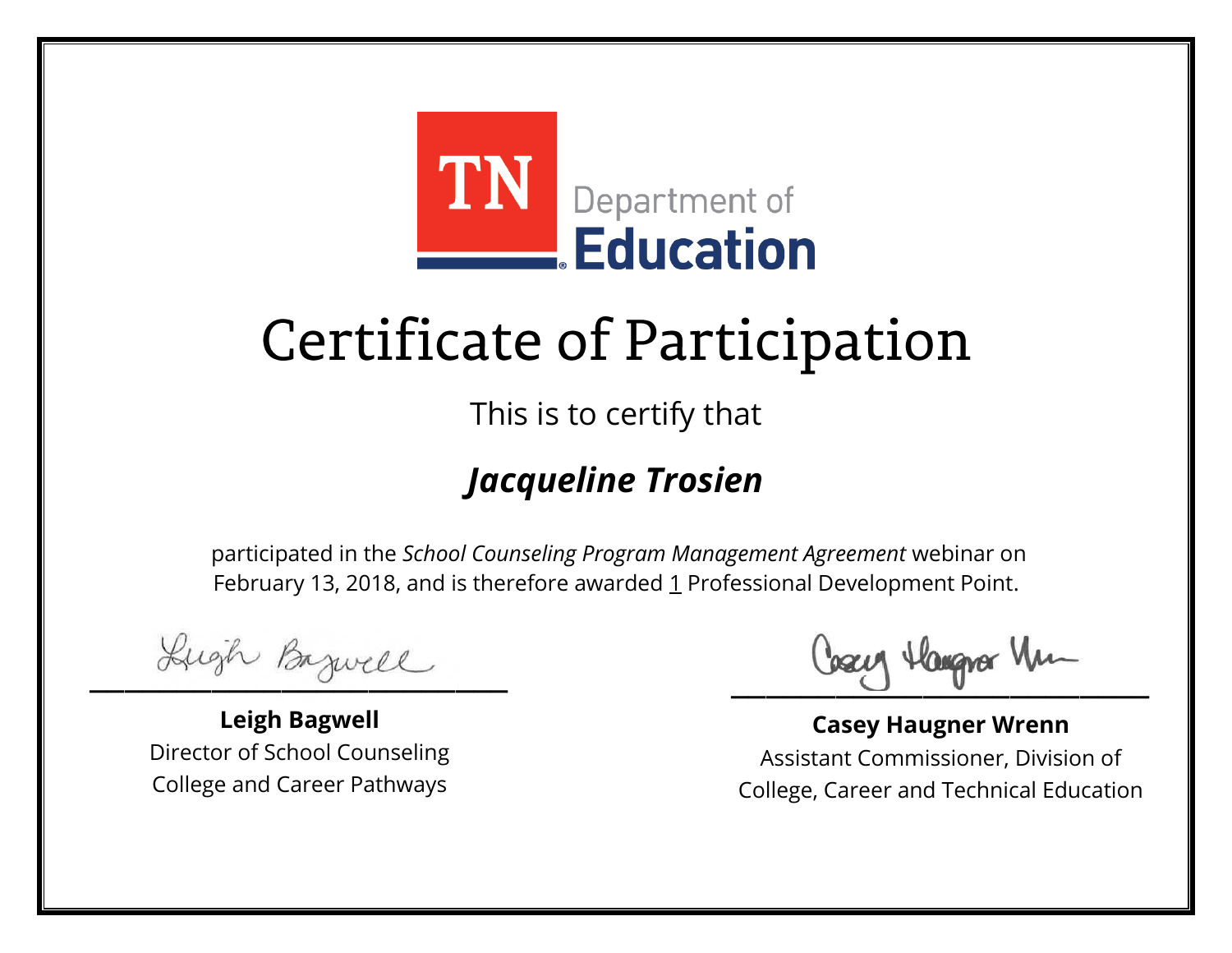

This is to certify that

#### *Yamina tunstall*

Lugh Bazwell

**Leigh Bagwell** Director of School Counseling College and Career Pathways

Losey Hangra Vm

**Casey Haugner Wrenn** Assistant Commissioner, Division of College, Career and Technical Education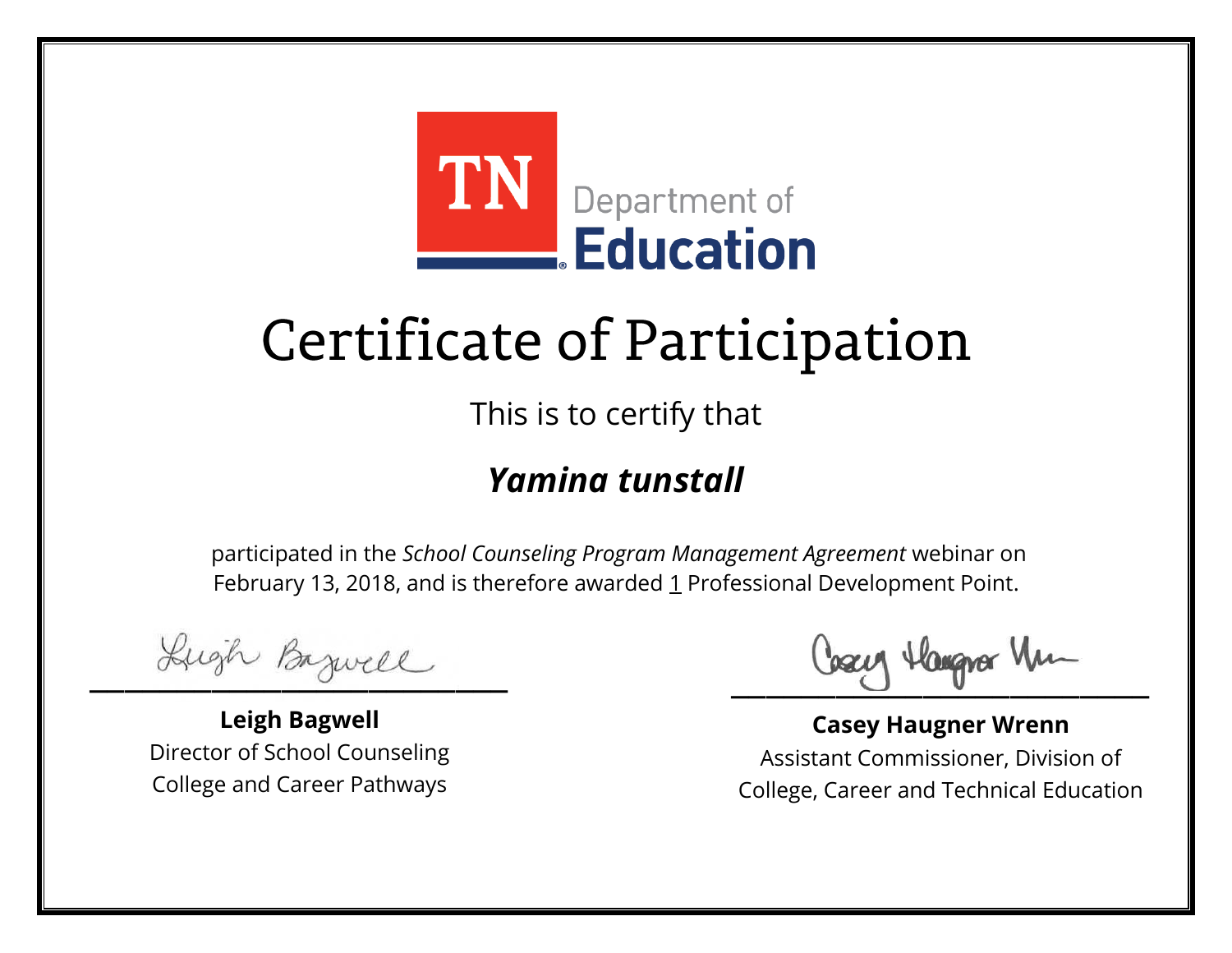

This is to certify that

#### *Tamara Turner*

Lugh Bazwell

**Leigh Bagwell** Director of School Counseling College and Career Pathways

Losey Hangra Vm

**Casey Haugner Wrenn** Assistant Commissioner, Division of College, Career and Technical Education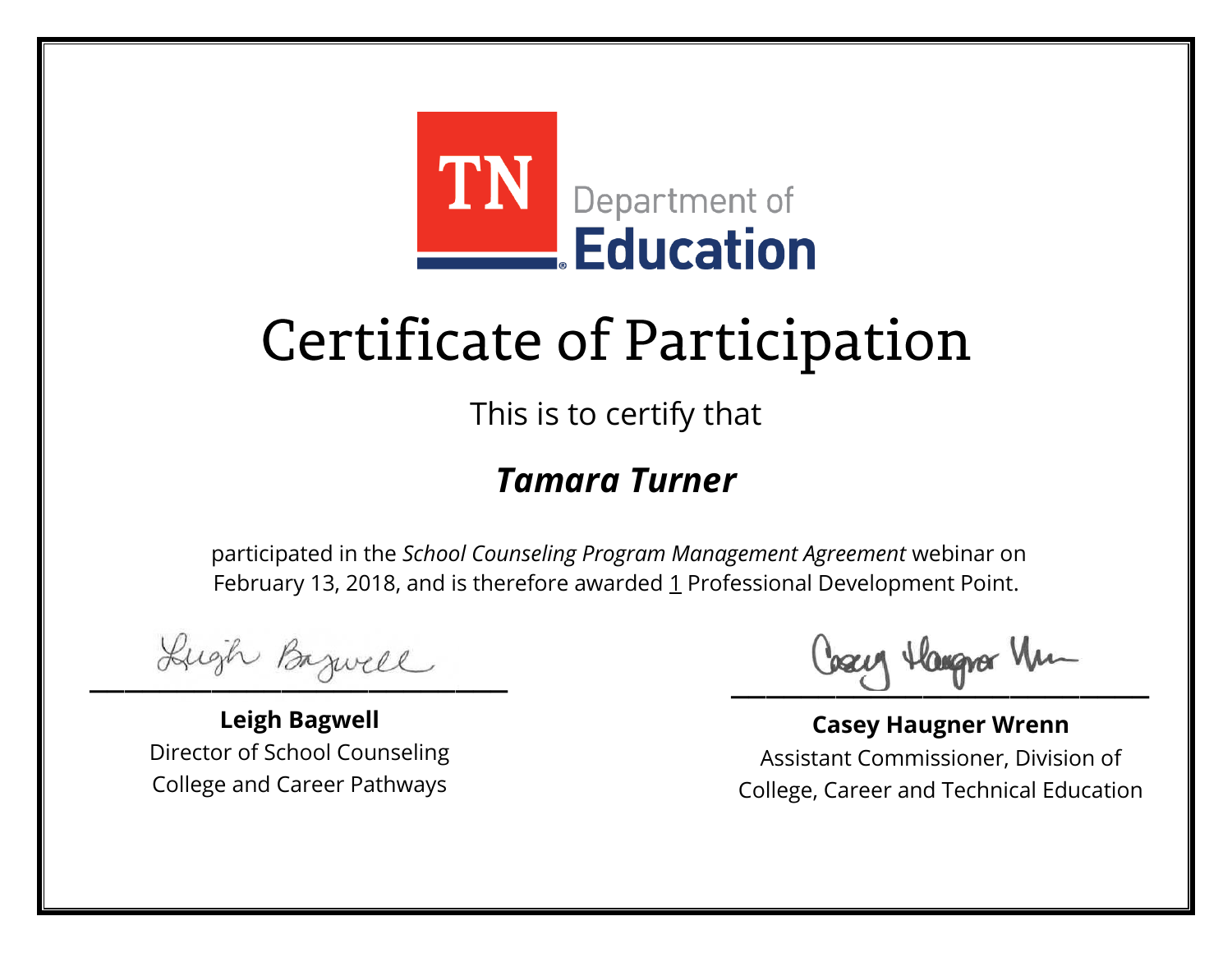

This is to certify that

#### *Kim Underwood*

Lugh Bazwell

**Leigh Bagwell** Director of School Counseling College and Career Pathways

Losey Hangra Vm

**Casey Haugner Wrenn** Assistant Commissioner, Division of College, Career and Technical Education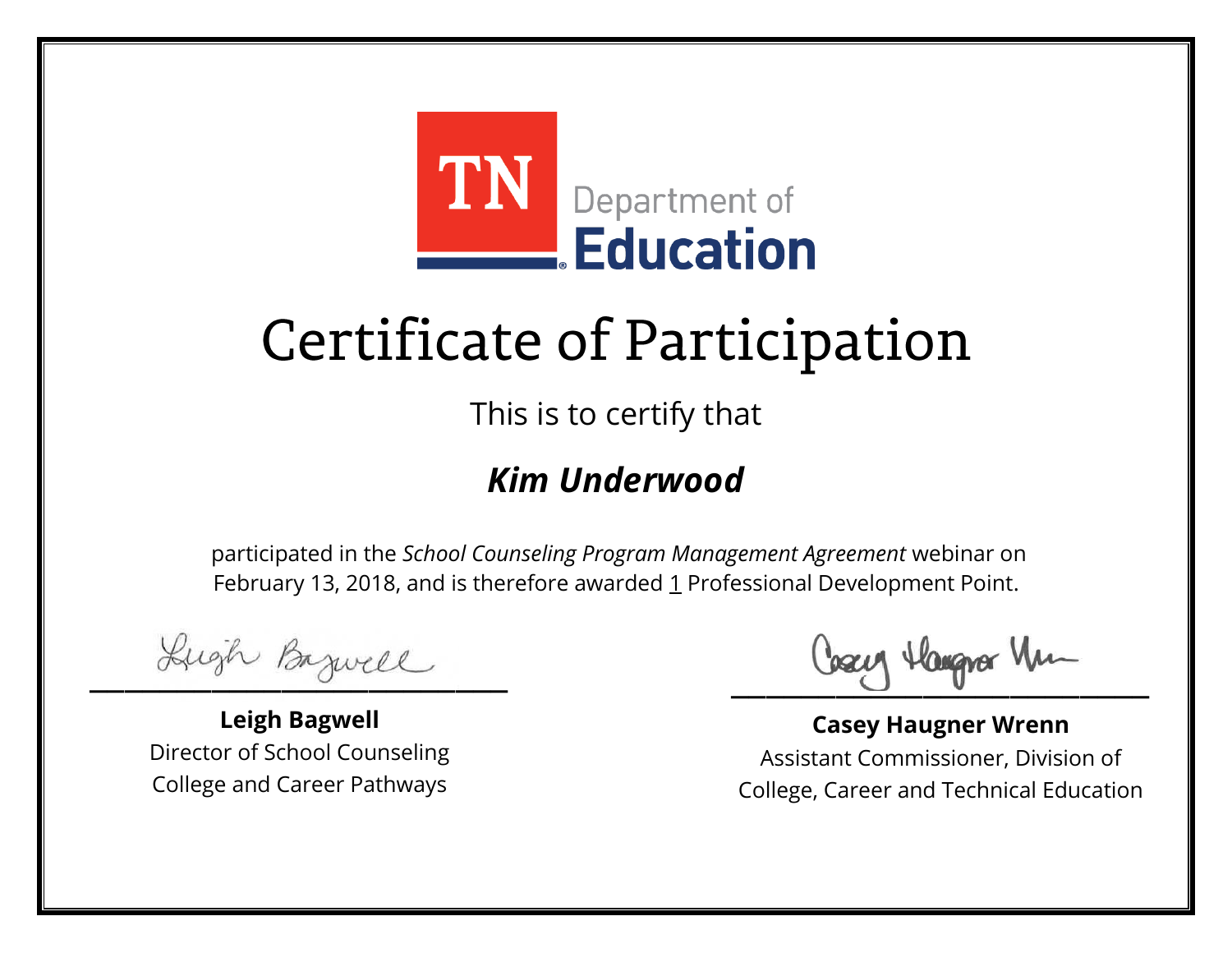

This is to certify that

#### *Kimberly Ward*

Lugh Bazwell

**Leigh Bagwell** Director of School Counseling College and Career Pathways

Losey Hangra Vm

**Casey Haugner Wrenn** Assistant Commissioner, Division of College, Career and Technical Education